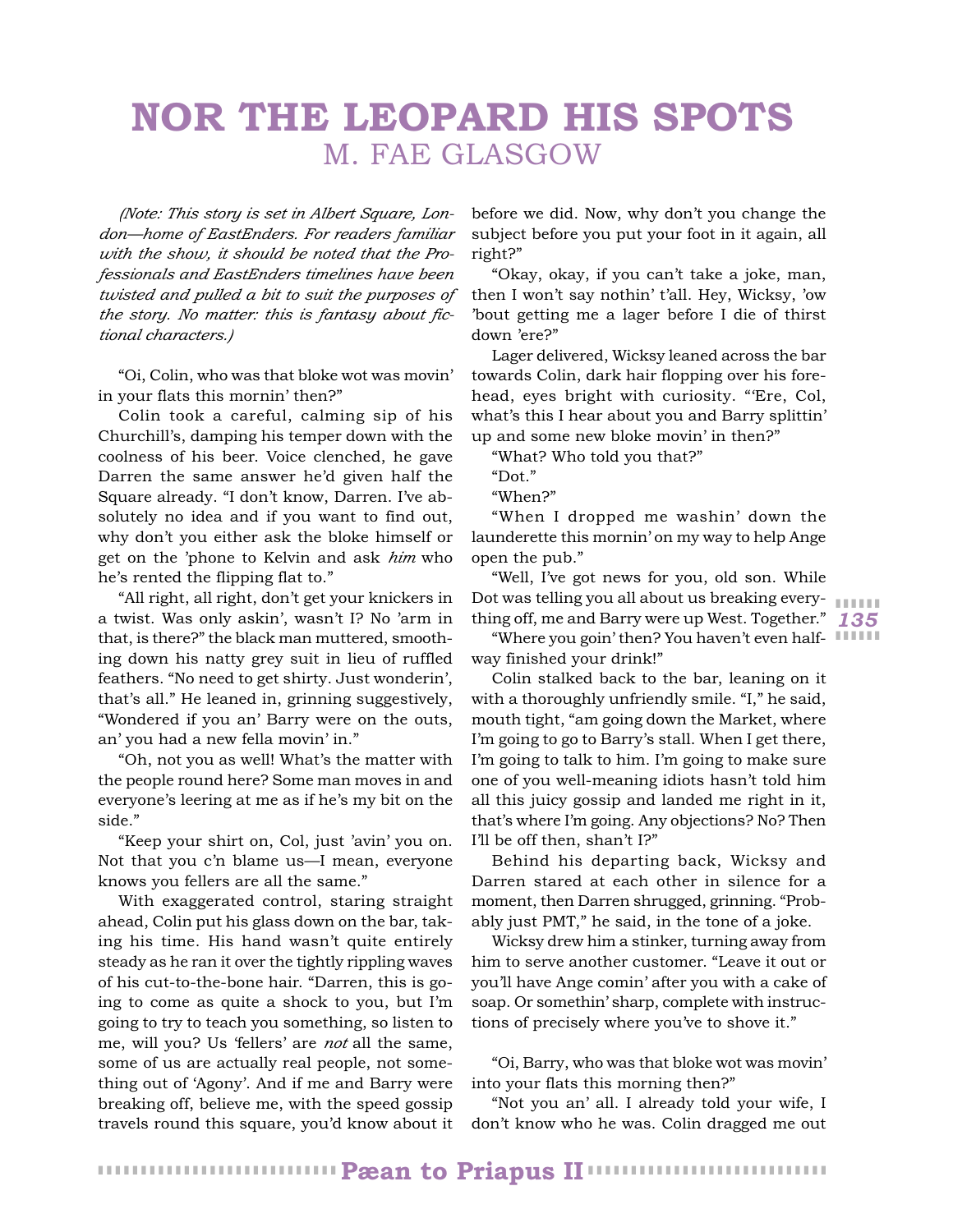*NOR THE LEOPARD HIS SPOTS* ❚ ❚ ❚ ❚ ❚ **M. Fae Glasgow**

at the crack of bleedin' dawn this mornin', I didn't even see the geezer. Why don't you ask Dot or Ethel, they probably know what colour underpants he wears by now."

Pete nudged him, winking as if he had aspirations to being the new Benny Hill. "Thought that was more your line, eh, pal?"

"Won't be your pal much longer if you don't keep your trap shut, Pete Beal."

"Ooh, listen to him. Bit rich, you protestin' your innocence, innit?"

"All right, so I 'ave been known to wander a bit, it's not as if I'm married or anythin', is it? An' it's not as if it's any of your business neither."

"Wander a bit? Christ, mate, you may look like butter wouldn't melt in your mouth an' you may look like a perfect little chubby angel, but I reckon that's only because you've got one of them pictures up the attic."

136 where your Kath won't find 'em." Barry smiled very, very sweetly at him, the very image of cherubic innocence Pete had accused him of, then gave him the two-fingered salute. "Up yours, mate. The only pictures I've got are the kind you keep stuffed under the bed

❚ ❚ ❚ ❚ ❚ ❚ ❚ ❚ ❚ ❚ ❚ ❚

"Touchy, touchy. Had a ruction with Colin, did we, then?"

"No, we didn't. Just having a rotten fuckin' mornin' an' you're not 'elpin' an' if you don't shut up, I'll land you one. All right?"

He was still simmering under his breath when another voice spoke up.

"Barry…"

"Wot d'you want, Col?"

Pete, far more sensible than his old battleaxe of a mother ever gave him credit for, quietly disappeared back to his own stall—although he made sure he could still hear every word. Colin and Barry always had such interesting arguments…

"Came down to find out if you'd been getting an earful about this new bloke, but I see you've been giving Pete a mouthful instead."

"Yeh, well 'e asked for it, didn't 'e. Don't need him goin' on at me, not after this mornin, do I."

"Come on, it wasn't that bad. Just another blood test, that's all."

"Yeh, but I don't like 'avin' it all rammed down me throat, do I?"

"Look, we've been through this before. Like it

or not, we have to get checked, make sure we're both still clear."

❚ ❚ ❚ ❚ ❚ ❚ ❚ ❚ ❚ ❚ ❚ ❚ ❚ ❚ ❚ ❚ ❚ ❚ ❚ ❚ ❚ ❚ ❚ ❚ ❚ ❚ ❚ ❚ ❚ ❚ ❚ ❚ ❚ ❚ ❚ ❚ ❚ ❚ ❚ ❚ ❚ ❚ ❚ ❚ ❚ ❚ ❚ ❚ ❚ ❚ ❚ ❚ ❚ ❚ ❚ ❚ ❚ ❚ ❚ ❚ ❚ ❚ ❚ ❚ ❚ ❚ ❚ ❚ ❚ ❚ ❚ ❚ ❚ ❚ ❚ ❚ ❚ ❚ ❚ ❚ ❚ ❚ ❚ ❚ ❚

"Yeh, but I don't like bein' reminded of wot c'n 'appen."

"Burying your head in the sand won't make it go away, Barry."

"Put another record on, Col."

A pause, a customer picking up then discarding a reggae tape as the first plop of rain landed on him.

"All right, another record then. *Have* you heard about this bloke?"

Barry grinned at him, all imp and satyr, argument tossed casually aside, as usual. "You mean the one you've chucked me out for or the one I've gone an' dumped you for?"

"Oh, that one's new. I'd only heard that I'd broken off with you. Well, what does this man you've thrown me over for look like?"

"Come on for tea, might as well 'ave a break, goin' to 'ave another downpour an' there'll be no customers till the worst of it's over, will there. Might as well be comfy while we're waitin'."

"So this rival of mine—or this rival of yours, whichever you'd rather—is he tall, dark and handsome, like me?"

"Or small, fat an' pretty like me?"

"You're not fat."

"Pudgy was wot you said the other day, though."

Colin had the grace to look shamefaced. "Well, I was justifiably furious with you Sunday, so that doesn't count, does it? Anyway, you asked for it."

As they reached the café, Ethel was bustling out of it, muttering away to her pug. "Yes, we shall go an' find Dot an' she'll soon tell us all about this young man Colin's leavin' poor Barry for."

Over her oblivious head, the two men of her gossip exchanged glances. "D'you think she even saw us?" Colin whispered, laughing.

"Nah. We're nowhere near as much fun as wot Dot 'as to tell 'er. Two teas, please, Ali, an' a ham roll an' a cheese'n pickle sandwich, while we're at it."

"Oi, you two, what's goin' on wiv you pair? Sue said she saw some bloke movin' in this mornin', an' 'ere's Ethel been tellin' me that you two have gone an' split up an' this 'ere bloke is your new 'young man', Colin. But now I see the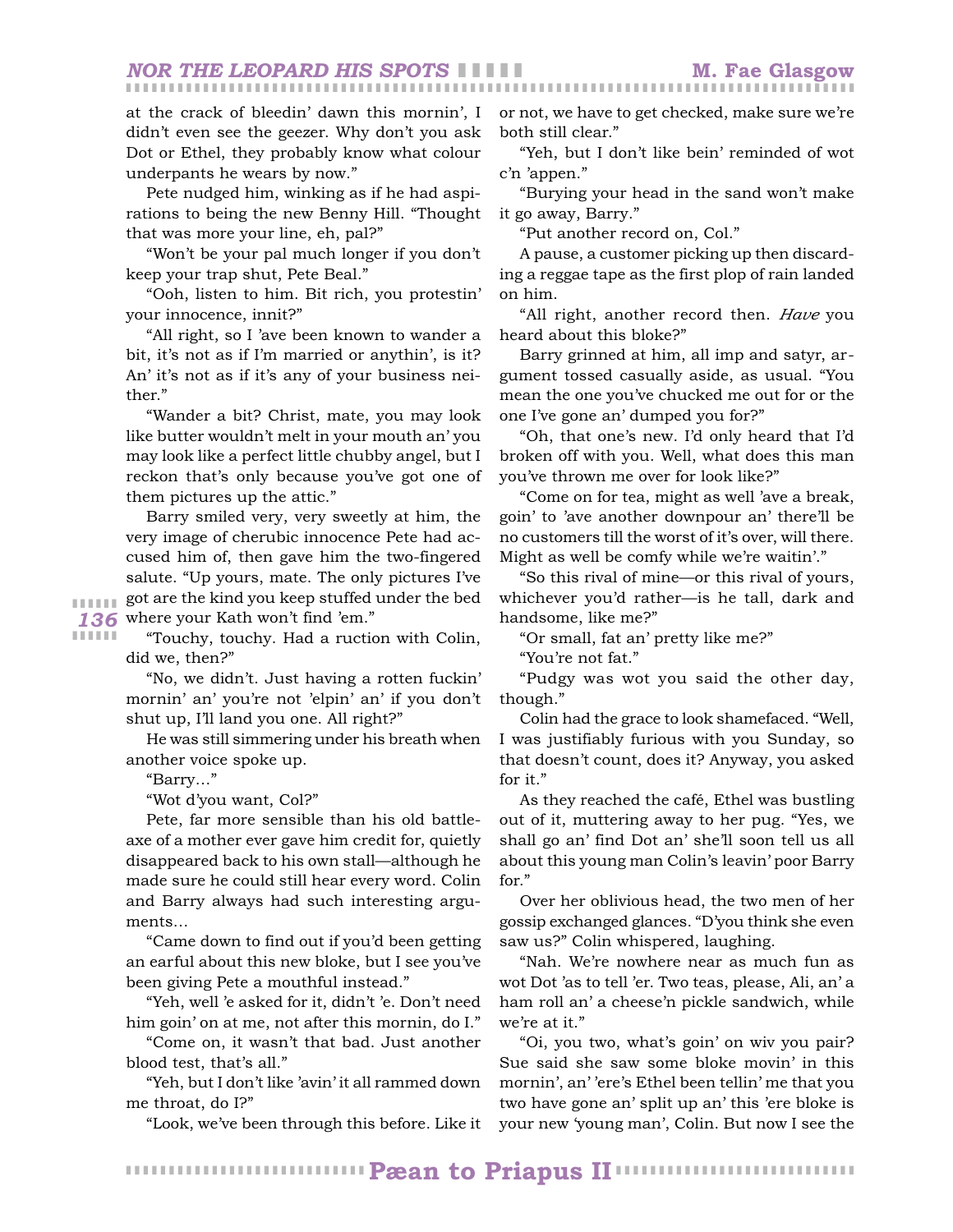pair of you standin' there as nice as ninepence, as if you 'aven't got a care in the world."

Barry made a face. "Ali, all either one of us know is that someone's moved in. An' seein' as 'ow Carmel's still in 'er flat an' Wicksy an' Mags just moved into theirs, then my guess is that this fella's taken the room Ian an' Tina used to 'ave."

"So you two 'aven't broken off then?" Staring, intently, from one face to the other.

Appointment book firmly tucked under one arm, plates balanced precariously on top of the teacups, saucers held tightly, Colin muttered, "What do you think, Ali? Not yet, anyway."

They were both a good half-way through the food before Barry re-started the conversation. "You know wot's got me really puzzled is why they all thought he was gay in the first place, let alone your new lover."

"Who knows. Perhaps it was the lavender shirt."

"Or the high heels."

"Or the silver lamé frock."

They were still laughing over it when the rain stopped and Barry went back to the stall and Colin headed for home, strict instructions to find out who the 'raving poofter' was still ringing in his ears.

Knowing that the bell wasn't working, Colin knocked hard on the door to Ian's old flat, but then shrugged and went on upstairs to get the new logo project finished in time. He glanced back down, briefly, just to check, for he could have sworn he saw a light on when he'd first come over, but there was no sign of life from outside.

There wasn't much sign of life from inside, either. The bed had the worn bedspread on it, the one that looked as if several generations of children had whiled-away their nightmares by pulling out tufts of the candlewick, trying unsuccessfully to make pictures prettier than the ones in their minds. Even the sheets were old, with the faint sheen peculiar only to aged sheets and aged skin. Tea-towels, bath towels, kitchen mat, curtains, the whole lot of it was one step away from the dustbin, and it depressed Doyle to hell, but not quite back again. He was leaning against the alcove wall behind the bed, using the cellulite pillows to dam some of the damp chill, whilst he surveyed his new kingdom.

It wasn't much. One room, kitchenette oppo-

site the bed recess, with only the faintest of lighter patches on the wall, as if the pictures that had hung there had been up for too short a time to make any real difference. The lighter patches marked transience, but the bright red handles carefully screwed onto drawers and cupboard doors, the thriving plants in earthenware pots on the window-sill, the floral appliqué on the bathroom tiles, those things all spoke of permanence. A failed home, then, was where his job had taken him. Seemed appropriate, somehow.

*137* through the dividing wall. He speculated, idly, on the people next door, doing for them what he He thought about going out onto the street, getting the oppo underway, but all he could summon the energy for was to go over to the cooker to make a cup of tea. And when, half way through, waiting for the kettle to boil, he realised that he had neither tea nor sugar, nor even instant coffee, he simply shrugged and sighed and went back over to sit, once more, on the bed, surveying the gloom around him. Footsteps sounded on the stair again, but this time, no-one came knocking at his door to disturb him. Shortly, he could hear voices, muffled and indistinct, neither male nor female, coming should have been doing for himself—creating both histories and personæ. Not that he could be bothered doing that for himself, not after the 14 weeks, 3 days and—a lethargic glance at his watch—11 hours and 33 minutes he'd been working. It didn't help, not really, knowing that everyone else was just as overworked and underpaid, although it did ameliorate the sense of being singled-out for punishment. True enough, mind, that CI5 had had more than its fair share of exceedingly hush-hush cases, more than its share of find-the-terrorist, but that came with the territory. If he'd had the energy, he'd have been busy getting upset over the threat or, to use Whitehall double-speak, the *promise* of having the trimmed-off excesses of MI5, MI6 and that department that didn't actually have a name all sent over to bolster CI5's roster. Just what they all needed: old school boys, complete with the proper ties and marbles vying for supremacy over the silver spoons in their mouths. If he'd had the energy…

❚ ❚ ❚ ❚ ❚ ❚

He spilled out over the bed, as sprawled as his stiff and sore limbs would allow him to be, a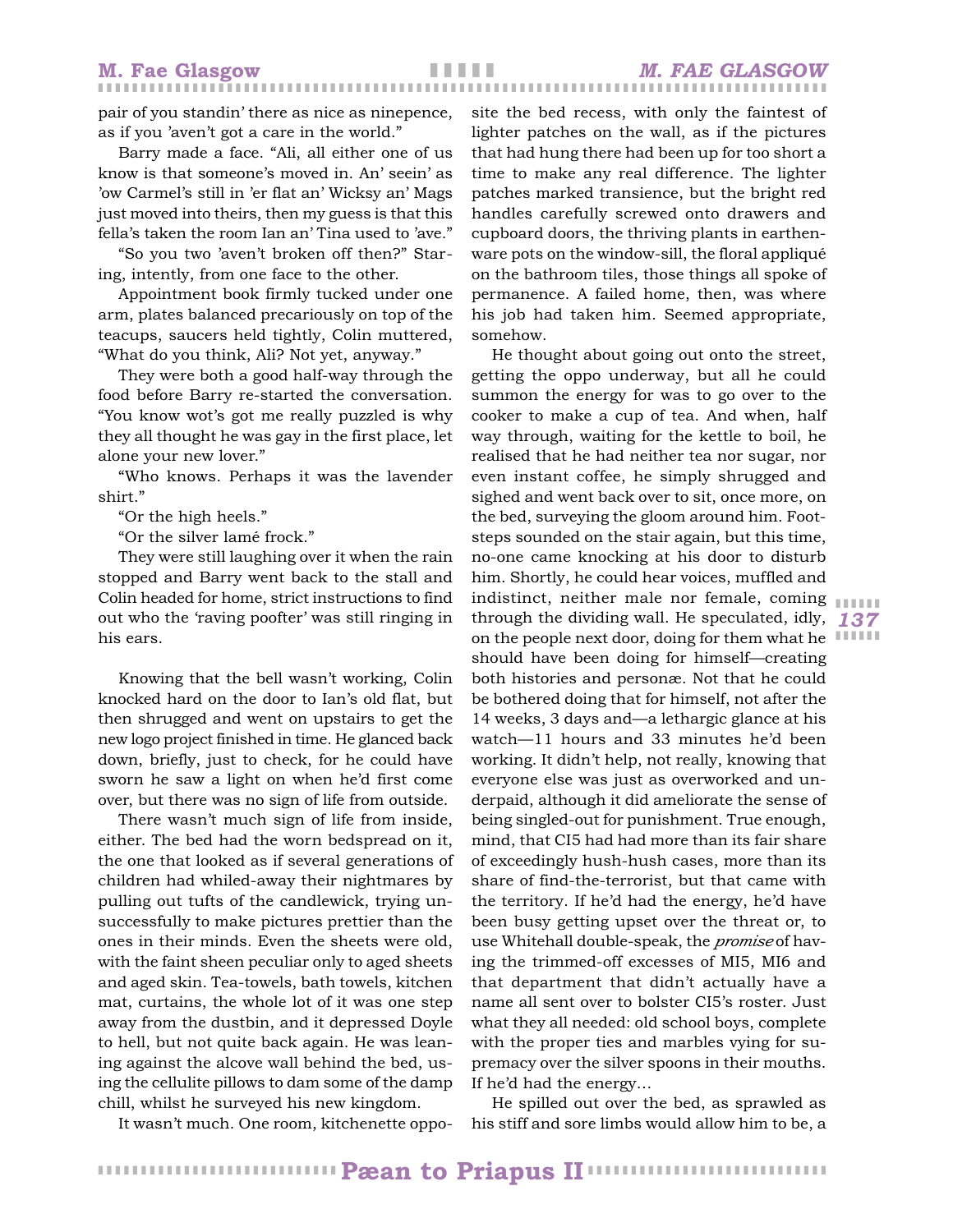### ❚ ❚ ❚ ❚ ❚ ❚ ❚ ❚ ❚ ❚ ❚ ❚ ❚ ❚ ❚ ❚ ❚ ❚ ❚ ❚ ❚ ❚ ❚ ❚ ❚ ❚ ❚ ❚ ❚ ❚ ❚ ❚ ❚ ❚ ❚ ❚ ❚ ❚ ❚ ❚ ❚ ❚ ❚ ❚ ❚ ❚ ❚ ❚ ❚ ❚ ❚ ❚ ❚ ❚ ❚ ❚ ❚ ❚ ❚ ❚ ❚ ❚ ❚ ❚ ❚ ❚ ❚ ❚ ❚ ❚ ❚ ❚ ❚ ❚ ❚ ❚ ❚ ❚ ❚ ❚ ❚ ❚ ❚ ❚ ❚ *NOR THE LEOPARD HIS SPOTS* ❚ ❚ ❚ ❚ ❚ **M. Fae Glasgow**

pillow crumpled under his head. The voices next door turned into a drone, as soporific as bees dipping into flowers, London's version of halcyon summers. Sluggishly, he turned over the details of this latest case of many, a tip-off that the drug lords who were muscling their way into the East End were financing their drug deals with weapons money from the IRA. Or was it they were using the money from the drugs to buy weapons for the IRA? The two threads wove around and around in his mind, cat's cradle turning to tangle, until he was drifting off to the sound of lovemaking next door and the echo of Cowley's voice telling him to infiltrate and report, infiltrate and report. And the knowledge that those instructions were his death-knell, the signal that he was getting too, too old to be on the streets was what made him shiver and pull the candlewick up over his shoulders, then higher, to cover his head. If he couldn't shut the world out, then he'd shut himself in.

By the time the couple next door had had their noisy climax, he was already completely oblivious to them and everything else, lost in the sleep of complete exhaustion.

*138* ❚ ❚ ❚ ❚ ❚ ❚ ❚ ❚ ❚ ❚ ❚ ❚

It was such a cliché, it should have made him laugh. The good old slip of paper falling out of the pocket, the scrawl of name and phone number silent accusal and conviction, and all of it done like something out of a Trevor Howard film. For a minute, Colin fingered the paper, his own training telling him that this was artist paper, the kind of stuff he used himself. Quite possibly was something he used himself. Wouldn't be the first time Barry had brought someone back to the flat when he'd known Colin would be out for long enough. But then, when it came down to it, just how long did it take? A short fifteen minutes, for a quick shag, or a couple of hours, for a long, slow fuck? He actually believed that it was, as Barry so loudly protested so often, nothing more than sex, a change of scenery, but that wasn't really the problem. Problem was, he also believed that the same description applied to himself. 'Us', he referred to them as, but Barry only used that linking word when they were having yet another serious talk to sort out yet another infidelity.

Slowly, very carefully, he tucked the slip of paper into the pocket, covering up Barry's indiscretions with his own insecurities. He didn't want to hear about this one, didn't want to have to go through another scene. And certainly didn't want to hear Barry tell him he was tired of the nagging and was breaking off… He could feel his old friend, fear, waking up with a luxurious stretch, spreading out from the pit of his stomach to reach down to his toes. Anxiety joined in, making him tense, making him chill. He wandered into the kitchen, putting the kettle on, taking it off, putting it back on again with a sigh of resignation. Some things never changed: Barry's peccadilloes and the British panacæa for all ills, a good hot cuppa. The bell went while he was pouring the water into the pot and he decided not to hear the self-important chimes. A click, a rustle, and Pauline was coming in, calling out to make sure that he either was definitely out or that he would hear her if he was at home.

He rubbed his temples, the hair there greying and so short that not even the shaking of his fingers could disarray it. His eyes closed for a minute, then he straightened his spine and made the best of a bad situation.

"In the kitchen," he shouted through, before Pauline could start on the hoovering, "and tea's just made. D'you want a cup?"

Pauline came into the kitchen, face as faded as her overall, her hair straggly and obviously the result of a home-bleaching attempt. You could see that she'd once been pretty, very pretty, but middle-age was racing her to the finish line and she was losing. She'd become blowzy and furrowed, the wear and tear of motherhood borne in poverty marking her. But her smile, if you didn't see her eyes, was happy and bright, bringing back some of her past glory. "Ooh, I could murder a cuppa. Absolutely gasping, I am, desperate for something 'ot an' sweet. Wot with Dot beggin' off sick till late…"

"Again? She should just move into the surgery with Doctor Legg, save everyone a lot of fuss and bother."

"Save me some bother an' all. At least then I'd know not to depend on 'er. Launderette was supposed to be opened for ages before she even rang me to tell me she wasn't coming in at 'er usual time. Not that she's got a usual time these days, not with the way she's been skivin' off. Bloody hypochondriac, that's wot she is."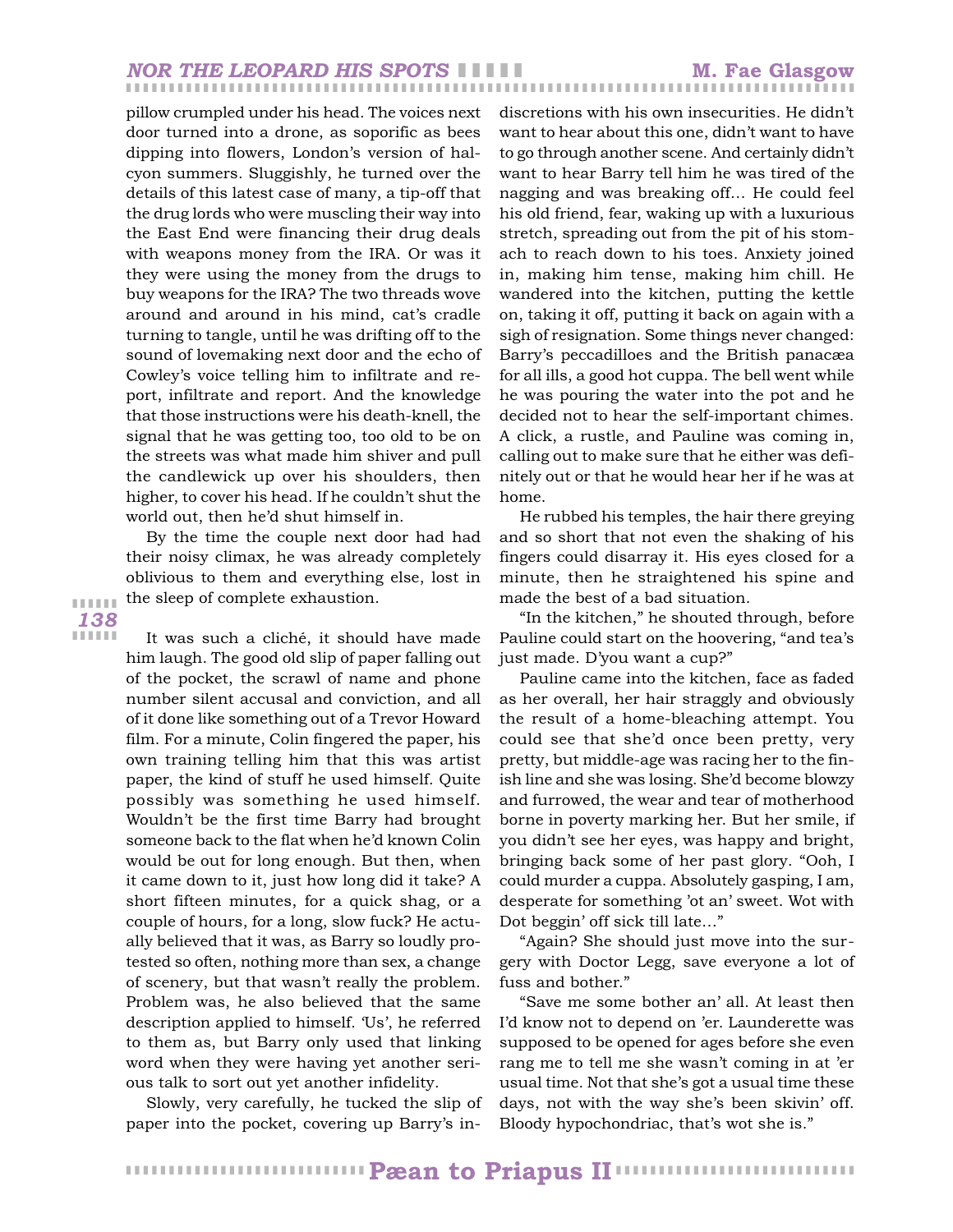Deftly, he loaded up a tray with tea things, smiling to himself at the way Pauline's eyes widened when he took out the gâteau and added that. He'd bought if for Barry today, in a rush of benevolence after the giggle they'd had about their new 'young man', but not surprisingly, he was feeling less than charitable towards him now, thanks to one more piece of paper. He'd make sure there wasn't a bite of cake left, even if he had to eat the whole blasted thing himself. Leading the way into the sitting-room, he kept up his conversation, even as most of him was thinking wicked, vengeful thoughts he knew he'd never enact. "What's it this time? Her stomach again?"

Pauline collapsed on the sofa, her breath gusting from her wearily. "No, that was Tuesday mornin' an' it would never do to 'ave the same thing twice, would it. So "Never? You mean, you know," he went on, imitating Dot to a T, *"down there?"*

"Oh, yes, *down* there, she says. Honest, the way she talks sometimes, you'd think she was 'avin' tea with the bloody Queen 'erself."

"Well, if she did, she could tell Her Majesty all about her trouble 'down there', couldn't she?"

"Probably would an' all. Speakin' of trouble, who's this bloke wot moved in downstairs?"

"Oh, don't you start, Pauline. I've no idea who he is. We weren't even home when he turned up, Kelvin hasn't uttered a mutter about him, not so much as a quick 'phone, nothing. Tell you what I want to know, though, and that's why everyone in the square seems to think he was moving in with me. Or with Barry, which is a lot more likely if you stop to think about it."

Pauline quietly forbore from commenting, Barry's wanderings common knowledge and common source of pity—or ridicule, depending on one's sympathies. "Lovely cake," she said instead of offering platitudes that wouldn't help. "All that talk, well, came from Dot, dinnit…"

"Oh, I *am* surprised. What brought it on this time?"

"Well, she says that she was on her way to see Dr. Legg this mornin' about 'er problem…" *"Down there,"* he intoned seriously.

"An' she says she sees these blokes parkin' this flash car outside 'ere. So Dot bein' Dot, she stays to watch, don't she, even though the launderette was supposed to be opening by then. Anyway, she watches them an' they take a couple of suitcases an' a telly an' a box of stuff down into Ian's old flat."

"So if she saw two blokes moving stuff into the basement flat, then why's she spreading all this rubbish about me and Barry?"

"Well, she says that when the second bloke was gettin' ready to push off—an' a right 'ard nut an' all, she says 'e was."

"Must've looked like her Nick then, mustn't he?"

"Don't be nasty, you, just cos you're ticked off at 'er. But as this bloke's leavin', 'e shouts over to the other fella, an' 'e says somethin' about the other feller not sleepin' with any strange men while 'e was away."

"And of course she assumes that means he's gay. So what you're telling me is that because this man's gay—because she *thinks* this bloke's gay—she's spreading rumours all round the square that me and Barry are splitting up?"

"It's not as if she means any 'arm, Colin."

*139* running off with someone else. And I don't see the point in that either. I mean, surely there's IIIIII "That's not the point, though, is it? She might not mean any harm, but the last thing we need is anyone making up stories about one of us enough truth there to keep even her stocked in gossip for a month without having to make up lies."

"I always land myself right in it, don't I? 'Ere I am, tryin' to tell you wot's all been goin' on an' wot's been said an' you end up biting me 'ead off when I've done nothin' but 'elp. I ask you, sometimes I wonder why I even bother."

"I'm sorry, Pauline, you're right. Shouldn't have taken it out on you." He gave her one of his loveliest smiles, his eyes warm with affection for one of the few people in the Square who genuinely accepted him, warts and all, middleclass background not the least of them. "Listen, you've had to cover for Dot, why don't you skip here today, come back tomorrow then?"

"Would you mind? It'd be lovely—little Martin's playgroup's 'avin' a party this afternoon an' I thought I'd 'ave to miss it. 'E'd be ever so pleased if I could be there. Wouldn't be puttin' you out too much, would it?"

"No, you go. And put that tray down, I'll do the tidying up."

"I shouldn't, not really. I'm supposed to be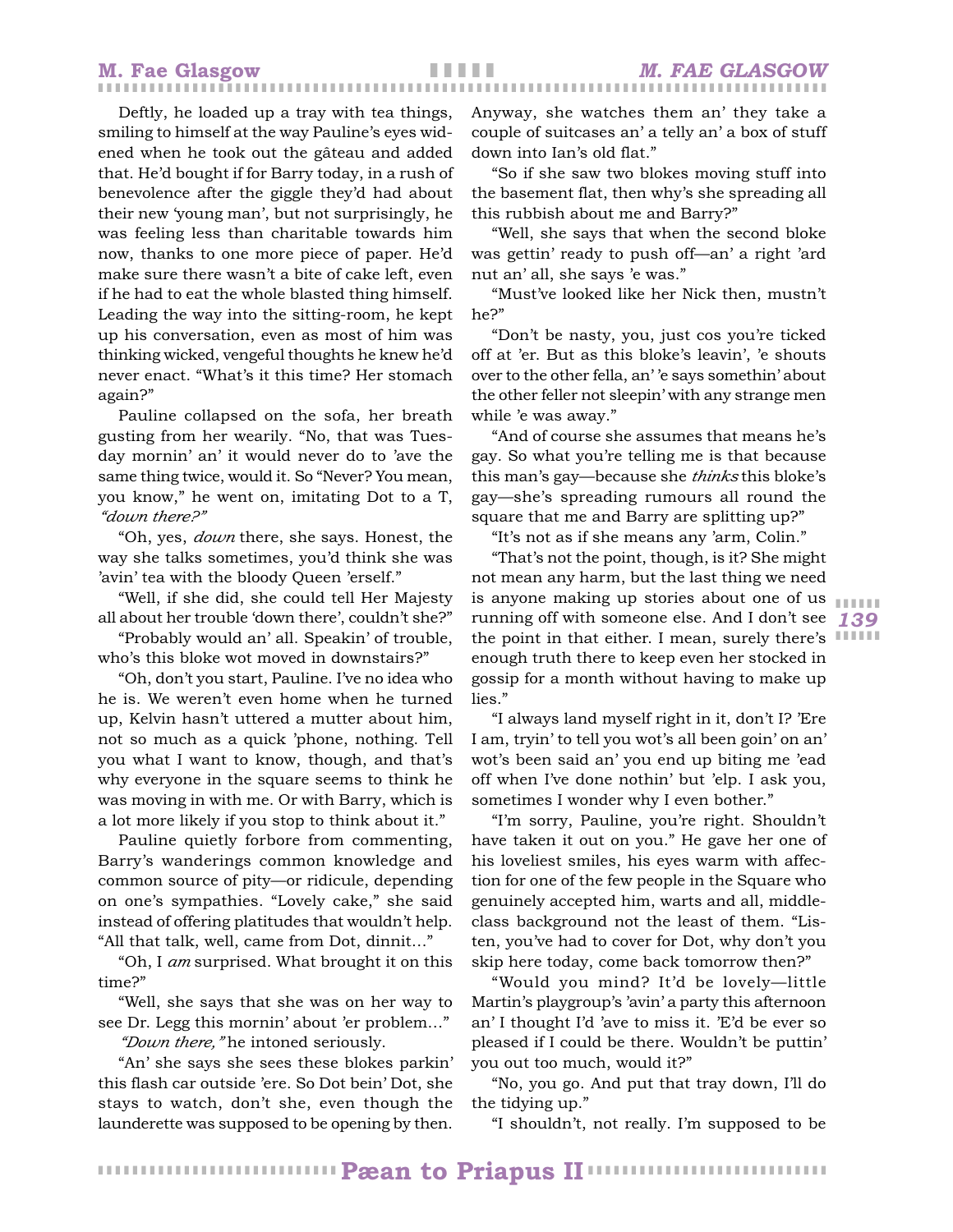'doing' for you, not 'avin' you make me tea an' everythin'."

"Least I can do. Go on, and I'll see you tomorrow."

"If you're sure you don't mind…"

"Pauline, just go! I've got work that has to be done, anyway."

But after she left, the only work he did was another dozen sketches of Barry to add to his collection.

*140* London's fastest expanding business. Didn't **ITTIF** seem to matter too much, not now. Once, when The sky was crawling over the roof-top when he awoke, all the light leached from the streets in that strange time between full dark when the streetlamps shone brightly and the greyness that swallowed all light up into a uniformity of dullness. So he just lay on the bed for a little while, watching the way nothing in the room actually cast shadows in the feeble light, watching the blackness creep up the walls as the light from outside faded into night-time and the glow of lamps stayed up in the street away from his new bedsit. He should be up and bathing, he knew, but it seemed pointless. One more possible terrorist supplier, or just another entrepreneur in first he'd started, he was going to be SuperCopper, Chief Constable Raymond Aloysius Doyle, the best and most incorruptible policeman on the face of this God's green earth, scourge of criminals and bent coppers alike. But that was half a lifetime ago, and he was feeling every single one of those years in every joint in his body. He raised a hand to his cheek, feeling the bump there, wondering, for the first time in a long time, just how different life would have been for him if that night had never happened. Wondered if he'd have been able to make it all the way to the top instead of stalling at lowly Detective Constable. That last meeting he'd been at, the one Cowley had him sit in on, whilst the various delineations of authority between the various departments were worked out. Cowley had been the only one there who'd been an outcast like him, product of neither the right school, University nor regiment, but even he had the advantage of years in the right spy pool. Even had a couple of years at one of the 'right' Universities, even if his accent was off by 500 miles or so. But Doyle… All he had going for him was

❚ ❚ ❚ ❚ ❚ ❚

an integrity that didn't know how to bend, nor how to disguise itself as the same self-serving ambition of a stripe of ruthlessness shocking to anyone who had ever believed in English fair play. Not whether you win or lose, but how you play the game. Now, going on 40, he could no longer ignore the fact that he wasn't even being allowed to play the game. Oh, Cowley wanted him as his right-hand man, to match Bodie doing the dirty on the left, but without Cowley, he wouldn't even be allowed to hold the doors open that led to the hallowed corridors of power. And if Doyle were feeling his age, then Cowley was showing his, his skin more often the colour of putty than rose. Once Cowley went, someone else would come in, and where would that leave Doyle? On the dole, probably. No room at the inn for aging moptops still playing cops and robbers long after it was obvious the robbers had won.

At least, that was how Doyle felt, right now, snowed under by both case-loads and failures. He couldn't forget that woman's face, when he'd interviewed her after her husband had been gunned down. Even as she blended into a montage of faces made ugly by grief, she remained individual: the way she'd twirled that pound coin endlessly on the coffee table, picking it up every time it fell, to spin it again. Like June Cook and her screaming at him, it stayed with him, building up the pressure until something had to give. And the way he was feeling, it would probably be him.

There was only the one light on when Barry came home, blowing on his hands to ease the pins-and-needles itching at him as warmth returned after the dankness of a day spent working his stall. Such an illusion of warmth, the draw of it visceral, reaching in through his skin, enrapturing a path through the fulgent brilliance of DNA, spiralling back through the ages to the beginning of memory. He was smiling under it, coming closer to the warmth and the man sitting within its glow. Colin was sitting back on the settee, a magazine open upon his lap, the light upon his hair, upon his skin, skimming his clothes, sending the beauty of his hands into a collage of shadows.

"Lovely an' warm in 'ere," Barry said, dumping his belt bag, the coins jingling and clanging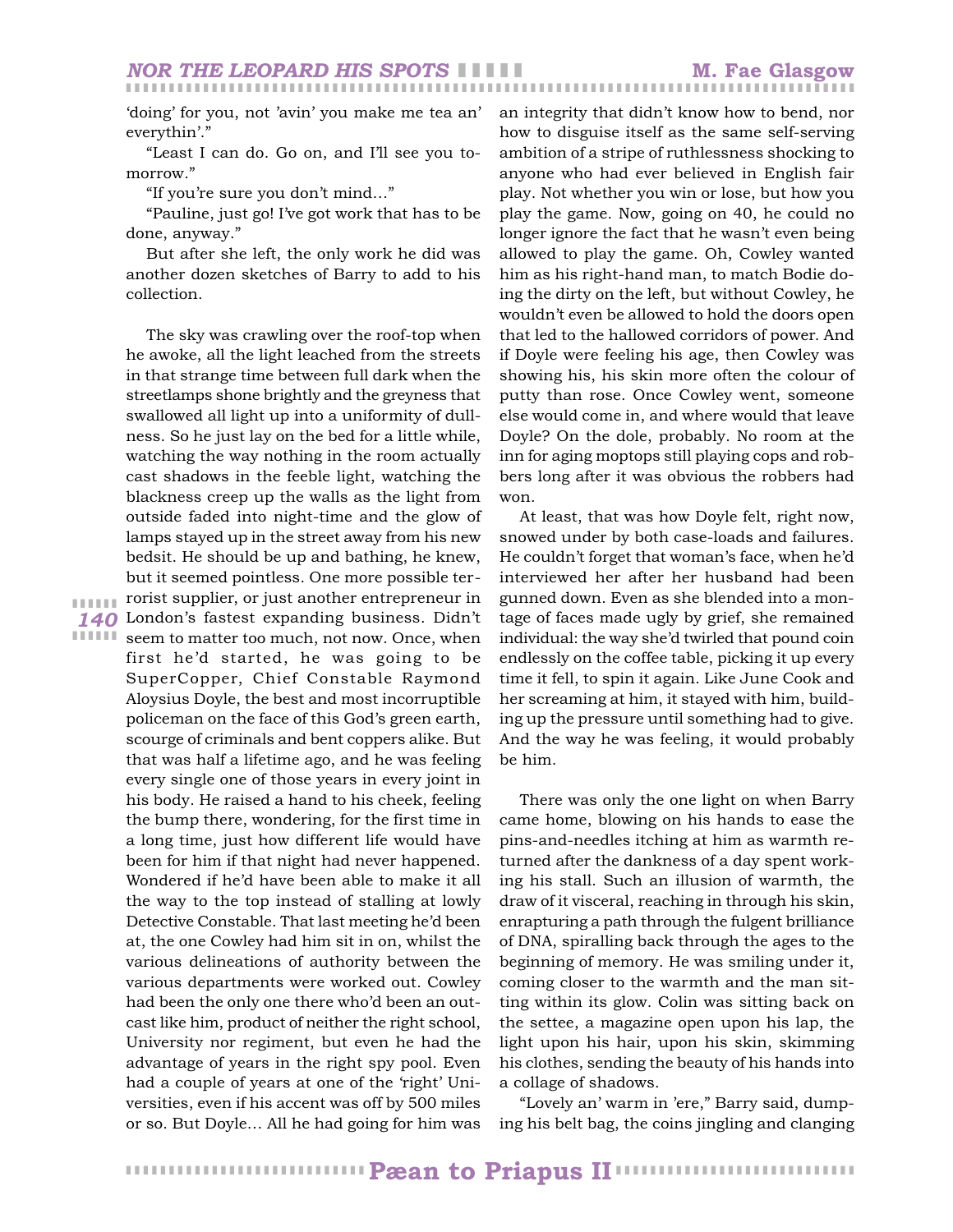according to weight and value. The old-timers down the market swore they could tell how much money was in the pouch by sound alone, but Barry never had time for tales the likes of that. He was more interested, at the moment, in coming in from the cold and filling his belly. "Strewth, it was bloody Arctic down there today. Lost track of me feet a few times. Wasn't too cold in the mornin', but by the time it got dark, it was bleedin' dismal. Poor old Pete, 'e was the worst off. 'Ad old Mother Beal on his case all afternoon, didn't 'e, 'arping on about 'ow 'is dad 'ad done things an' 'ow it was better in 'is day an'—'ere, you listenin' to me, Col?"

Still not a look from him, winter's eyes fixed firmly on the glossy page. "Yeh, 'course I am."

"Not sayin' much, are you?"

"Well, I can't, if I'm listening, can I?"

Barry plonked himself down on the coffee table, not even noticing the annoyed tightening of Colin's mouth. "Nah, I know you, mate. Somethin's wrong, innit?"

Magazines slap shut very ineffectually, a whimper of paper instead of the bang of hardback book. "Never happy, are you? You get on at me for nagging at you and talking at you all the time, now when I'm quiet, you're complaining about that, too. Make up your mind, Barry, will you? And when you do, you'll be sure and let me know, won't you?"

Barry's hands descended upon Colin's thighs, squeezing the cord of muscle. "All right, all right, 'ave it your way. It's usually me wot goes flyin' off the 'andle about you moanin', but if you want to do a turn-about… Hey," he leaned forward, cocking his head, trying to get Colin to look at him, "could be fun, that. You an' me swapping, playing roles. Fancy a bit of make-believe tonight, then, do you?" Familiar fingers traced even more familiar territory, homing in on the vulnerability at the cusp of strong thighs, pressing, just so, offering the only solution Barry knew. "C'mon, Col, let's go to bed. We can 'ave supper later, bring it through the bedroom if we feel like it after. Go on, cummon through to bed."

"I'm not coming anywhere. Look, I've got to finish reading this thing in the magazine on design, so why don't you just go off and 'phone your friend and have a lovely time with him."

"Now wot're you goin' on about? You made that sound bloodywell significant, 'my friend'."

"Yeh, well, you're the one who'd know if it was significant, wouldn't you?"

"You accusin' me of 'avin' it off with some other bloke, is that it? After that row we 'ad just last month?"

Weary, hands rubbing across reddened eyes. "I'm not accusing you of anything, Barry. You've never promised fidelity, but I hope you're being bloody careful."

"Oh, that's rich, that is, after this mornin'. If I'm goin' to the AIDS clinic like a good little boy with you, d'you think I'm goin' to be off shaggin' strangers round the back of the pub, is that it? Well, if you think I'm stupid enough to do that, then you're way out of my league, mate. An' it'd never do for the workin' class to get above themselves, would it, m'lud? So I'll just remove myself from your royal highness' presence, shall I? Wouldn't want to forget me station nor nothin', would I?"

The door slammed behind him, knocking a pile of papers skittering to the floor. And knocking Colin back against the sofa, more tired than he'd been in years.

*141* The jacket was faintly ripe with the dogged smell of wet cloth, but he barely turned up his nose at it, barely noticed it over the dampness crawling up the front wall. This place reminded him, the reminding making him feel vaguely sick. The folly of youth, throwing away what had been happiness, of a sort, for ambition, of a sort. An ambition which was now bearing fruit, as withered and as bitter as the cursed fig. He stood staring at his own wraith-like reflection in the window, wreathed round by the invisible smells and invisible memories, letting himself drift. The road once trod is easier to find when the present is comfortless and the future barren. He looked at himself, as he had been, as he was, and inevitably found the man he had become to be sorely lacking. To have given up so much, for what was now nothing more than an unattainable goal… To have denied the very truth of what he was, all for the childish dream of making the world safe and Disney-bright. So much for dreams: now he was left with the awakening and age was telling, making the waking painful and slow and difficult.

A finger rose to trace where his silver chain used to lie, before he'd lost it in that chase down

❚ ❚ ❚ ❚ ❚ ❚ ❚ ❚ ❚ ❚ ❚ ❚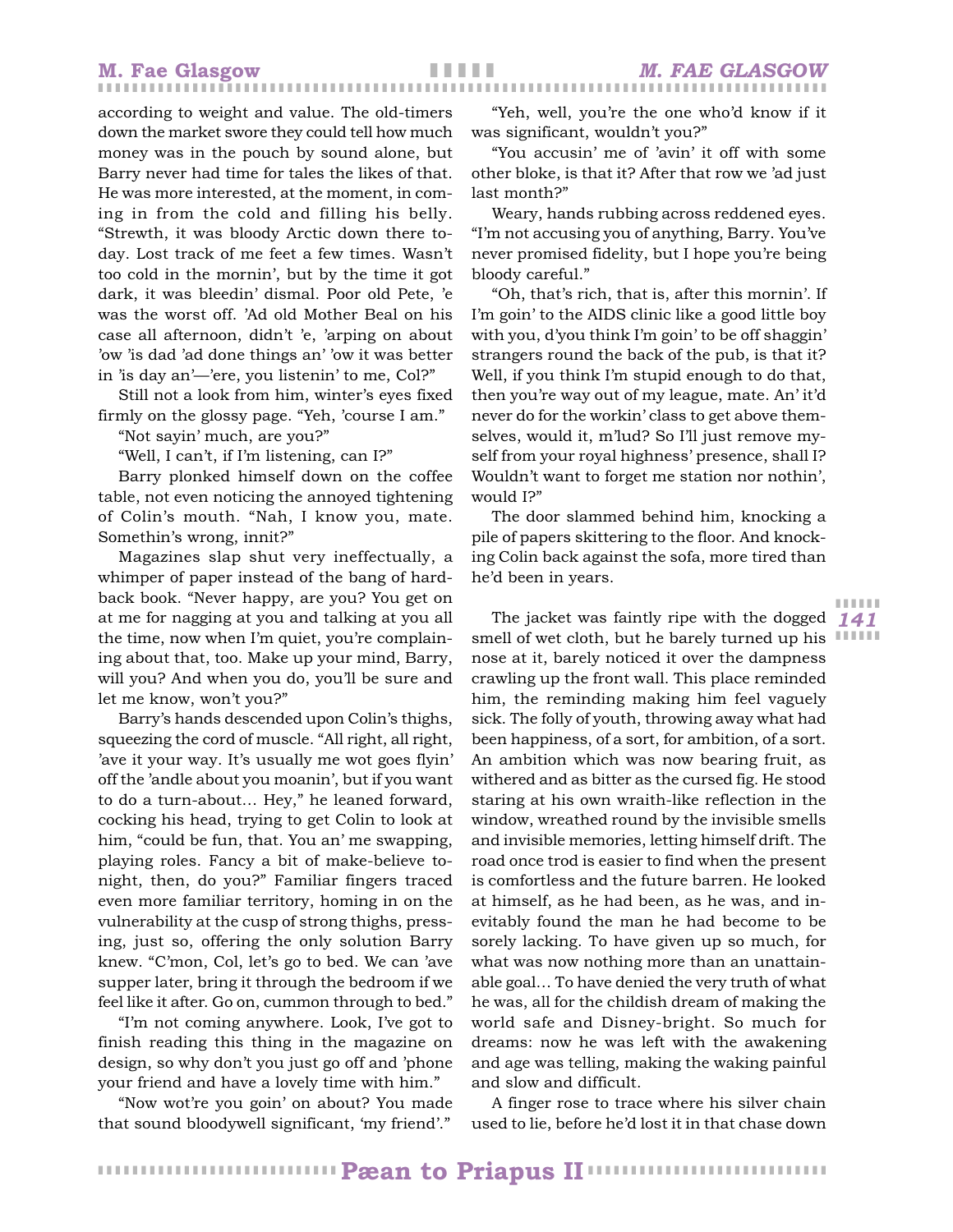## ❚ ❚ ❚ ❚ ❚ ❚ ❚ ❚ ❚ ❚ ❚ ❚ ❚ ❚ ❚ ❚ ❚ ❚ ❚ ❚ ❚ ❚ ❚ ❚ ❚ ❚ ❚ ❚ ❚ ❚ ❚ ❚ ❚ ❚ ❚ ❚ ❚ ❚ ❚ ❚ ❚ ❚ ❚ ❚ ❚ ❚ ❚ ❚ ❚ ❚ ❚ ❚ ❚ ❚ ❚ ❚ ❚ ❚ ❚ ❚ ❚ ❚ ❚ ❚ ❚ ❚ ❚ ❚ ❚ ❚ ❚ ❚ ❚ ❚ ❚ ❚ ❚ ❚ ❚ ❚ ❚ ❚ ❚ ❚ ❚ *NOR THE LEOPARD HIS SPOTS* ❚ ❚ ❚ ❚ ❚ **M. Fae Glasgow**

in Kent. He'd never bothered to replace it, disheartened even then, and the gnawing cancer had quietly metastasised since then, spreading its blackness through every fibre of his being. The lies were wearing on him, the lies he'd told himself more than any other. Too many tell-tale signs demanding that he follow them to their answer. Too many inexplicable dreams refusing such a cowardly description. Too, too many waking temptations, stamped upon and ground underfoot with half a life's practice. And all it left him was standing here, cataloguing the big, fat zeros of his life, pretending to be someone else. Again.

*142* Perfect. He straightened his shoulders, coming to his full height, letting his hardness and bitterness show in his face. If he were to 'infiltrate and report' a criminal activity, looking the part was one of life's little basics. So. He'd be… Richard Duncan, a name he'd used so often, it required absolutely no effort to maintain, coming complete with personality and history. Yeh. Richard Duncan, hard man, trouble with a capital T, chip on his shoulder bigger than the Rock of Gibraltar, nasty temper and nastier record.

❚ ❚ ❚ ❚ ❚ ❚ ❚ ❚ ❚ ❚ ❚ ❚

Hand on the fecund roundness of the door knob, he hesitated, struggling to find some small spark of energy that he hadn't already used over and over again. But there was nothing there, apart from duty, apart from the hollow knowledge that if he didn't do this, then all the losses and all the denials and all the work had never been worth anything in the first place. Ray Doyle grimaced: Richard Duncan strode up the stairs into the night.

There was an old pub almost directly opposite the stairs, an even older woman coming out of it, small dog clutched to her bosom, words spilling out of her, high-pitched and fractious, the sounds of either the very young or the very old. Behind her, a taller woman, the kind who maintained a very proper façade to plaster over the cracks age was leaving behind, was going on about the 'young man' who had moved into Number 3, her voice cutting the night stillness to ribbons.

"…right downstairs from that Colin an' 'is Barry. An' I ask you, you know wot that sort are all like, all those men-who-lie-with-men, so I ask

you, 'ow long will it be before they're all doin' it together, or 'avin' rows all over the Square, sayin' all them things wot shouldn't be said where a decent, God-fearin' woman can 'ear? Not that I've got anythin' against Colin nor young Barry, mind you, but you know wot I mean, you mark my words, Ethel Skinner, you just mark my words. No good'll come from all this, no good at all. Turnin' the Square into another Sodom, that's wot they're doin' an' no good can possibly come from somethin' as 'orrible as that…"

The local gossip was the last thing he needed, and it was obvious that Bodie's stupid comment had been heard and misinterpreted and now he was lumbered with the reputation for being queer.

"Wonderful," he muttered into his collar, turning the thick fabric up to keep the wind away from his neck, turning himself away from the kind of pub he'd grown up around—and in—to go up the street to the flash new place he'd noticed when Bodie'd driven him in this morning. With ease so long established and so automatic he didn't even notice it, he skipped over all thoughts of Bodie as anything other than colleague and back-watcher, focussing entirely on details of the job they were both in.

Except that this time, it didn't work, not entirely. The woman, with her face as out-of-time as a fading rose, had planted a maggot in his brain, eating away at his defences, his carefully constructed façades that kept the world, and himself, away from the truth. He wondered, far from idly, just how prevalent the story about him was. Could complicate things no end for him, if the rotten bastards he was after heard about it. Not that he could summon up the fire to go with the words, the language that of habit, not conviction or passion: that had been dying for a long time, and now the body was barely twitching on its way to becoming a corpse.

The music spilled out of the pub even more brightly than the neon lights, the sounds of Erasure dancing and soaring out to snare the passer-by. The door to this pub was all glass and vaguely seen figures, the translucent barrier between the bitter night outside and the laughter within.

Reminding himself who he was, Ray Doyle took Richard Duncan inside to start making contacts with the young trendies that would use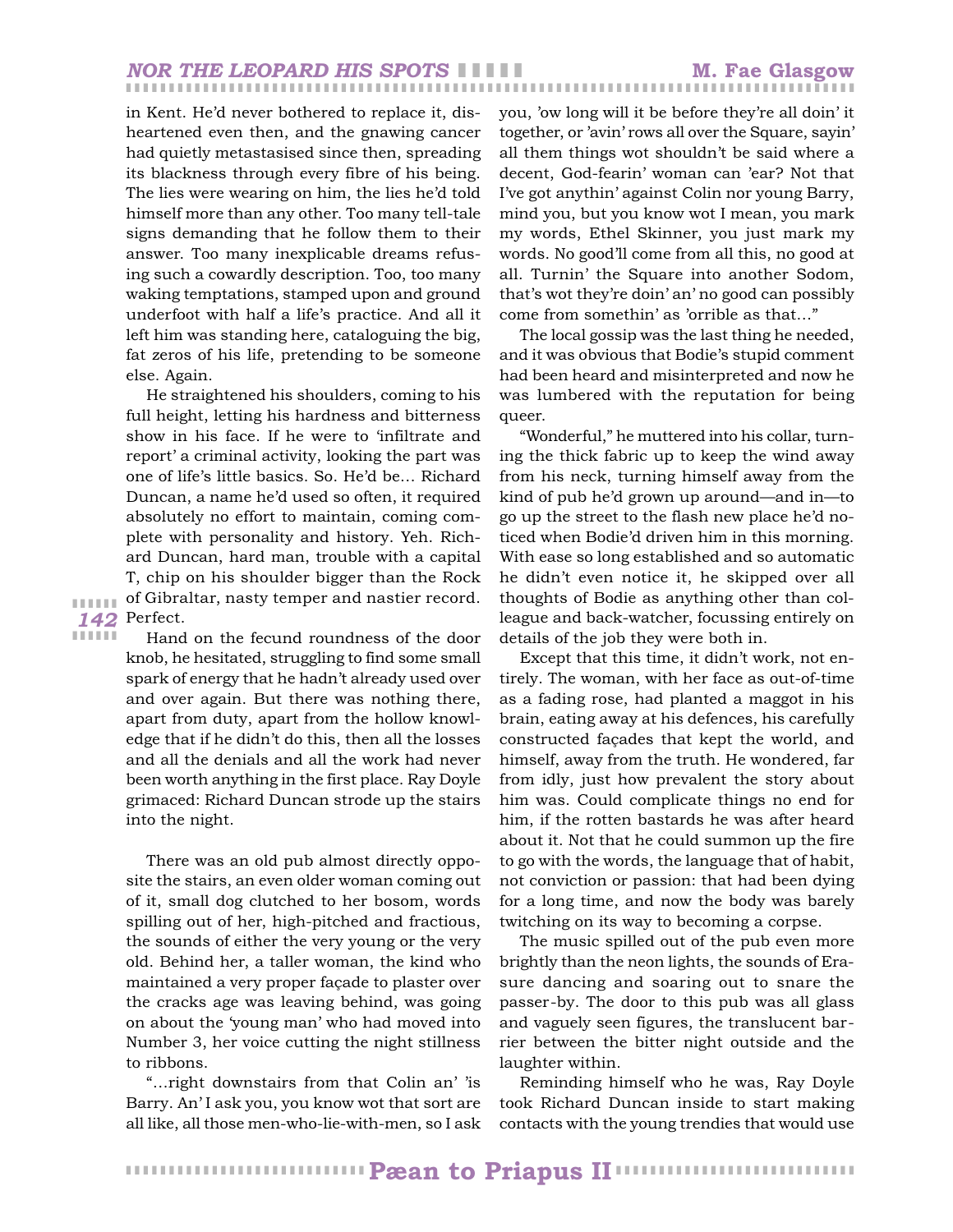both this pub and the drugs that were being brought in.

The woman behind this bar made him wonder if there was anyone round here under the age of 40, or if all the young people had managed to escape what the rest of the world labelled 'gutter'. He nodded to her, got a wonderfully bright and perky smile, found himself responding to it in spite of his own lethargy.

"Wot'll it be then, dear?"

"Half, please."

"Churchill's do you, love?"

He shrugged, not particularly interested in the name of the brewers. Such concerns were best left to the Bodies of this world with their discerning palates and pert taste-buds. He skittered away from his partner again, uneasily unwilling to think of him as a person, avoiding a multitude of issues that were becoming harder and harder to deflect, escaping instead into his one and only refuge: work. He went over again what the old women had been saying, thinking of the best way to lay that rumour to rest, thinking about the possible complications if the tale reached the hard men before the 'truth' did. A breath of wind stirred his curls, setting the hair on the back of his neck to attention.

If the wind had made him shiver, the voice made him go stock still with shock.

He hadn't even allowed himself to think of that voice for years, not since he'd consigned it with all the other secrets to the tacit anonymity of wet dreams…

"'Ello, Colin—"

*—Christ, it was him, after all these years, couldn't be, was, what the hell could he say, so much for Richard Duncan, oh fuck, why did Colin Russell have to show up now when he was losing the battle already—*

"—didn't expect to see you in 'ere tonight. Thought Barry was over the Vic, givin' our Den a run for his money."

"That's a bit of a sore subject, Ange."

Sympathy softened her face where her makeup had made her hard and brittle. "Another row, then, love?"

Silent, resigned nod, reluctant smile, all of it glimpsed out of the corner of Doyle's eye. Beautiful hands, so strong, long-fingered, hard-working hands that could out-paint and out-draw Doyle any day of the week. Colin was reaching

into his pocket, pulling out a pound, fingers as deft with the gold-toned coin as he had been with—

*—50p pieces when the meter had run out and the lights were out and I wasn't about to brave the stair cupboard, not when the fire had been out for hours, leave that to him, he never feels the cold, even when the covers would fall off him when he was—*

The spilling of the glass off the bar garnered Angie's quick mopping up and drew Colin's attention.

Doyle swore the world stopped, just for a second, then and there, when that man laid eyes on him again for the first time in almost 20 years.

"Ray? Is it? Ray Doyle? My god, it is!" Face bright with pleasure, the memory of the ending not yet come over him.

*143* olic glee, laughing at him whilst it merrily And Doyle, oh, poor Doyle, inundated by years of denial poisoned by dreams, all the goodness viciously suffocated so that he wouldn't ever remember or think about what he'd given up to become a policeman, years of suppressed desires and re-routed predilections, lies and selfdeceit, all of it coming home to roost with vitrisnowed him under.

So much for his homosexual tendency being nothing more than just an extended bout of adolescent confusion, so much for it being a temporary experiment, so much for it being dead…

For this was far from dead, this surging of blood through his veins, this blossoming of heat like summer suffusing him, all this life suddenly erupting in every cell. His body thought itself a teenager again, hands suddenly sweat-damped with the rush of adrenaline excitement, his cock abruptly, devastatingly hard, springing erect with frenetic need. So many years and so much denial, all denied in its turn, by the resuscitation of the past. Every other time arousal had begun because of a man, he'd been able to damp it, reclaim it for a woman's lushness, turn it into a romance with a lady both willing and enthusiastic.

Enthusiastic enough to cover up his own lack of ardour—at the very start, anyway? All their hunger for him feeding him, helping him paper over the cracks in his façade, until he'd convinced himself that the homosexuality was over

❚ ❚ ❚ ❚ ❚ ❚ ❚ ❚ ❚ ❚ ❚ ❚ ❚ ❚ ❚ ❚ ❚ ❚ ❚ ❚ ❚ ❚ ❚ ❚ ❚ ❚ ❚ ❚ ❚ ❚ ❚ ❚ ❚ ❚ ❚ ❚ ❚ ❚ ❚ ❚ ❚ ❚ ❚ ❚ ❚ ❚ ❚ ❚ ❚ ❚ ❚ ❚ ❚ ❚ ❚ ❚ **Pæan to Priapus II**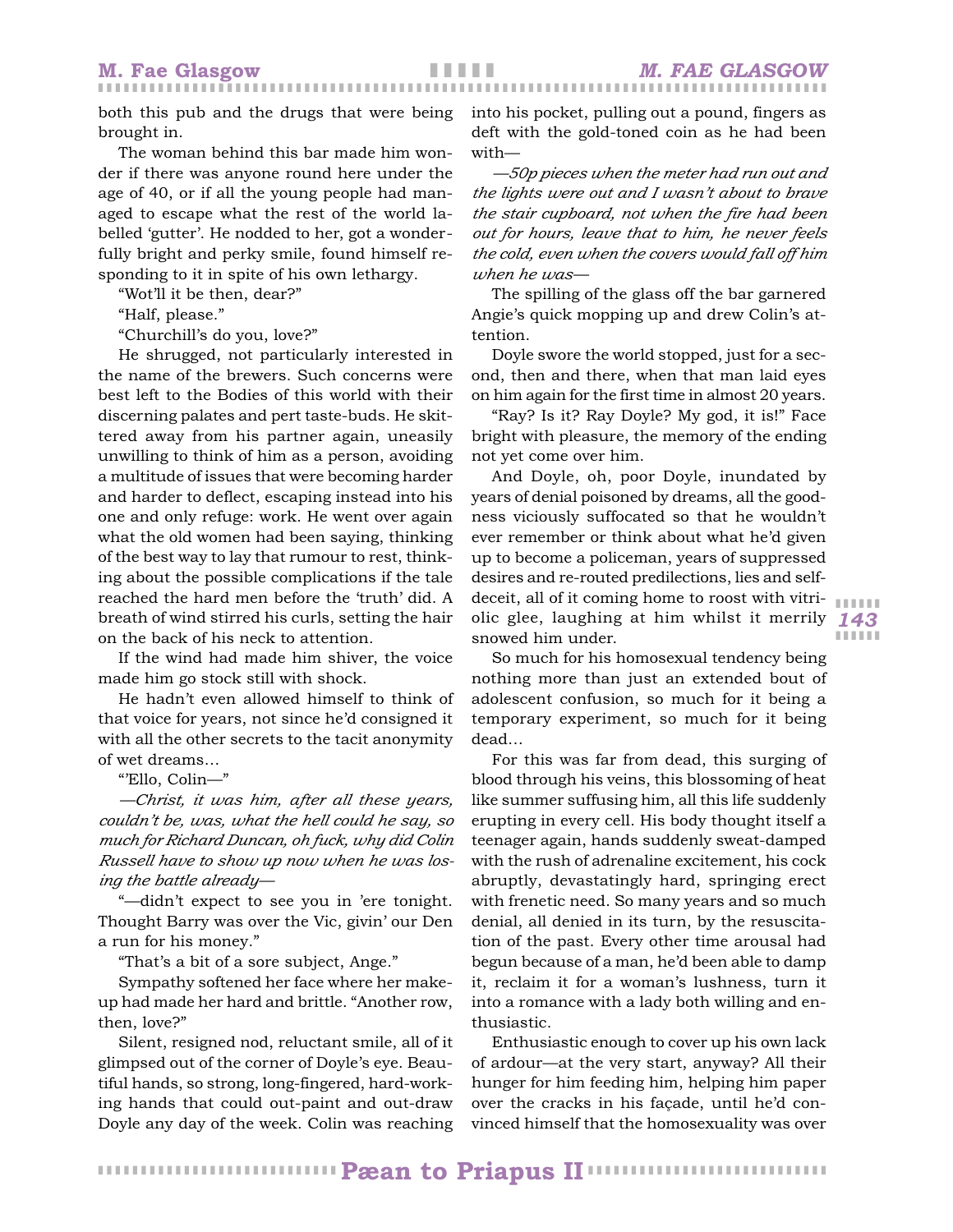and done with, that now it couldn't stop his career—

*—but it had, in a way, hadn't it?—* hand going to cheek, covering up the deformity, as he had covered up that which the Met considered a sexual deformity.

"My god, Ray," Colin was saying, eyes bright and friendly, tactfully ignoring the battered cheek and the wrinkle of weariness and depression around the eyes and mouth, concentrating on the lean strength and the wildness of hair that hadn't receded a millimetre. "The years have been kind to you, mate."

He brought himself to speak, to look at Colin straight on, mouth in automatic overdrive, giving him cover while he regrouped and recovered. "You're just sayin' that, Col."

The same old sweetly wry grin, the once forgotten twinkle of the eyes answered him. "Of course I'm just saying that—have to, otherwise I'd have to say the years haven't been kind to me, wouldn't I?" And a hand as self-conscious as Doyle's went to touch not the disfiguring of the face, but the encroachment of age, where rich brown had melted into grey.

*144* ❚ ❚ ❚ ❚ ❚ ❚

**IIIIII** shocked at the lust laid bare in his voice. His "You look all right to me," he said, quietly voice, then, remembered being with Colin, too. Just like his cock did…

> The skin in the small of his back shivered, remembering the feel of hands on him there, or a tongue, or the sharpness of teeth. Or the blunt hardness of cock, before it plunged into him, deep, so deep, inside… Colin was looking at him funny, and Doyle wondered if Colin were remembering it, too. He smiled, his balls ruling his mind, all thoughts of job and career driven out by months of depression burst by the rebirth of an old happiness. He wouldn't look away, let his tongue touch the bow of his upper lip, knowing how much Colin loved to kiss…

"Don't, Ray."

A crinkling smile: Col always had liked to spin the foreplay out, making it last, making the anticipation erotic in and of itself. "Don't what, Col?"

"Try to go back to what we used to have. *Used* to have, Ray, years ago, when we were both a lot younger and lot more foolish."

"Trying to say you don't want me, is that it?" He glanced pointedly down to the point pressing outwards at the top of Colin's left thigh. "Never used to be much one for lying, mate, you weren't."

"You ought to try keeping a monkish view when you've got someone practically coming all over you. C'mon, Ray, put it away."

"Haven't taken it out—yet. Was saving that for you."

"For 19 years? Don't play me for a fool."

The waters between them certainly weren't a child's paddling pool, more the churning aftermath of Moby Dick. "Sorry about all that."

"Yeh, well, so was I, at the time and for a while after, for that. But that's all long past, Ray, *all* of it, good and bad together."

Ray watched, fascinated, as his hand relived the memory of touching Colin, a lone fingertip brushing his fly, feeling denim warmed by a cock other than his own. "Are you sure about that?"

A hand slapped his own away, an angry voice snapping at him. "Leave it out, Ray, we're in public! And I'm *not* going to start all that all over again."

"Why not?" And part of him was sitting down in a dark corner of his mind, having complete hysterics or a nervous breakdown, he wasn't quite sure which. He wasn't even sure of what he was doing, or trying to do here. To jump in with both feet like this after almost two decades of pretending he didn't want men, that he was completely straight, apart from that protracted incident of his youth… Now here he was, racing back into it as if he'd never been gone… His hysteria took a deep breath, got a grip on itself and recognised what it was doing: he *was,* in fact, racing back in as if he'd never been gone, leaping back into the past as if it were an old skin he could zip on, a cartoon character's charade. Mid-life crisis, he supposed, detached, running back to his youth.

Pity that his youth could cost him his career. The hysteria giggled at him: there was always Palace duty, being gay was a big plus for that. And think about all the handsome Guardsmen…

"Ray, you all right?"

"What? Oh, yeh, just thinking, that's all. Been a long time since last we saw each other, innit, Col? And if I remember, I wasn't exactly decent to you, was I?" He'd taken his hand back, but his gaze was just as caressing as it wandered over Colin's groin. Some of the words from that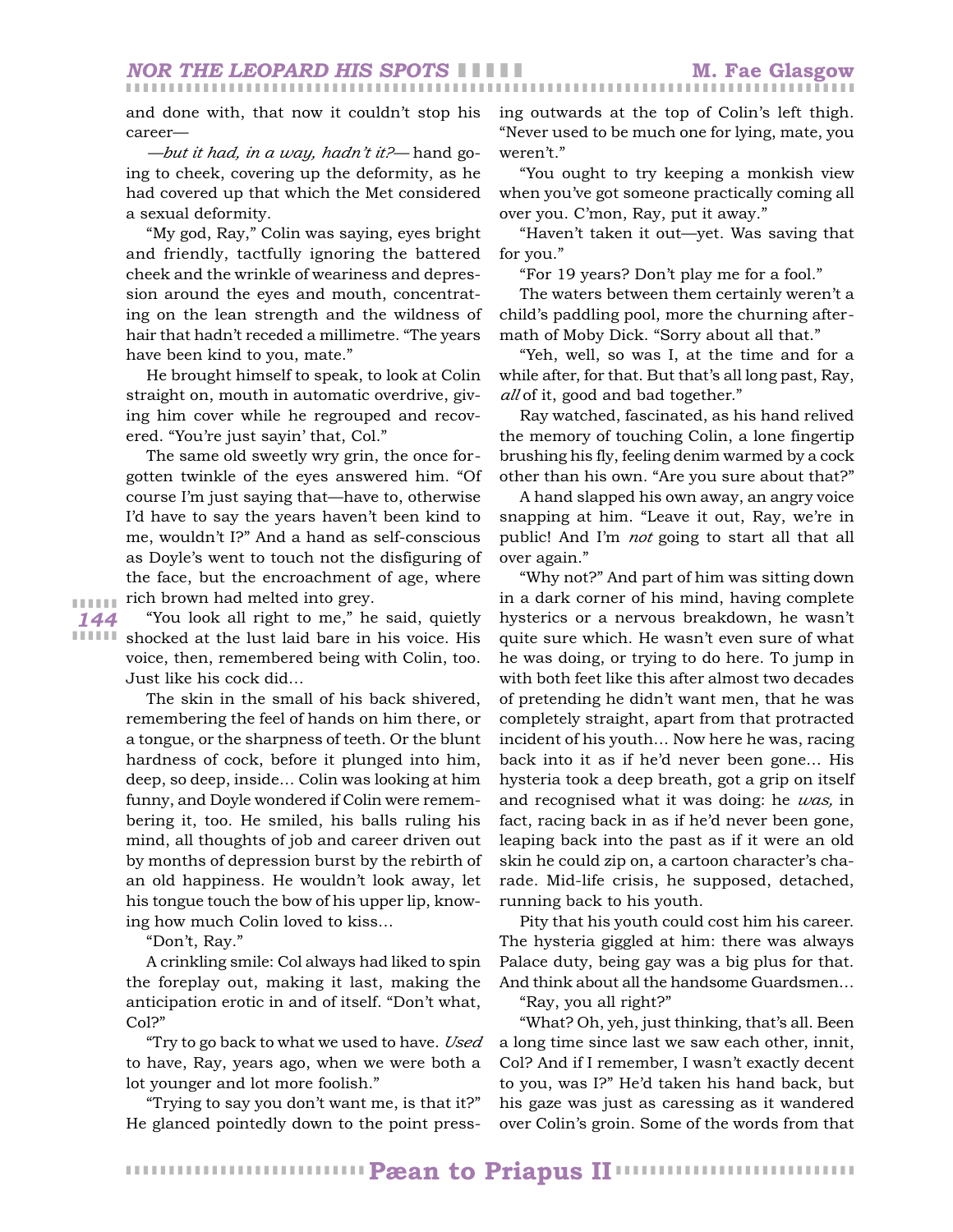night jolted into him and he raised his eyes to actually look at Colin. It was only as he said the words that he realised they were true: "If it's any consolation, if I had it all to do again, I wouldn't give you up for the Police. I'd find something else to do. And I am sorry that I left you."

"You've really changed, you know that, Ray? What happened to the man who was going to right all the wrongs of the world?"

"Maybe he realised that all he was doing was tilting at sodding windmills."

"You didn't stay in the Police, then?"

"Nah, went on to…" his training and years on the street finally made their way through the shock of coming face to face with both a former lover and the man Doyle himself used to be, rescuing him from completely botching everything even more badly than he had already done. "Went on to something else, and that didn't work out either—" *—oh, clever, he thought, right out of the books. Use the truth as a lie to give yourself cover, but they never warn you to know what the truth is before it gets you in the back of the neck, do they though?—* "—so now I'm footloose an' fancy free. What about you?"

"Oh, this is a fine kettle of fish, innit? Talk about the pot callin' the kettle black?"

Doyle turned round to see a young man, early twenties, small, dark brown hair, hazel eyes, round faced and almost furious enough to hide the hurt and the jealousy. Beside him, he could feel Colin stiffen, feel the tension surge through him, feel the pain and anger begin.

"I come back 'ere cos I found that bit of paper in me pocket an' I wanted to set the record straight for once, didn't I. Came over 'ere to tell you I wasn't 'avin' it off wiv 'im, cos 'e's me bruvver-in-law. An' 'e an' me sister just moved, which is why I 'ad their 'phone number in me pocket, right? So I'm sittin' there, an' I can't enjoy any of it, cos I know 'ow upset you was about it all, so I come over 'ere just so's I c'n sort it all out. But look wot I find 'ere. Mister Fidelity, sittin' chattin' up an old flame of 'is. Got tired of 'avin' to keep up wiv me, is that it, Col? Thought you'd try somfin a bit more your speed, eh? You'll be raidin' the old folks' 'ome next."

Doyle stretched his legs out, emphasising their length, baring his teeth in a predatory smile. "Tell me somethin'," he said, letting his own accent slip back to his knife-wielding youth,

"you always this Cockney, or d'you just do it cos you know 'ow much it turns Colin on, eh, mate?"

"Ray Doyle, you can just pack that it in right now—"

"Oh, Ray, so that's 'is name, is it? Well, Colin," leaning forward, face inches from Colin, both of them so terribly pale, prideful façades up to hide the hurt, "I 'ope you an' your fancy man are very 'appy together."

"Barry! Hang on a minute."

Doyle grabbed his arm, holding him at his side. "Let the boy go, Col. Didn't think robbing cradles was your style, *mate."*

"Now you just listen to me, Ray Doyle. If you think you can come waltzing into my life after all these years and start wrecking everything for me, then you're just as immature and selfcentred as you were then, the only difference being that this time, I'm not about to let you do it. Now get your hands off me, because I want to go after Barry and undo the damage you just did."

"C'mon, Colin, all this for a boyfriend, a kid who's still wet behind the ears? When I'm offering you something really special?"

"For your information, he's not just a boyfriend, he's my lover and he's a hell of a lot more special than what we ever had, mate."

"Get off it, Col!"

"No, you listen to me. We had great sex going for us back then, but that was it, that's how you were able to up and off the way you did. But I've got someone I really love now, and I'm not going to lose it just because you've got an itch between your legs you can't scratch often enough."

With that, he wrenched himself free, leaving Doyle chained to the ugliness of his words.

A patch of dingy white on the other side of the doorstep became a used envelope, Bodie's scrawl covering the back of it.

Terrific. Just what he really needed: Bodie coming over tomorrow, first thing, to find out for the old man how much progress he'd made. Progress? The only progress he'd made was in going backwards. His hands were shaking as he washed his face, brushed his teeth, did all the nightly ritual that becomes so entrenched in all our lives. Under the bright bathroom light,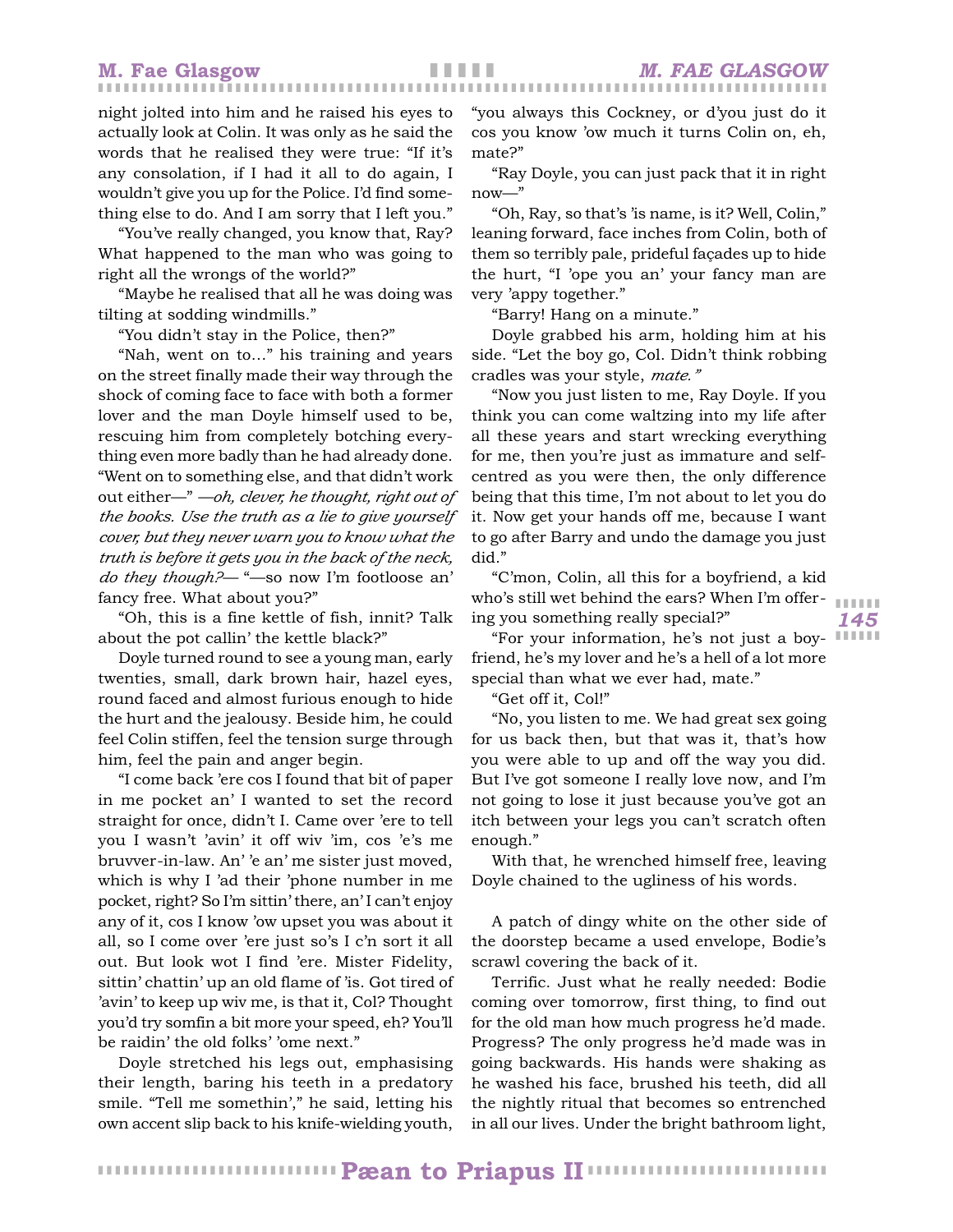he stared at his face in the mirror, counting wrinkles, stopping when the number became depressingly high. Another entrenched habit of his, marking the march of time, fighting it every inch of the way, with his yoghurt and exercise and giving-up smoking, not that it had stopped time from scything through his life. Smoking was another thing he'd given up to join the Force, convinced that if he wanted to have the puff to chase the baddies, he couldn't be puffing away on fags.

And that word made him think of an American he'd seen once, very briefly, so briefly he'd been able to forget all about it, forget about the way his heart had beat a little faster at the sight of the man, gloriously aglow with the pleasure of being blown against the 'cottage' wall by an English fag… He'd buried that memory deeper than the sea, but he'd woken up with wet sheets and foul temper for months after, snapping at everyone, biting Bodie's head off… Wasn't going to think about Bodie, didn't dare think about Bodie, think about the past instead, leave today alone.

❚ ❚ ❚ ❚ ❚ ❚

*146* the zeal of a true convert, he'd decided to join **ITTILE** the police instead of drifting into petty crime He'd been so bloody young, then, when, with the way his dad had, Mum dragging the family all over the country, settling in town after town, until the Law started sniffing around too closely. Swore he would never end up like his Dad, swore blind, but it had been so easy in college, to lift a couple of quid left in someone's jacket, or a book left behind, or a bit of portable equipment… That was what had scared him, seeing himself slipping down the same slope that had claimed his dad, and his younger brother. Oh, definitely the zeal of the convert, for there is nothing more adamant than someone sinking their teeth into a saviour, whether it be religion or authority or cause. He'd thrown over everything to become a copper, to save himself from ending up nothing more than a thief. And it had seemed so easy then, the immortality of the young blinding him to the fact that forever is a very long time. Giving men up had seemed like nothing, not when he could function perfectly well with women, and liked them, too. Except, giving up men wasn't so easy, was it? Breaking off with Colin a sudden whisper of shiver down his spine, a curling of arousal in his belly, remembering the taste and feel of Colin filling his mouth, spilling into him, down his throat, inundating him with the taste of man—had been bad enough, but that was still easier than learning not to look, learning not to touch. And learning not to want had been impossible.

Ironic, wasn't it, that the need he had denied to join the Force had ended up being the cause of his being denied getting anywhere with his precious career. One night, one moment's weakness, when he hadn't been able to control the hunger, when he hadn't been able to deny what his body knew it needed: *the lean hardness of a man in me, after all the plunderings of soft femininity that left me hungrier than when I started.* And he'd been beaten up on his way to a gay pub, although the bastard who'd done it swore that Doyle had been coming out of the pub and propositioned him, as queers will, so what was he to do but defend his virtue from an insistent poofter? Of course, a policeman landing in hospital, ribs cracked, face stomped into the concrete, nose and cheekbone broken by the enthusiasm of bovver boots, that causes Questions to be asked. He'd cleared himself, the barman swearing that Doyle had never set foot inside the place, but still… The taint was upon him, and unless it came complete with the right school tie to make it all respectable and therefore not really homosexuality at all… Detective Constable he'd been, and they made it very clear that that was precisely where he'd stay.

And then Cowley had descended upon him like the angel Gabriel, offering to take him away from all this, giving him his chance to get the really powerful bastards, not the petty crooks. He'd jumped at the chance, grabbing it with both hands. But that still left the problem of certain wantings that wouldn't be controlled.

So if they wouldn't be controlled, he'd make them go away.

Naked, shivering in the chill, he switched the light off, stumbling into the main room, barking his shins on the chair before his fumbling hands found the bed. Clambering under the covers, he couldn't forget the nights he'd done this, in a flat almost the double of this one, a gigglingly warm Colin waiting for him with tongue and mouth and hands…

But he'd made himself forget all that, the way people make themselves forget things that hurt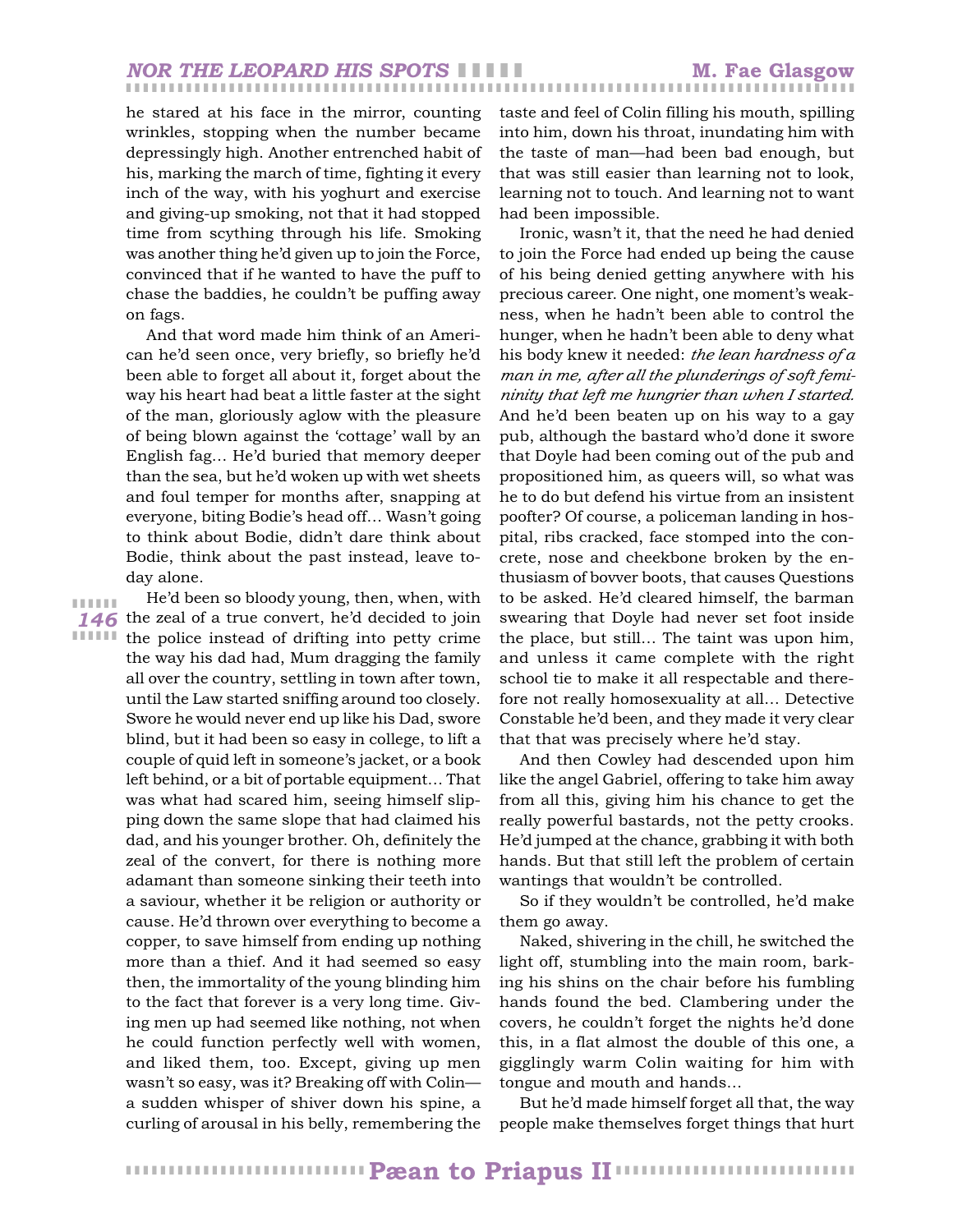too much, or that they simply can't face: the man who worked in the factory supplying gas to the concentration camps forgot that his company produced anything other than paints; the woman who had brutally ostracised the unwed mother forgot her role in it all when the young woman was found suicided; the rapist who forgot that the woman had said no; the sex abuse victim who forgot what the vicar had done to him.

Not forgot, not precisely, but locked away in the fallow corners of the mind along with all the useless memories that are never brought out for dusting: the smell of the nursery school, that first day; the name of the little corner dairy that time you went to Portsmouth on holiday; the colour of the library book that was lost and never returned. Harmless little memories to act as bolster to the memories that could rend, pillows to be sandbags of protection for the conscious mind. He made it as if he'd never been 'that way inclined' in his entire life, remembering only the girl at the cinema, not the boy in his form at school. Remembering only the sweetly smelling charms of women, not the sharpness of male musk that intoxicated him so. And it had worked, albeit leaving the odd foible of a scar behind, his furies and his guilts prime examples of that. And all his dreamless sleeps, blank façade to cover what his waking mind couldn't deal with.

He pulled the covers up over his head for warmth, the movement reminding him of reading under the covers as a child, engrossed in Biggles and Kipling, tearing off on his ripping yarns. So natural, then, to envision himself as 'best friend' of the woman-less manly heroes, so natural to picture himself crawling into their lonely beds with them to make them less alone. And what a sickening lurch in his stomach the first time he'd mentioned his innocent longings to a grown-up and seen the horror on his Mum's face… That had been worse even than the expression on his Sergeant's face, that night in hospital. And an expression he never wanted to have to face again, not when the price paid was the loss of belonging.

The only place he still belonged was with Bodie: ergo, he refused to lose Bodie. Not his Bodie…

But he couldn't lose the memories either,

rampaging through his mind with all the delicacy of army boots. Make or break. He'd finally hit make or break.

A choice. Fulcrum of life, balancing his future against his past with the present in the middle. And this time, he knew full well how long forever lasted—a far smaller number of years than it had been when he'd been young. He was past it, now, as far as being a field agent was concerned, so that left him still convincing everyone he was straight and going in for management and information gathering. In Whitehall, with people he wouldn't want to spit on if they were on fire. Apart from Cowley, and there were times, even with him… Or giving up all his years of working for the Government, giving up all his seniority and finding something to begin all over again with, with the added cross of being publicly gay.

Not much, was it? Not for half a life already gone for good.

He closed his eyes against the shadows around him, let his muscles loosen, his body sag.

And let his heart rule his mind and think  $\begin{array}{|c|c|c|}\hline \end{array}$ about Bodie.

*147*

A dangerous thing, that, unless you looked IIIIII at today as the day he'd opened his very own Pandora's Box and all that was left inside now was his personal Hope—Bodie. Or perhaps Bodie would prove to be his Bitterness. Or Hate. He wasn't entirely sure which way Bodie would react, the only thing certain about him was his sweet tooth. If he were to confess… Bodie might throw him up against the nearest wall and fuck the life out of him, for Doyle was well aware of the fact that Bodie would screw anything if it stood still long enough—and was still alive. Career and prospects were two things very low on Bodie's list of priorities, coming long after surviving and living whatever life was left to its absolute limits, so he cared not a fig for what the authorities and the world said about him. He had nothing to lose, not when you viewed things from Bodie's point of view. And the other reactions? Contempt, for never having the balls to be honest? Pity, for having been so wounded and driven that he had deceived himself as much as everyone else? Or horror, a sudden shyingaway from the affection and friendship they had.

Had had, before these three months past.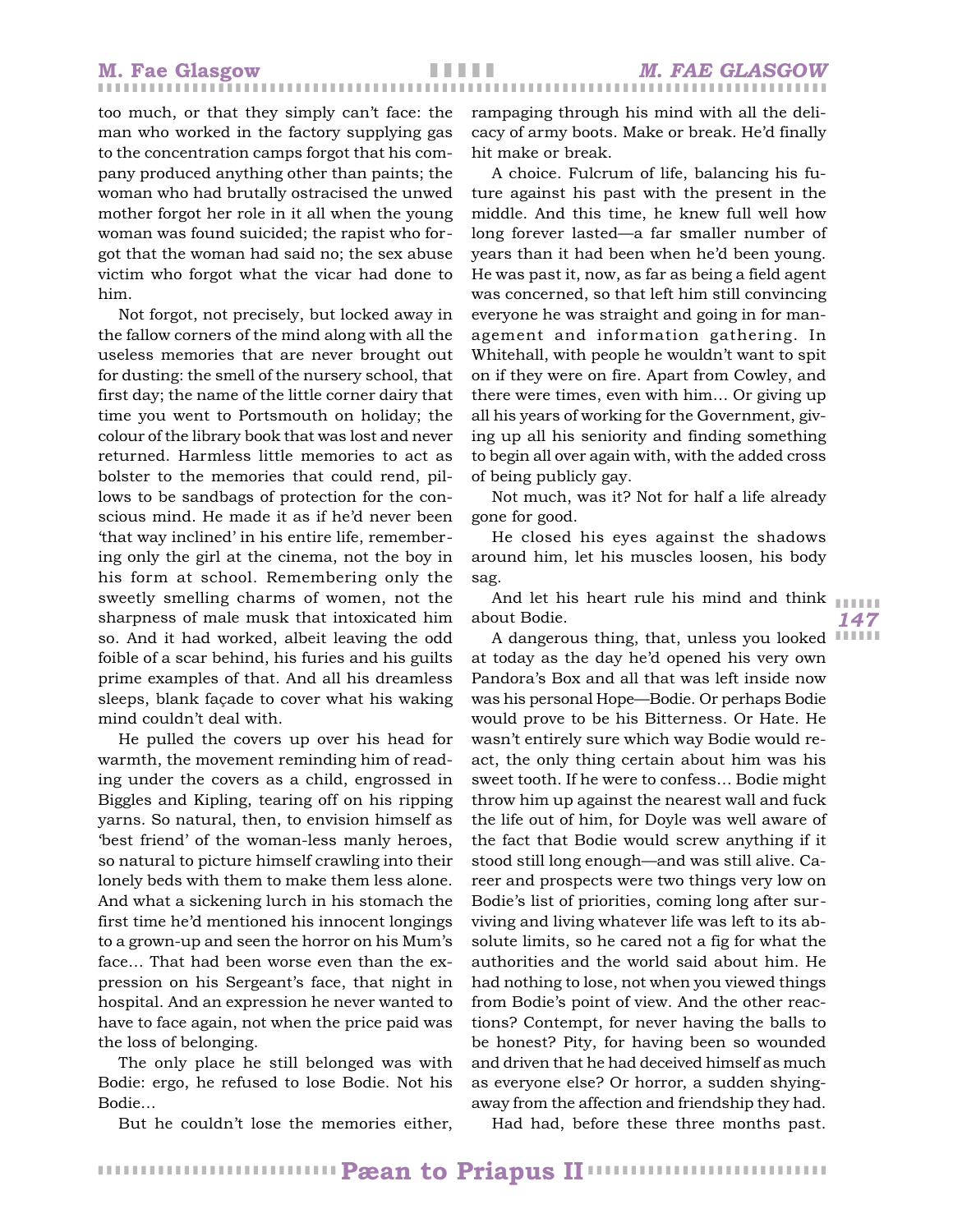Things had been getting decidedly rocky between them of late, as exhaustion had worn Doyle down and his id had started making him suffer from the slings and arrows of outrageous fortune. It had been Bodie he'd taken it out on the most, for obvious reasons.

You always, after all, hurt the one you love.

*148* is to bollocks up the other half of your life. But **IIIIII** the box was open, and if Pandora, with all the And that thought got him back up out of bed, padding on bare feet to the small hearth-rug, hunching down, lighting the electric fire, the twin bars slowly turning bright orange-red, the fake flames setting the fake coals on fire. He was bathed in the light, face and legs and arms burnished, chest hair glinting, his back white and blue in the dark light of night-time. He rubbed his forearms, bringing the heat back into them, aware of the heaviness of his sex hanging between his legs, heavy with unspent desire. But there was a part of him scared of bringing himself off, doing it consciously thinking about men for the first time in years. Afraid of what it would bring to the fore and what would catch him unawares. Admitting that you've made a complete bollocks of your life is never an easy thing to do, especially when the only way to undo that ancient gods hadn't been able to close it in time, then no more could Ray Doyle.

❚ ❚ ❚ ❚ ❚ ❚

He dragged the bedspread over, wrapping it around himself, resettling himself in front of the fire, biting on one thumb nail. The more he worried both the nail and his brain, the more the obvious began to scream for attention. The exhaustion and overwork and disillusion were only the symptoms of this re-awakening of his recalcitrant libido. The cause was entirely different, wore size 8 shoes and went by the name of Bodie. It was difficult—and unhealthy—enough to ignore sexuality, but it was outright impossible when there was a man beside you who had become the centre of your Universe and the barometer with which you measured your happiness. Not to mention the fact that the man constantly felt you up, made blue jokes and generally threw his sensuality in your face.

Christ, to think he'd even been able to suppress his tendencies for this long! He supposed he should be grateful that he hadn't turned into a queer-basher or Bible-thumper, the Mr. Whitehouse of CI5. No, he hadn't turned into that. But he had turned into a unhappy, sere man, middle-age and all its crises threatening him, bitterness and disillusion gnawing away at his bones, a ghoul feeding on the guilts of the dreams he never dared look at.

Not much, for half a life already gone.

Or, his partner's irrepressible voice piped up, half a life yet to come.

He spread his hands before him, supplicant to the warmth of the fire, filling his hands with the glow of flames that weren't there, worker at an anvil. His artist years long gone, he still thought most clearly in images, not words: in his one hand, he held Whitehall, with its backbiting and corruption, its politicians and powerbroker Civil Servants, Permanent Under-secretaries sabotaging good ideas for no other reason than the politician who proposed them was Labour instead of Tory; MI5 squealing for more funding at the cost of CI5, complaining about spheres of influence and overstepping of boundaries, jockeying for position, pushing and shoving for the sake of keeping face and maintaining façades; MI6, still too busy playing James Bond to recognise what was going on in the real world that was frivolously passing them by.

And in his other hand, he held…nothing. No certainties, save the knowledge that he could at least try to grab his share of happiness, snare a plateful of love for himself, before he found himself in his bath-chair, retired out into the country with all the other senile old 'civil servants'. But no Bodie. Not necessarily, for although there was a good chance that Bodie would leap at the chance to screw him, there was another chance.

He might run a mile, even if Doyle never actually said that dread word out loud. Oh, it wasn't that they didn't know that each loved the other, but it was a matter of the whys and wherefores, now. It was one thing to love a mate to whom you owed all nine of your lives, plus a few more, borrowed on account from all your reincarnations yet to come, but it was something else entirely to love your partner as if he were your…well, mate, was the only word that came to mind, with its connotations of both rutting and standing side by side to face the world. Animals mated for life, swans coming back year after year, until suddenly, the pair would disappear, unable to survive without the other. And that was precisely the kind of metaphor that

❚ ❚ ❚ ❚ ❚ ❚ ❚ ❚ ❚ ❚ ❚ ❚ ❚ ❚ ❚ ❚ ❚ ❚ ❚ ❚ ❚ ❚ ❚ ❚ ❚ ❚ ❚ ❚ ❚ ❚ ❚ ❚ ❚ ❚ ❚ ❚ ❚ ❚ ❚ ❚ ❚ ❚ ❚ ❚ ❚ ❚ ❚ ❚ ❚ ❚ ❚ ❚ ❚ ❚ ❚ ❚ **Pæan to Priapus II**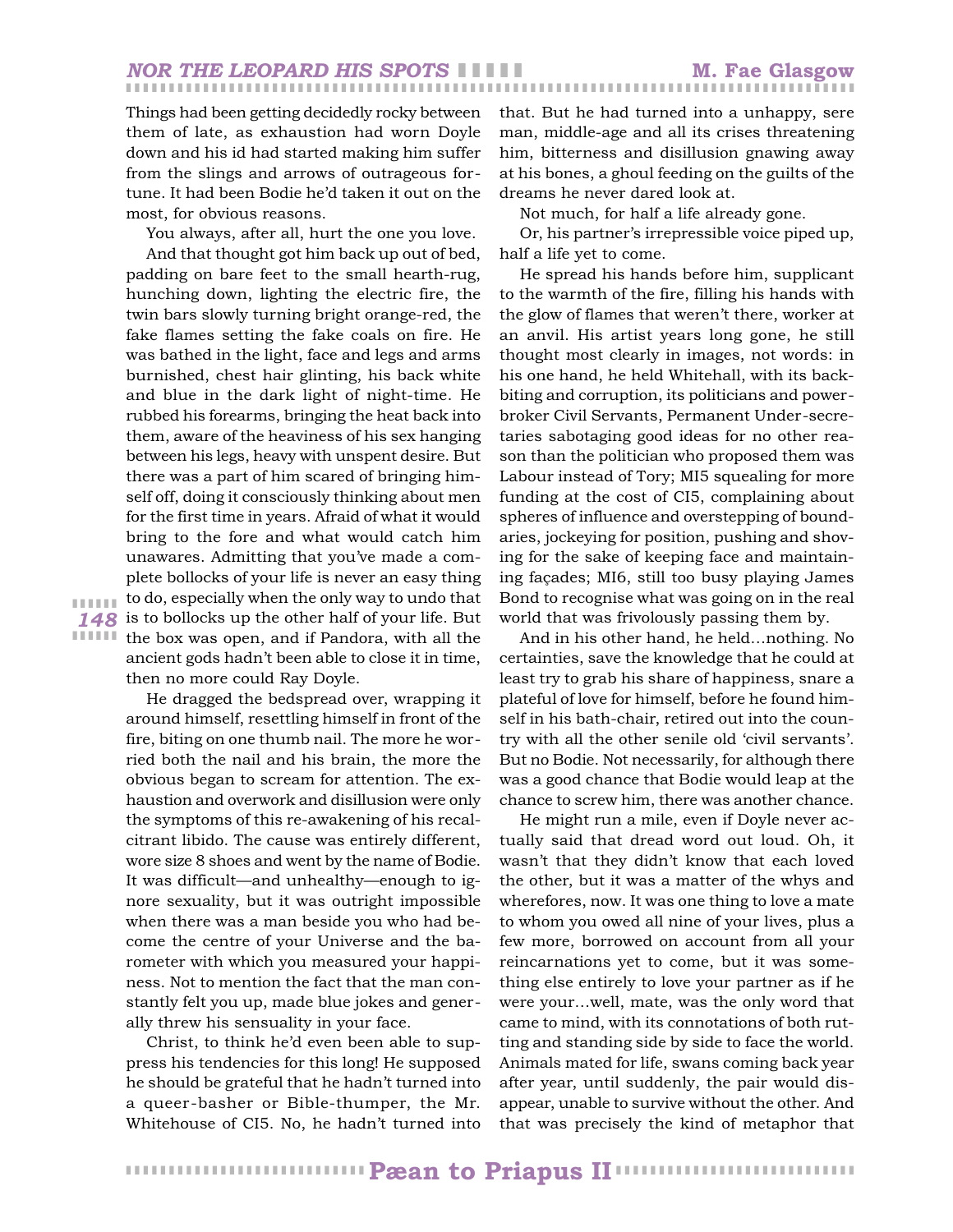would drive Bodie miles away, to the second star on the right, straight on till morning.

Always supposing that Bodie was surprised by all this, of course. He wouldn't be at all surprised himself if the rotten bugger hadn't known all this for years…

The knock at the door was the familiar rat-atat-tat signal his lunatic partner had stolen from the Secret Seven books. Startled, Doyle straightened, taking a minute to clear the guilty expression from his face. Bloody typical of Bodie to come over in the middle of the night and catch him mooning over him and still dizzy from what he'd discovered about himself.

Rat-a-tat-tat, less politely Enid Blyton, more insistent Maggie Thatcher.

"All right, all right, I'm comin'," he said, loud enough to be heard, not loud enough to waken the lovey-dovey couple next door. "I'm coming!" he snapped. Then, muttering under his breath, with a wry glance down at his turgid prick, "I should be so lucky."

"C'mon, Doyle, it's cold and wet out here and these bags are bloody heavy and I'm starving."

The door groaned open, a grinning Bodie, hair and jacket dripping, framed in the meagre light from the street. "Aw, you shouldn't have bothered getting all dressed up, not for me, Ray. You know I love you no matter what old rag you've thrown on." He took a good look at Doyle's face, recognising all the old signs of turmoil and trouble. "Ray? What's the matter?"

"You wake me up in the middle of the night and you've got the cheek to ask me what's the matter? Stupid git."

"What d'you mean, wake you up? You were never asleep, not with the fire on, you're too bloody mean, worse than Cowley, you are. Anyway, saw you through the window. Ought to make sure your curtains are drawn properly, mate, never know when a Peeping Tom is going to turn up on your doorstep, do you."

"Such as tonight, you mean. Anyway," standing aside to let Bodie in, pointing at the two bulging carrier bags where one sharp corner was winkling its way free, "what's all this lot then?"

"Dinner for two from the local chinkies, and milk, tea, sugar, bickies, and all the other necessities that you won't have bothered getting in, right?"

"Right. An' why should I, when you're the one

who's going to scoff the whole lot anyway?" He was very proud of himself and the total normalcy of his voice, keeping up their usual patter as he followed Bodie over to the kitchenette, propping himself up against the doorjamb whilst his partner rummaged through cupboards and drawers.

"Scrooge the Second, that's you. Here, take the cutlery, or is that too much to ask? Go on, I'll bring the nosh and the drinks."

They didn't talk during their supper, letting the silence seep in after too long on the front lines.

"Nice, this," Bodie finally muttered, spoiling it all by burping indelicately.

"Yeh. Been too much running from pillar to post for my liking recently." Then he said it, started what he had no idea how to finish, but he had to tell Bodie. His voice was very small in the brightness of the fire. "Bodie…"

No answer, simply a silence that invited Doyle to fill it with whatever he wanted to say. "Bodie, I've been thinking…"

"Trying to give yourself a strain so you can get a sick line? Won't work, mate, Cowley'd just give you a rollicking for damaging Crown property."

*149* ❚ ❚ ❚ ❚ ❚ ❚

"It's got to that stage, 'asn't it, though, us IIIIII bein' nothin' but useful gadgets to be used wherever he needs us most. I'm gettin' properly fed up with it an' all. I mean, we haven't stopped for three months, an' what do we have to show for it? A handful of small fry stuck behind bars until their fancy barristers get them out and a lot of aches and pains for our trouble. We're not making a difference any more, Bodie. Not the blindest fuckin' bit of a soddin' difference."

"Give it a rest, Ray, we've been through all this. If it's getting on your goat that much, then it's time to throw in the towel, isn't it? Or tell Cowley you're burned out, make him give you a breather. But stop moaning about it, for fuck's sake."

"Yeh, well, after I do the big confession, he might not give me a chance to resign."

He wished the words unsaid the moment they left his lips, but they just sat there instead, grinning at him, like a rabid Cheshire cat.

"Something you ought to tell me, Ray old son? Gone over to the other side, have you?"

"Could say that." Deep breath. Hold it. Let it go slowly, let the words come out. "I'm gay."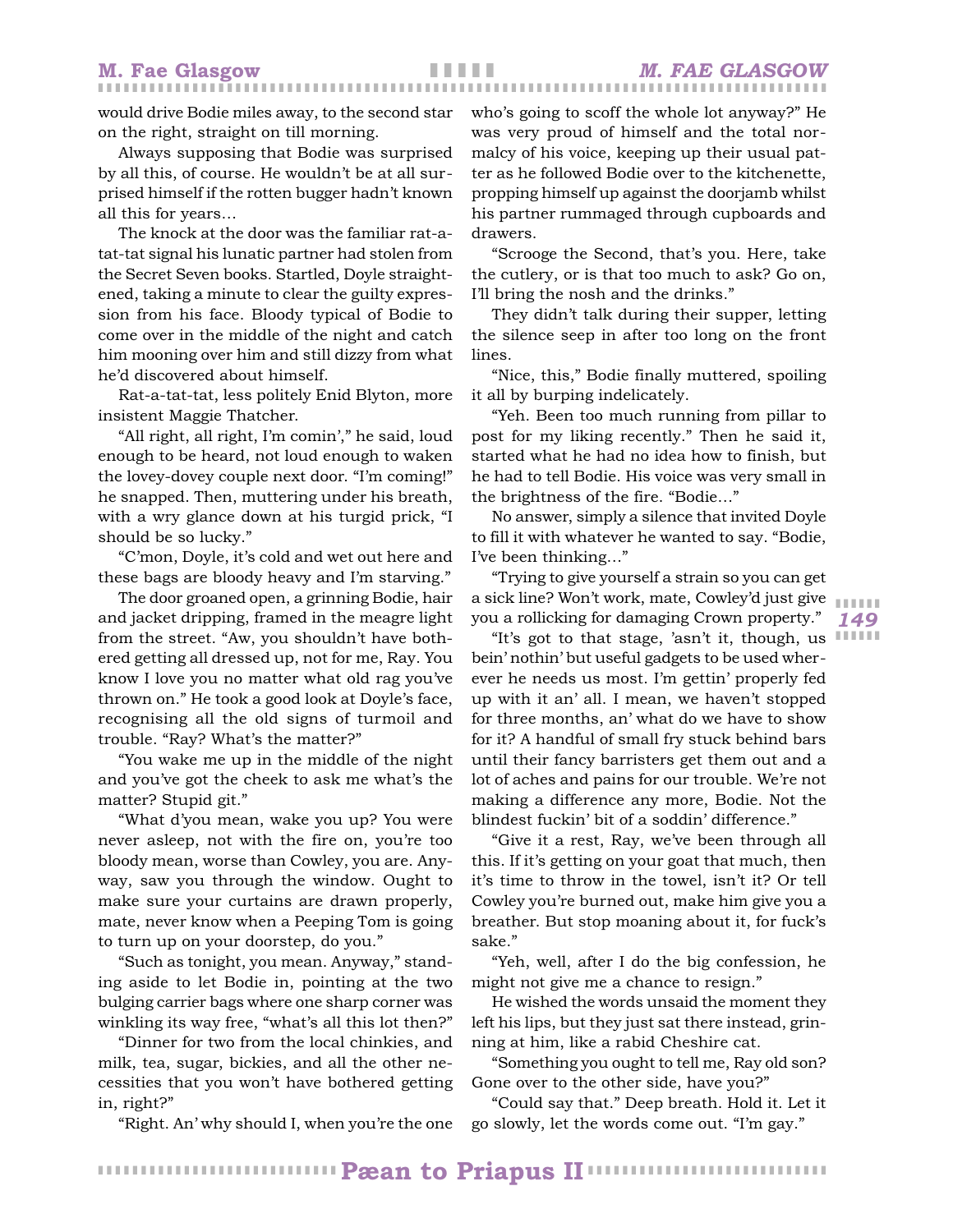Bodie nearly choked on the last bit of spring roll. "You what?" he said, finally, eyes streaming, face red. "Come on you all of a sudden or something? Or had you just never noticed before?"

"Nah, always been there. But I stopped letting myself see it, cos I wanted to get on in life and you know how far queers get in this line of work."

"About as far as I've got, and I'm only bi. So come on," a gleeful rubbing of hands, a pantomime leer, "you tell your Uncle Bodie all about it then. What brought this on? And don't spare my blushes."

"Will you be bloody serious for five minutes, Bodie? Look, this might be a breeze for you, you've never given a piss in a pot what anyone thought of you, never wanted to do better for yourself. But I did, always have done. Wanted out, wanted to be different from my old man. And…"

*150* you let them fuck you up against the wall?" "Back then, the only way to do it was to pretend that you were straight, right? So that's what you did. Go down the cottages a lot did you, nice anonymous blow jobs in the toilets, or did

❚ ❚ ❚ ❚ ❚ ❚ ❚ ❚ ❚ ❚ ❚ ❚

"You bastard, get your mind out of the gutter for a minute. Listen, Bodie, I've given up half my life for this fuckin' job, so don't you go making it into some sordid little secret that doesn't mean anything. Means something to me…"

"Half your life to save the world? Well, hip, hip, hooray. Bring on the violins and the bleeding hearts while you're at it, mate. Just because you didn't have the balls to face up to the truth…"

"It was because I *did* have the balls to face up to it that I forced myself into a square hole, Bodie. Knew that I wouldn't get past Detective Constable if I didn't keep my nose clean, and that meant no shirt lifting, not even a hint of it. Couldn't even look at a bloke, in case someone got suspicious. I've spent years, Bodie, fucking *years* pretendin' to be someone I'm not. Pretendin' to *myself* to be someone I'm not."

"And when did you—what's it the Yanks say? Oh, yeh, and when did you find yourself then?"

Doyle lowered his head, temper rising like a louring storm. "Tonight, if you must know."

Silence, ponderous and heavy. Then— "Christ, mate, sorry. Thought you'd been brooding on this, you know, thought it explained your rotten temper this past while. Thought you'd known for ages and this was you just getting round to tellin' me. Didn't know it'd just hit you." He stopped for a moment, using the drinking of his beer to give them both a breathing space, trying to give the tension enough time to fade, at least a little. "Seriously though, what brought it on? My lovely body?"

"Yeh, actually." It was worth the risk of saying it for the expression on Bodie's face. "Some old dear heard your loving farewells to me this morning and spread the word round the Square that I was as queer as a three pound note. So that got me thinkin', and on top of all of it, I've been sick of the job for ages, then when I went into the pub tonight… Bloke who used to be my lover came in an' it was as if I'd never been away."

"What d'you mean, never been away? Thought you hadn't realised you were gay?"

"Don't you ever listen to me? I told you, knew that I liked blokes when I was still a teenager. Then when I went to college, I got involved with Colin, even moved in with him. We had a place the spittin' image of this, in an area like this. An' seeing him again, Christ, I went right back to being the way I used to be." He saw the look, explained a bit more. "Back to being a kid before I decided to join the police."

"And in the bad old days, you couldn't be a poof and a policeman at the same time, so you had to give one of them up. So bein' the selfish little bastard you are, it was this poor sod, Colin." And he grinned at his pun, turning the mood topsy-turvy, making everything between them all right. "And then you pretended you were the local vicar and convinced yourself that you didn't even fancy men any more. Right?"

"Dead bloody right."

"So now what? Or haven't you got that far? You're not going to take up with this Colin bloke, are you?"

Doyle wondered if Bodie even knew how much jealousy there was in his voice, or how much possessiveness on his face. "Chance'd be a fine thing. He's got someone, not that I'd call the little boyfriend a man."

"Ooh, ducky, you must tell me all about him! Is he absolutely divine?"

That got Doyle laughing, finally breaking him out of his steadfast gloom. "Bit precious, though.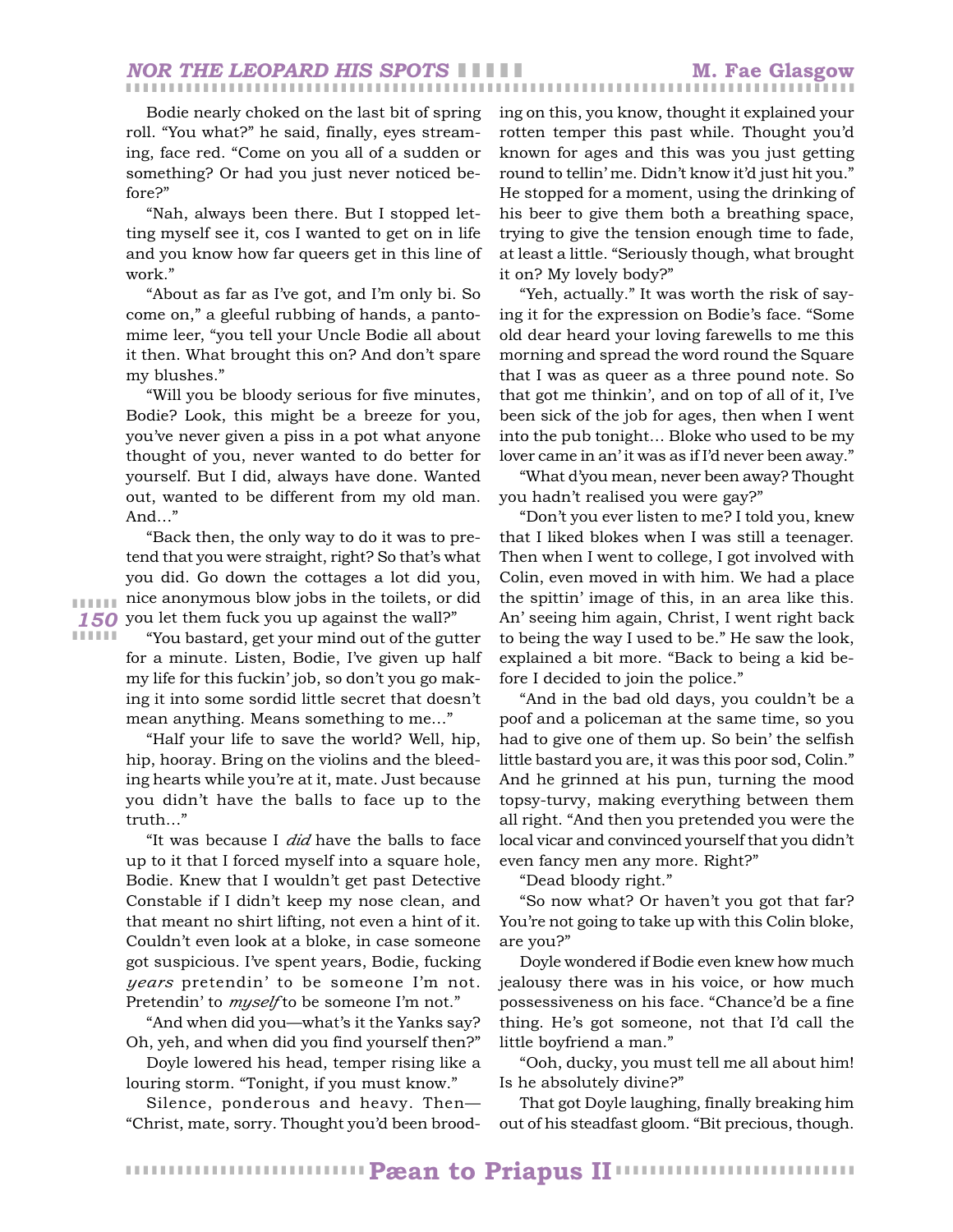❚ ❚ ❚ ❚ ❚

❚ ❚ ❚ ❚ ❚ ❚

❚ ❚ ❚ ❚ ❚ ❚

You know the sort, too young—well, very early twenties, anyway—bit plump, lovely smile, nice hair, angel-faced and hard as nails, and he has Colin wrapped round his little finger."

"Christ, don't tell me even gays go through mid-life crisis by chasing after someone half their age?"

A sudden dangerous glitter of angry eyes. "Not all of them, no. Some of us finally can't go on pretending any more, that's all."

Neatly, Bodie sidestepped the abrupt flare of hostility, sliding straight past it on to the friendship they'd built over such a long period of time. "Which brings us back to what are you going to do now? I mean, you can stay on with our mob, Cowley's not about to throw anyone out because they're queer—"

"Well he couldn't, could he? Lose half the squad that way."

"And lose the other half if he got rid of the loonies. Yeh, well, you could stay on as an instructor or administrator, cos let's face it, you're gettin' too old for the streets."

"Oh thanks a lot. Make me feel good, why don't you?"

"Rather keep you alive, mate. You're getting slow—even I'm slowing down a bit, and I'm younger as well as handsomer. Time for us both to be off the streets and Cowley knows it. Bet you a pound to a penny, the minute some of the new lot are experienced enough, he'll have us down the Bowels, feeding those fucking computers."

"No bet, mate, no contest. Not sure that I want to be shut in all day, though."

"Well," Bodie leaned over to him, putting on his best upper-crust face and plummy voice, "there is always the Palace, you know. They're always looking for a few good men, aren't they, petal?"

"Don't knock it, mate. Money's good, not to mention the work conditions and if me bein' queer goes on my security record, it might be all that's on offer." He looked at Bodie, face alight with suspicion. "But you're taking this very well, all things considered. You'd twigged before, 'adn't you?"

"Be a liar if I said I hadn't wondered. Nothing specific, just undercurrents sometimes, signals that I didn't think you even knew you were sending. Or sometimes, it was the way you looked at

me or camped it up with me." It was his turn to take a deep breath, hold it, let it out slowly, jump in with both feet. "You fancy me something chronic, don't you, Ray?"

*151* Bodie's grasp off to dart forward, faster, and Doyle didn't know where to put himself. To say yes was to invite Bodie to bed, to say no was to push him away. And although his cock was screaming, 'take me, I'm yours', his other head was screaming caution just as loudly. He didn't want to be hurt, didn't want to have a quick leg-over and then nothing—at least he didn't think so. A great one for worrying a subject to death, he'd barely had time to start chewing this one over, let alone make any decisions. And then Bodie made his decision for him, a large hand snaking confident as the Serpent under the folds of his cocooning bedspread, enveloping his cock in matching heat. He could feel how perfectly he filled Bodie's palm, could feel how hot and hard he was compared to the softness of Bodie's skin. And Bodie's other hand was taking his, leading him on, taking him to explore the smoothness of fabric, the parallel pattern made by zip. He heard the zip come down, felt his hand move, under Bodie's, to do it, felt himself shake touch Bodie himself.

There. He sighed, relief and passion and a feeling of rightness commingled in that sound. Christ, but he'd missed this, both in the abstract of having a man and in the very personal reality of it being Bodie. In the palm of Bodie's hand, he had become nothing more than a fascicle of nerves, sensation flooding him. He buried his head in Bodie's shoulder, opening his mouth soundlessly, sucking on flesh that tasted, smelled of Bodie. Was pulled close, had Bodie's body pressed hard against him, overbalancing them until they had tumbled to the floor, Bodie thrusting hard against him, hands hard under Doyle's hips, cock even harder against Doyle's cock. All he could do was gasp for breath and swim in the sea of sensation, losing himself in the purest delight of being with a man again, of having Bodie. A subtle shift, a flip of awareness, and he was complete in himself, welcoming the return to what he should have never left. He spread his legs wide, wrapping them around Bodie, thrusting up as Bodie thrust down, dark clothes rubbing on his own denuded skin, na-

❚ ❚ ❚ ❚ ❚ ❚ ❚ ❚ ❚ ❚ ❚ ❚ ❚ ❚ ❚ ❚ ❚ ❚ ❚ ❚ ❚ ❚ ❚ ❚ ❚ ❚ ❚ ❚ ❚ ❚ ❚ ❚ ❚ ❚ ❚ ❚ ❚ ❚ ❚ ❚ ❚ ❚ ❚ ❚ ❚ ❚ ❚ ❚ ❚ ❚ ❚ ❚ ❚ ❚ ❚ ❚ **Pæan to Priapus II**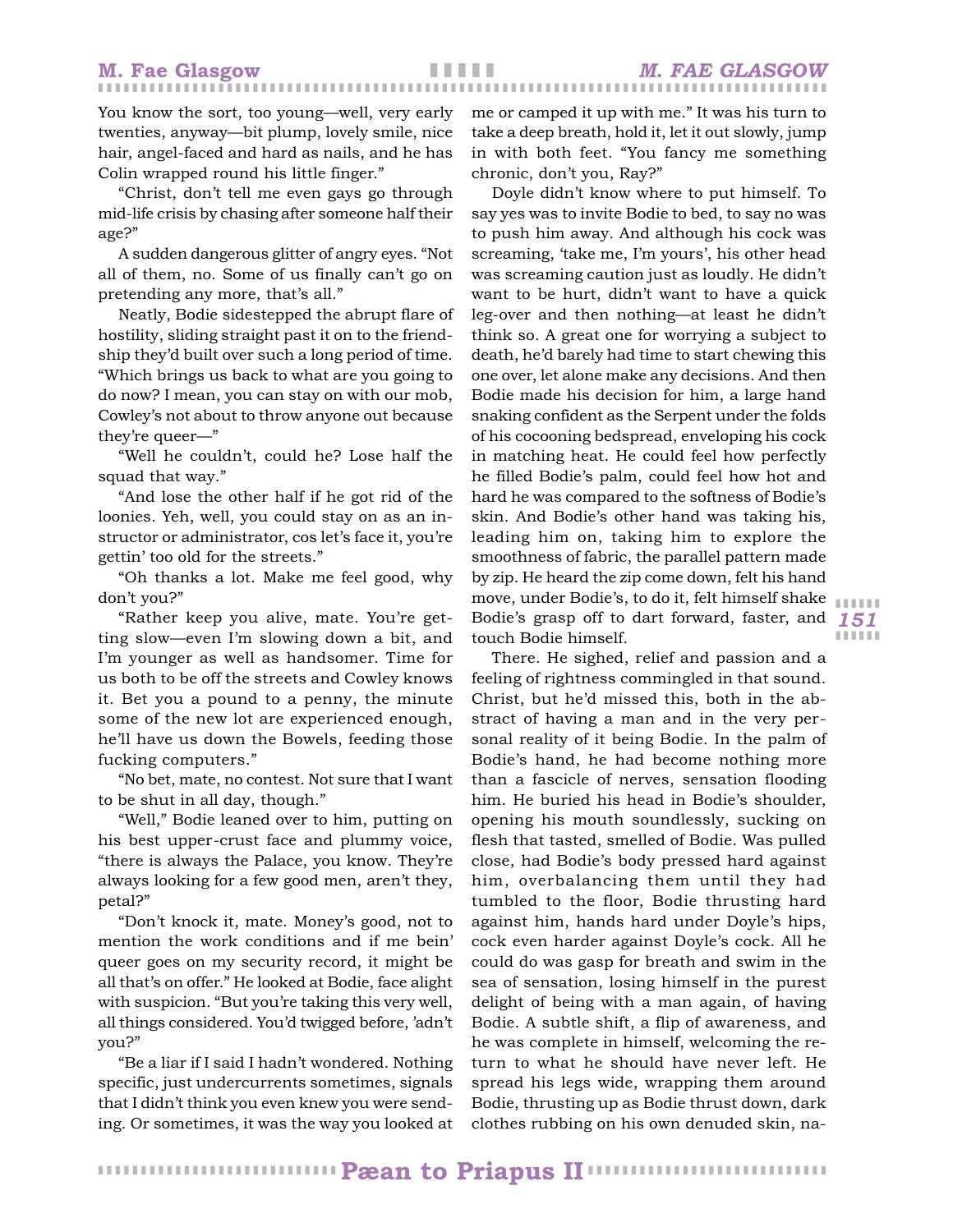#### ❚ ❚ ❚ ❚ ❚ ❚ ❚ ❚ ❚ ❚ ❚ ❚ ❚ ❚ ❚ ❚ ❚ ❚ ❚ ❚ ❚ ❚ ❚ ❚ ❚ ❚ ❚ ❚ ❚ ❚ ❚ ❚ ❚ ❚ ❚ ❚ ❚ ❚ ❚ ❚ ❚ ❚ ❚ ❚ ❚ ❚ ❚ ❚ ❚ ❚ ❚ ❚ ❚ ❚ ❚ ❚ ❚ ❚ ❚ ❚ ❚ ❚ ❚ ❚ ❚ ❚ ❚ ❚ ❚ ❚ ❚ ❚ ❚ ❚ ❚ ❚ ❚ ❚ ❚ ❚ ❚ ❚ ❚ ❚ ❚ *NOR THE LEOPARD HIS SPOTS* ❚ ❚ ❚ ❚ ❚ **M. Fae Glasgow**

ked cock on naked cock. It was wonderful, hearing Bodie's breath so ragged and shaken, every juddering breath wracking them on pleasure. Bodie's finger found him, whetted with spit, pressing into him, fucking him as much as the frantic need of the moment allowed. Doyle turned liquid with pleasure, his cum letting Bodie slide smoother and faster over him, adding to the darker man's lust-filled pleasure.

*152* path, beginning to know where his feet were He lay flat on his back, holding Bodie tight and close to him, rocking with the motion of Bodie's body whilst he himself floated on the after-glow. Bodie's eyes were closed, body arched with rapture, then he felt the stickiness blossom on his belly to mingle with his own spilled seed. Bodie was heavy on him, the once-familiar weight of a man pinning him to the floor, the bedspread a buffer against the cold. Gently, his own eyes wide open, he stroked Bodie's hair, fingers dappling in the small waves, the dampness of sweat on his nape. He was content enough to be silent, all the confusions in him slowly settling, a Christmas snow-ball coming to rest to show tranquillity. Shaken by the day, more shaken by the night, he was finding his going to lead him. Somewhere he could take Bodie with him, somewhere they could be together. Seemed so right, that he should come back to himself at last, only to find Bodie already standing there, waiting. A chuckle tickled his throat, wry amusement coming to rescue him from raving sentimentality once more. *Oh, yeh, you've got it bad, thinking like some blushing heroine from a bloody Mills & Boon. But it is right that he's here, now that I'm finally facing that there's nothing left for me worth sacrificing who I am for.*

> He dropped a small kiss on the top of Bodie's head, hands moving down to stroke the breadth of shoulder, rising and falling with each of Bodie's breaths. There was a ripple in the muscle under his touch, then movement of the body pressing down on his. A fluid moment, then Bodie was lying beside him, arm up to cover his eyes from the brightness of the electric fire, other hand lower, covering the vulnerability of his cock.

> "God, that was fuckin' fantastic, mate. Quite the little firecracker, eh? If that's you out of practice, I can't wait till you've got your hand back

in." A filthy chuckle, a pointed grope of Doyle's rear. "So to speak, eh?"

Doyle rolled over onto his side, going up on one elbow, the better to gaze down into Bodie's face. "Romantic sod, aren't you? Small wonder none of the girls—or blokes—would take you on. Was good, though, wasn't it? Should've known we'd be perfect together. I mean, stands to reason, doesn't it? You and me. Hephaiston and Alexander. David and Jonathan."

"Bill and Ben, the flowerpot men. How does it feel to be a pansy again then, Ray?"

Doyle grinned at him, fingers busy arguing with Bodie's over the minor matter of just how many shirt buttons should come undone. "Ooh, it's ever so nice," he camped, then, lowering his voice, dropping the act, "'specially since it was with you, love." He was coming closer, eyes warm and smiling as he leant down to have his first kiss.

And Bodie turned away.

With alacrity all the more startling amidst the languor, Doyle scrabbled to his feet, candlewick billowing around him like a burnoose, covering him up. "Tea, then, mate?" he said, voice nowhere near calm, perilously close to betraying him as he had just betrayed himself to Bodie's casual, callous sexuality. He jabbered on, covering up his weakness, giving himself something to do to stave off the emotional reaction. "After you going to all the effort of bringing it, least I can do is make it, isn't it?"

Bodie, at least as uncomfortable, desperate to escape before this could turn into a scene, before emotions could spill over and complicate life beyond all endurance, was coming to his feet, tucking in and zipping up, erasing every sign that they had ever been intimate. "No, no, but thanks all the same. I really should be getting home, catch a forty winks before I have to go out on this bloody consulting game Cowley's got me doing for some Arab embassy. Thanks for dinner…"

Awkward silence as both remembered who had brought dinner, and both remembered numberless nights that had ended up as one night stands and the difficult moment of saying goodnight to the girl without insulting her or getting her hopes up.

"Shall I report in to Central, or does Cowley want me to wait until you can pop over again?"

❚ ❚ ❚ ❚ ❚ ❚ ❚ ❚ ❚ ❚ ❚ ❚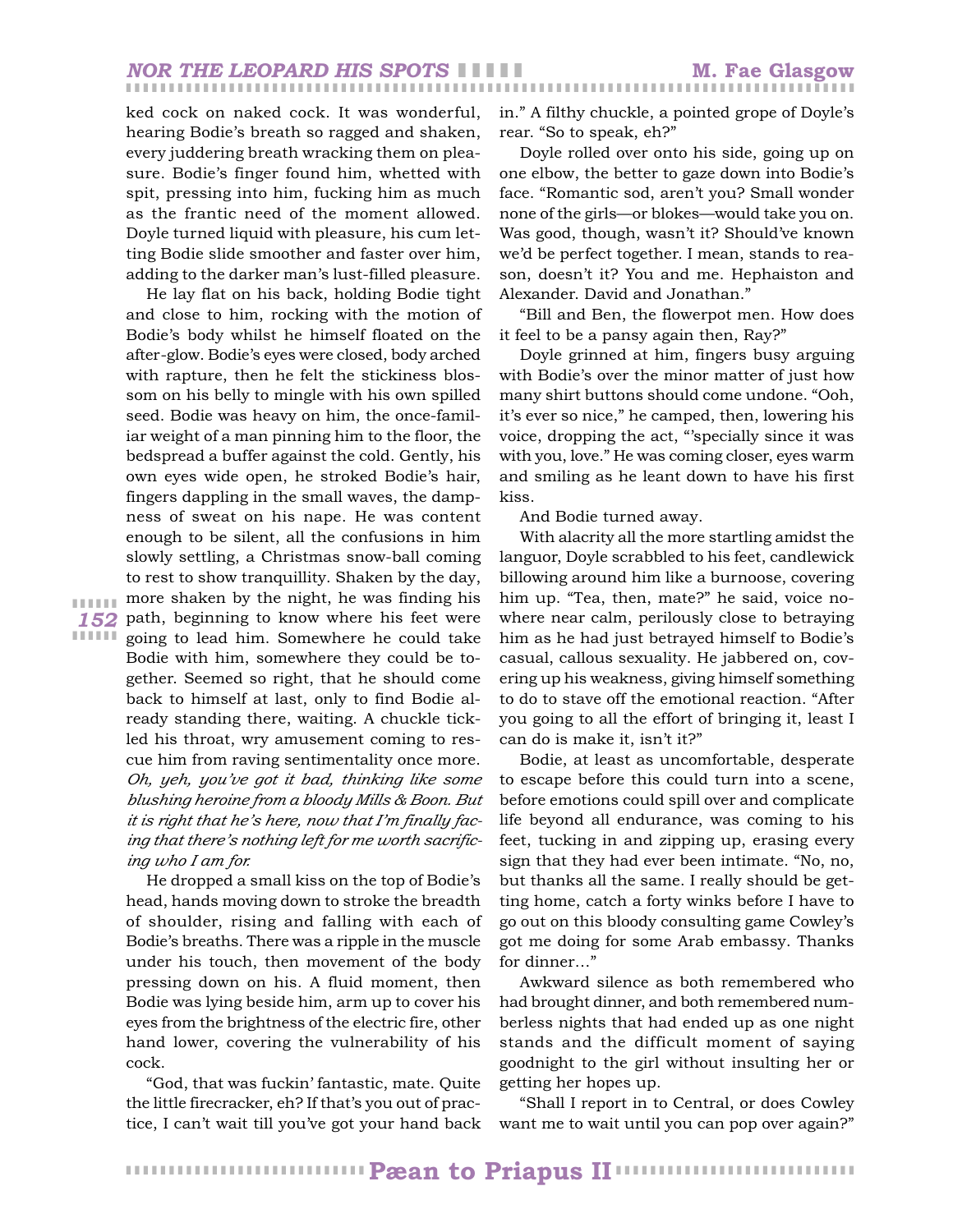# ❚ ❚ ❚ ❚ ❚

Bodie's gratitude was palpable: he'd obviously been worried that Doyle was going to be difficult, was going to turn all limp-wrist and lavender on him. "He said to give your reports to me, unless something urgent crops up, then you've to get in touch with him himself."

Not-quite able to look at each other, then the shuffle of feet, the restless silence before embarrassment became terminal. "Best be off then, hadn't you?" Doyle finally said, keeping the disappointment inside where it wouldn't make things worse than they already were. If he could keep things where they stood now, then at least when next they saw each other, they could pretend that tonight had been nothing more than lust given rein and a quick fuck for both of them. And give him time to lick his wounds in private and sort out what the hell he wanted out of life in the first place.

But for all his rationalisations, his eyes were hollow with misery as he watched Bodie walk out the door.

The unholy clatter of a beer lorry being unloaded, dozens and dozens of bottles rattling in crates and kegs thumping to the ground, woke him up, rudely. At least the sun was out, watery greyness filtering in through the curtains, casting shadowy patterns of dirt upon glass, lace against curtains, the floral pattern of the fabric overlaying it all, the whole *millefeuille* of it finally coming to rest upon the wall, with its accusatory pale patches where the pictures had hung. It took him a long time to get up out of bed, the prompting of his bladder far more effective than the nagging of the clock and his job.

Ah, yes, the job. He pondered that, in the kitchenette, making tea with all the stuff Bodie had brought. That started him off down a track he didn't want to follow, not yet, not while the pain of disillusion was still seepingly raw. If it hadn't been so pathetic, he'd have laughed at the picture of a man leaning on 40, finally giving it all up and coming out of the closet, only to find that he was supposed to leave the loving still neatly hidden away.

The clicking-off of the kettle brought him back to the job in hand and there was some measure of relief with the distraction. He'd better think about the bloody job before he went

outside, get it all sorted out in his mind. His real life would have to take a back seat to Richard Duncan's, for the time being. And if he were really lucky, Richard Duncan could keep him occupied long enough to get the disaster with Bodie into some semblance of perspective again. Who knew—he might even be able to come up with some way of rescuing the whole situation with Colin as well. But better to concentrate on the job—that wasn't too depressing. As long as he didn't think about how little a difference he was making, as long as he didn't think about sitting behind a desk in Whitehall, as long as he didn't think about how Cowley would react to his announcement. Perhaps he should send a card, thick cream parchment with gold trim, elegant black calligraphy: *Raymond Aloysius Doyle is proud to announce his formal coming out. Tea and sympathy at 3 p.m., R.S.V.P.* Oh, yeh, that was definitely the way to go.

*153* unless he could persuade Colin to cover for him and as that boyfriend of his had heard his name, IIIIII But in the mean time, until he ended up on the dole, he *did* have a job to do. There wasn't a snowball's that he'd be able to infiltrate the drug/weapons group as Richard Duncan, not then he'd have to bring Barry in on it as well, which didn't exactly auger well for the success of the oppo. He could always play himself, stretch the truth a bit, claim he was a good copper gone wrong, kicked out because of what he was. Which might not be fiction soon—Cowley hated, with a passion, his agents lying to him. You were more likely to be fired for that than any nefariousness. But the idea of living here, for however long the operation took, as a gay man, that appealed. It'd be like dipping his toe in the swimming baths, give him a taste of what it would be like. And whether it was even something he wanted to do. After all, he had too many years of living in deception behind him to be sure if he could even make so radical a change, despite what his psyche was demanding.

The door went, an insistent peal of the bell. Not Bodie—he wouldn't be back until Cowley threw him back in here, too scared that there'd be the scene to end all scenes, his partner throwing himself at Bodie's feet, doing a wonderful impersonation of Juliet. So that left…postman, with a parcel for the couple who used to live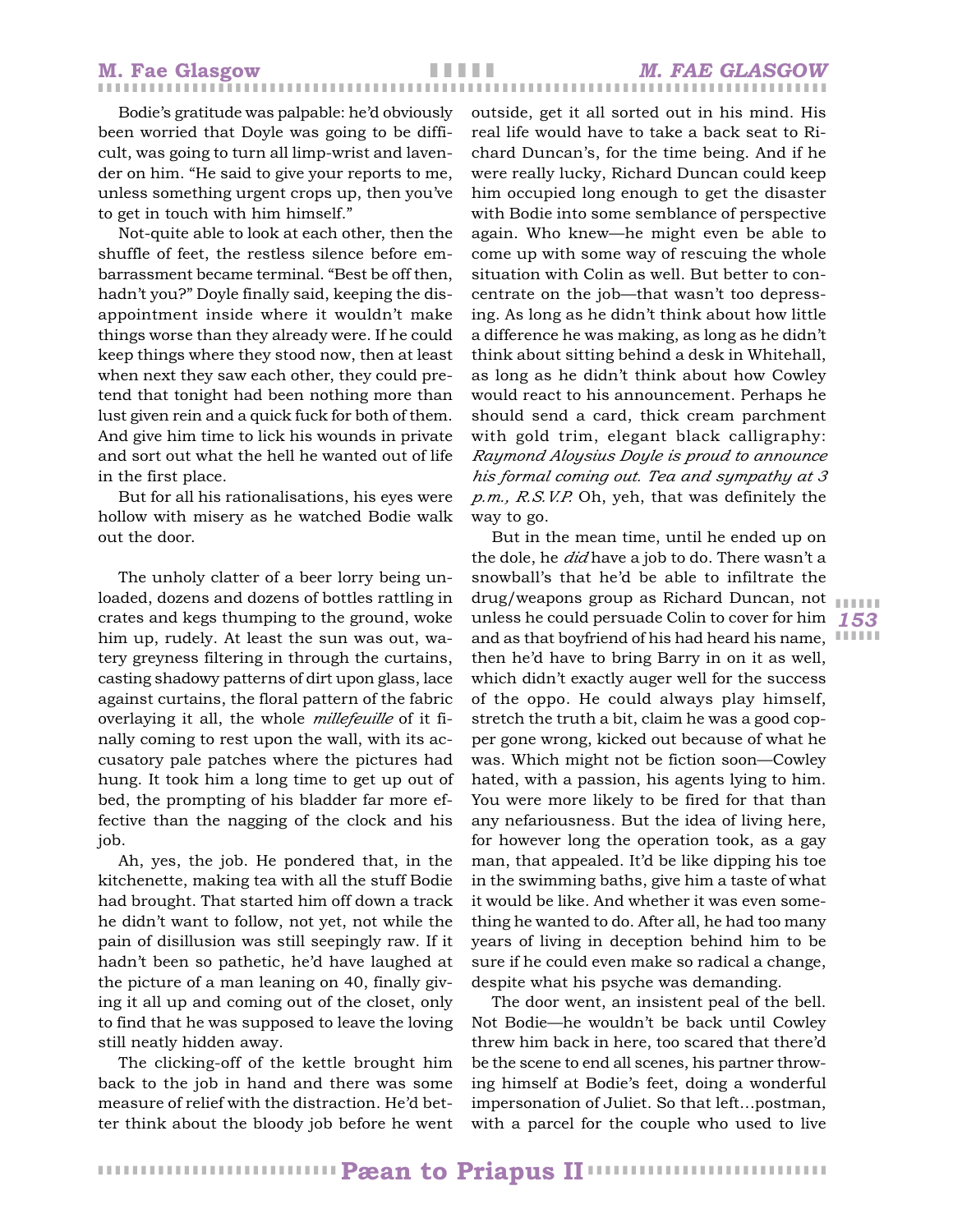here. Or a neighbour—*i.e.,* the ratty old gossip who'd started this all off in the first place.

It was his neighbour from upstairs, a lovely black woman, introducing herself as Carmel from upstairs, wishing him well and welcoming him to the Square. He almost put the moves on her, but then habit was superseded by the burgeoning desire to try out being himself and not what his career had dictated him to be.

"So, d'you know anyone round here? Sorry, don't mean to pry, it's just that I'm the local health visitor an' I sometimes forget to switch off."

"Not to worry, I don't mind. Actually, a bloke I went to college with lives in the Square, so I'll look him up again. Haven't seen him in years, though, if you don't count bumping into him for two minutes at the flash pub last night."

*154* one his old mate was queer? "Did you know **∎ ∎ ∎ ⊪** him well?" Someone who had already finished college could be only the one person in the Square. "You mean Colin? Colin Russell?" He could see it written all over her face, the question of whether or not he knew about Colin, and if he did, did he know about Barry, and if he didn't, should she tell him—and how *did* you tell some-

❚ ❚ ❚ ❚ ❚ ❚

He grinned at her, winking. "Very. You might even say intimately, if you were being naughty. And don't worry, Carmel, I also bumped into that vixen of a boyfriend of his."

"Oh, you mustn't mind Barry. He's still a bit confused, a bit unsettled about which lifestyle to pick."

*Me and him both.* "Well, he's young yet," so what's my excuse?, "he'll get himself sorted out eventually."

"But in the meantime, Colin has to go through the growing pains all over again. Well, I had best be off, now, I've got too many cases on today as it is. It's lovely to meet you…?"

"Ray," he answered, after a moment. *Not everyone who had a chance to try a life out for size before deciding whether or not to buy it.* "Ray Doyle. I'll walk out with you, you can point me in Colin's direction."

"It's lunchtime, and I know he's out, so that means he'll either be over at the tea-bar or at the stall with Barry."

Now there was a prospect singularly unappealing: facing the pair of them, and in public at that. Oh, well, he had decided he wanted to try the lifestyle out, hadn't he?

Hovering in the background, Doyle stood back, thinking, while Colin and Barry indulged in another of their famous spats. "I'm telling you, Barry, yes, he is someone I used to know and no, I'm not going to take up with him again."

Doyle was appreciating the slim body, strength and suppleness obvious under the open jacket and closely fitting jeans. He still wanted Colin, wanted to bed him again, relive and enjoy some of the best of his past, but he could control it, now that the first mind-numbing shock of discovery was past, now that he might have—he hoped—Bodie. But that didn't stop him appreciating the view, and revelling in his freedom to enjoy it and to stand there, watching, not running away to sublimate it in a woman or work.

"And anyway," Colin was saying, unaware of the approval his body was garnering, "what's all this carry on about? You take the hump when I get upset when you go off with someone, but now it's all right for you to cause a fuss because I was speaking to someone I knew when you were still in nursery?"

Sullen expression on pleasant face, enough to curdle milk. "'E seemed to think there was somethin' between the pair of you, didn't he? An' you know wot they say."

"Yeh. You can't believe everything you hear. Look, Barry, you know perfectly well I've no intention of breaking off, so what's behind all this?"

"You an' 'im are the ones with experience, so you tell me."

"So that's it. You're not just jealous, you're worried that I might be tired of all the aggro of living with you and I might want someone who knows how to cope with a proper relationship."

"An' if that's the case, then don't look at me, Barry. 'Lo, Colin."

"I'll go off an' leave you two to it, shall I?" Said so sweetly, but with such vicious intent.

"Oh, stop bein' such a stupid little prat, will you? Me and Col aren't goin' to run off and fuck each other blind, so for Christ's sake, grow up will you. Could do with having a word with both of you, if you could bear to spend two minutes in my company without throwing a fit."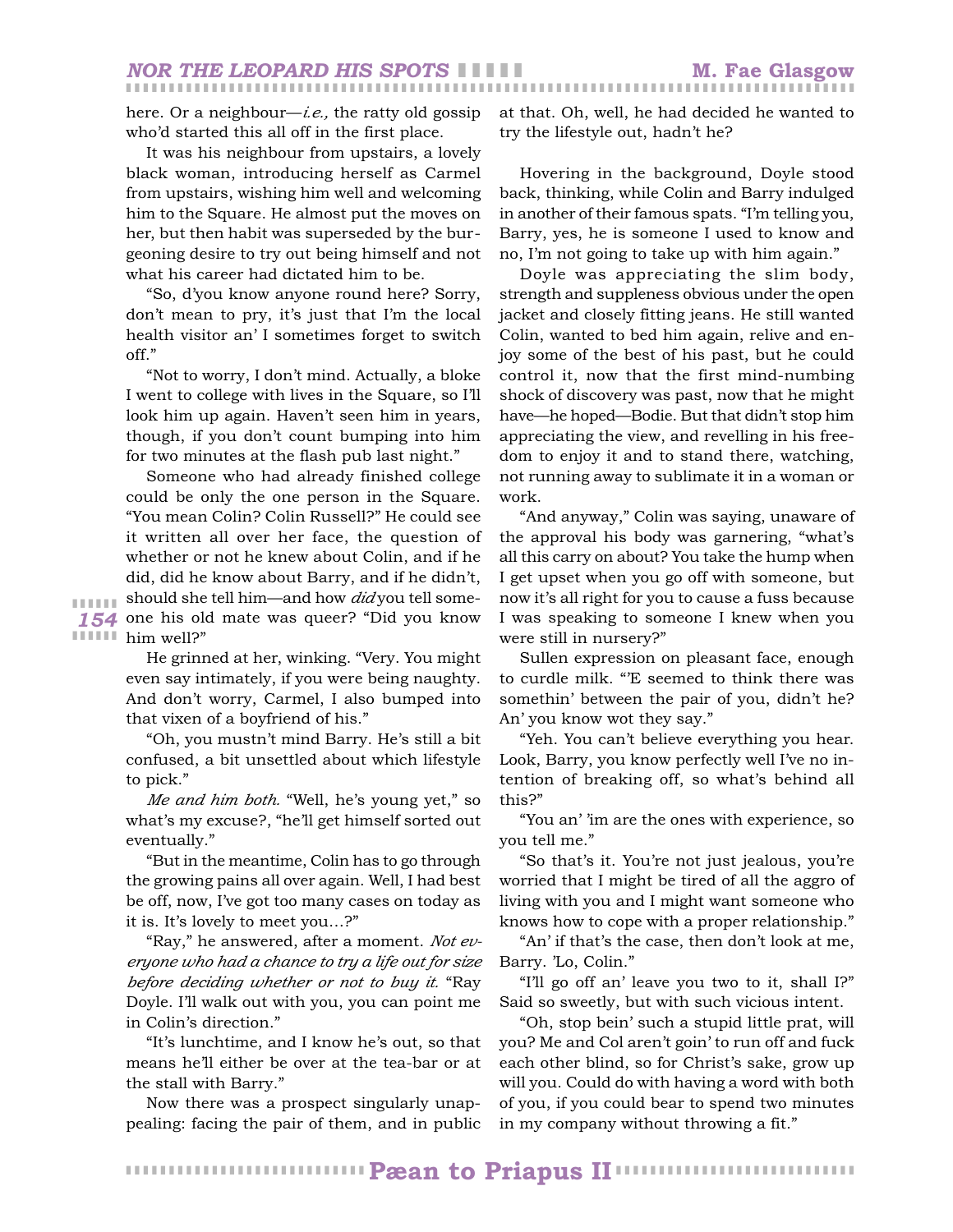"Yeh, well I'm busy, got a stall to run."

"An' I used to be a barrow boy, so I know that all you have to do is get someone to keep an eye on it for you for half-an-hour while you have your dinner, right? Come on, I'll make it worth your while—I'll buy us all lunch. What's best, pub, caff, Chinese?"

The last voice he'd expected to hear put in its tuppenceworth. "If he's paying, pick the dearest—he owes me a fortune in lunches."

"Bodie, what the hell are you doing here?"

"Had the afternoon free, thought I'd pop over and see how you were settling in. Occurred to me that there might be a couple of unforeseen complications, as the Cow would say."

*And make what you will of that,* Doyle thought to himself, following Colin and Barry to the Chinese restaurant, noting the way they had automatically split into couples, trying not to crown Bodie one for being bastard enough to pretend that last night hadn't even happened. Now all he had to do was undo the damage he'd done to Colin and Barry, persuade them to provide him with a cover and juggle whatever the hell Bodie was up to.

"No point in beating around the bush, is there?" he said, discreetly showing the two men his ID. "Recognise that, do you?"

"I thought you lot did terrorists? If that's wot you're lookin' for, you won't find many round 'ere. Closest thing we've got to one of them bunch is old Lou Beal. An' I wouldn't take her on, not if it's just the two of you."

"Barry, is it?" Bodie asked, all good manners and smoothness, the velvet glove over iron fist. "It's not just terrorists we go after, it's anyone who doesn't fit as a Police matter but isn't hallowed enough for the other departments. We," he leaned forward, smiling quite sweetly and with great enthusiasm, making Barry suddenly nervous of this nutter and appreciative of Doyle, "get the really nasty ones."

"So who are you after now?" Colin, to Doyle. "That'd be telling, wouldn't it?"

"But if you don't tell, we can hardly help, can we?"

"What I need you two to do is not blow my cover. The fact that you know me, Col, 'ad to change who I was coming in as, an' unless we end up tabling the whole operation, we need you two to keep quiet about CI5 and all the rest of it. Let people know that you knew me in college, then lost track of me when I started to get in with the wrong crowd."

"Like the 'eavy team 'ere, for instance?" Barry said.

Bodie bristled, very convincingly, at Barry, actually quite enjoying the whole by-play that was going on, everyone either jealous of or fancying everyone else. He hadn't played like this in years, not since he'd left the Forces and put on mufti. It could be fun, taking Ray places and watching all eyes turn to him. Even pretty Barry—whom Bodie could see the point of, even if Doyle seemed to think he was a right wally and ugly to boot—was having problems keeping his attention to himself, eyes wandering down to stare at the open neck of Doyle's shirt and the hair curling there, or to the purse of his lips as he bit into a bit of food that was too hot even for him.

*155* and then using the money to buy nasty little presents to leave in the shops at Christmas. IIIIII "Don't push me, son," he said, seeing as how Doyle was too busy choking down water to answer Barry. "Look, we can tell you this much. There's a new mob trying to move in on this area, and they're pushing drugs on the kids, Now, you can either help by keeping your mouth shut, or you can blab all over town and warn these bastards that we're after them."

"Can do one better than that, if you want."

Bodie looked politely disbelieving, whilst Doyle warned him off with his eyes. Doyle might not like Colin's little friend, but he didn't want to have to explain to Cowley precisely how his cover got blown sky-high. "An' how could you help…"

"Wait a minute," Colin butted in. "I thought you'd given the drugs up? And no, it doesn't make a difference if it's light stuff or the hard stuff, you said you'd given it up!"

"Don't get your knickers in a twist, Col, I did give it up. Wasn't worth the money, wasn't worth the risk. But I can still tell you who the suppliers on the street are. Can tell you who pushes it round the market, can even tell you the names of some of the West End blokes who're selling the stuff to the pushers. An' I can tell you who in this Square to watch, because 'e just had a very interesting trip, paid for by the local 'eavy team an' come into a ton of money, unexpected, like."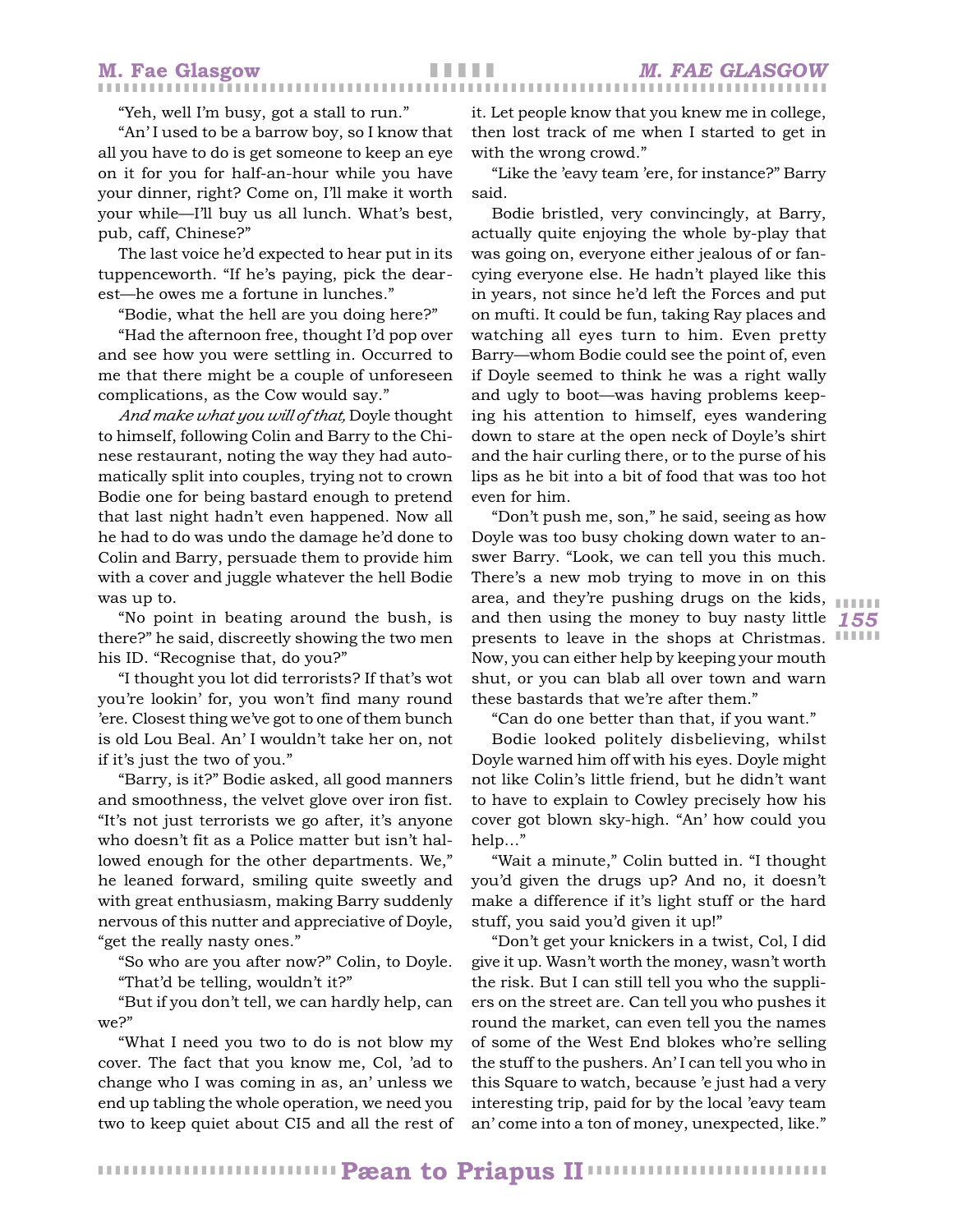"Den would never push drugs, Barry. He's not the most honest of blokes, but no-one in the Square is."

"Wot d'you mean no-one's 'onest? Just cos we don't 'ave the money to afford your middleclass morals an' middle-class attitudes—"

"Who's Den?" They both turned to look at Bodie, tacitly dropping their argument.

"Den Watts, runs the Queen Vic. Been on the take for years, went to school with the blokes wot run all the crooked deals round 'ere now," Barry said with the nonchalance of familiarity.

Colin was staring at him, taken aback by something he'd never bothered to see before.

"The usual games 'aven't been doing so well, wot wiv people 'aving no money, so they've been gettin' into the drug game, cos they know that if it comes down to it, the kids'll steal or mug if they 'ave to, but they'll come up with the money to get their fix. Guaranteed income for the 'ard nuts, keeps the big wigs in business an' keeps them off the backs of villains like Den."

"Dennis Watts, then. I'll get onto it right away, Ray and I'll be back this evening. See you."

*156* ❚ ❚ ❚ ❚ ❚ ❚

"He always leave as quick as that?"

**IIIIII** looked at him sharply for that, hearing the un-"Usually can't see Bodie for dust." Colin dertone of bitterness, but before he could say anything, Barry piped up.

> "You said you used to be a copper. Did you get tossed on your ear cos you're gay?"

> Doyle stared at the froth decorating the sides of his beer glass, the patterns as delicate and pretty as lace. He raised his eyes, looking at Colin, offering explanations more to himself than either man with him. "Not really. They had their suspicions, but it wasn't as if they could prove anything. So I moved on to CI5, where the slate was clean an' I could keep the rest of it quiet, as long as I packed in all the gay stuff. I'd never been openly queer anyway, even though I lived with Colin when we were both at college."

> "Livin' with octopus 'ere an' you're tryin' to tell me that no-one knew you were gay? Pull the other one, mate."

> "There were hardly any openly queer blokes at our college, so no-one gave it a thought. Anyway, lots of people shared digs to save money, an' we never did anything outside our closed door that could tip anyone off." He stifled his grin, enjoying the cat he was just about to set

amongst the pigeons—especially the pigeon called Barry. "Just the same as you and Col, when you think about it."

Contempt, and an edge of possessive pride in the face of an out-done rival coloured Barry's face and words. "That's not 'ow me an' Colin are, mate. Everyone knows we're living together, an'—"

"So you've told a couple of people, oh, I am impressed. But apart from that, it's precisely the same as we were in the dark ages."

Doyle was watching them like the hawk he was, cataloguing, learning, measuring. Seeing what it was to love someone and not be loved in return, watching how Colin dealt with the same situation he was in himself.

"'Ow the hell can it be the same? You two went sneakin' round, pretendin' to be straight…"

"Col didn't exactly prance about, but he never lied about it the way I did. It was me that wanted a career that stopped me from lettin' on that I was gay. But you know what I'm on about, so don't come the innocent with me, pal, an' don't try to change the subject."

"You keep your nose to yourself, mate. This is between me an' Col, it's none of your naffin' business."

Doyle grinned cheerfully malicious, Barry reminding him of a terrier protecting its own: all teeth and bristling hair. "That's more or less what Colin said last night an' I'm willin' to listen to 'im, so don't get yourself in a tizzy over nothing. All I'm saying is, that as an observer, mind, an outsider, you two don't look like lovers to me. Oh, yeh, everyone knows about the pair of you, but you two behave like maiden aunts, the way you never touch each other. It's exactly the same as it was with me and Col years ago: sneakin' around an' all behind closed doors."

"You don't know nuffin', so shut the fuck up before I ram your tonsils out your arse along wiv your teeth—"

Doyle had time to be surprised by the viciousness and aggression coiled tightly in Barry, before Colin spoke up, metaphorically stepping between them. His voice was less than totally steady and the veiled hurt and defeat in it pierced even Barry's livid temper. "Yeh, but it is the same thing, Barry, just the reason that's different. Then, it was because we didn't want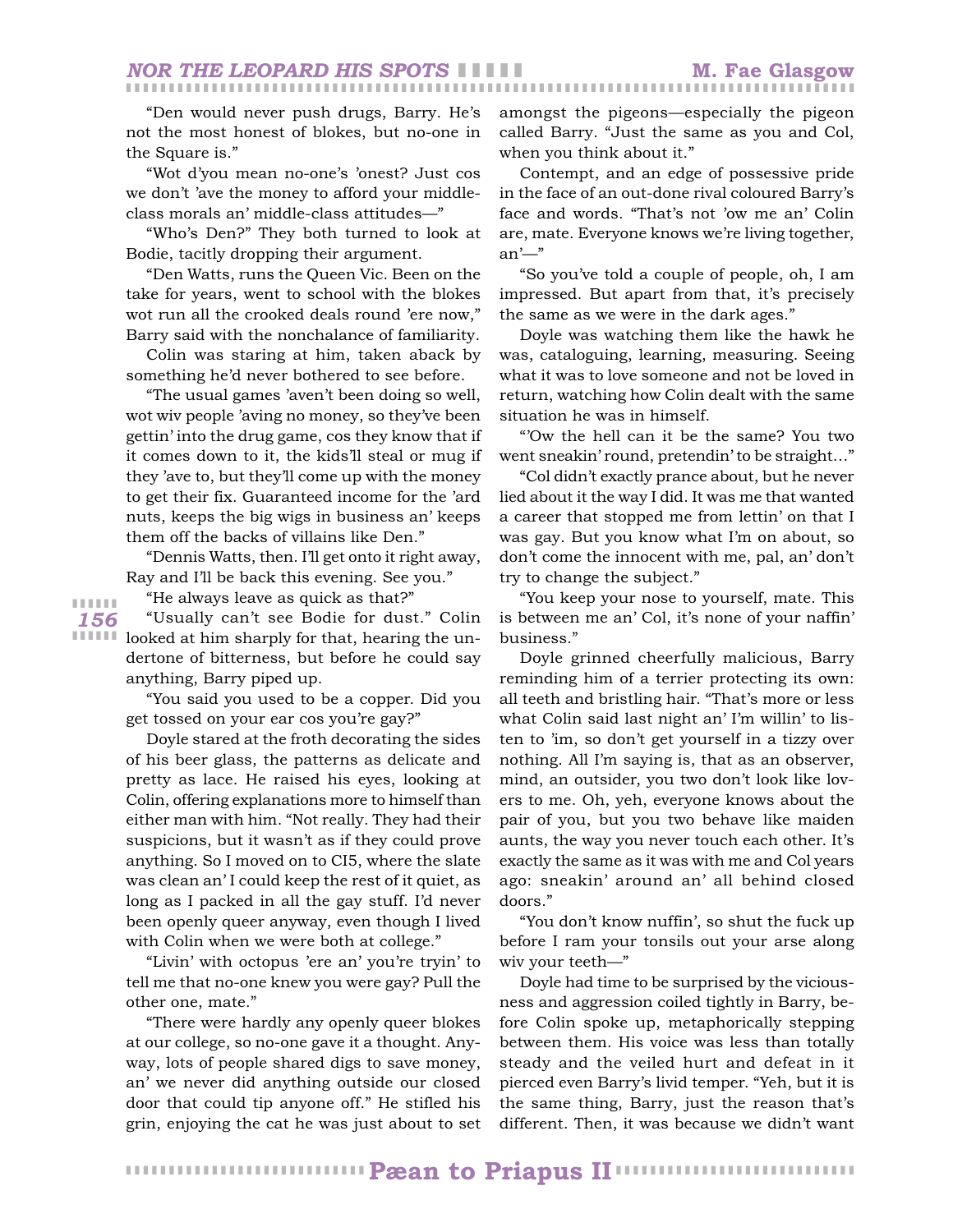the trouble that went with people knowing, didn't want being called pansies and fairies and getting jumped by yobbos. Now…the people round here more or less accept us being gay, but keeping it all on the qt—well, it's a way for you not to make a commitment to me, isn't it? Apart from the sex, you act as if you're simply sharing the flat and nothing more."

"That's not true! An' even if it is, you're the one who insists I pay rent to you…"

"I want you to pay your *share* of the rent, Barry, the same way any other working couple does it. But you don't want to be one half of a couple, do you? You're the one who wants to be able to waltz off with anyone who strikes your fancy. But if you let what we have go beyond the bedroom, you wouldn't be able to do that any more, would you, cos people would know and talk and remind you that you've made promises to someone else." He looked at him, as sadly as Doyle had stared at Bodie's departing back. Barry looked ready to keep on fighting, and Doyle recognised the weary retreat in Colin's expression: it seemed Ray already knew some of the ways of coping, when you loved and weren't needed. Colin was getting to his feet, digging in his pocket to pay the bill Doyle had apparently forgotten. "And in the mean time, I've got work to do. Walk me back to the flat, Ray?" He smiled, quite melancholy: continued, "We've a lot of years to catch up on, haven't we?" He reached out, touching Doyle's broken cheek for the first time, lightly, as if wary of doing more damage, as if there was already enough pain for both of them. "And by the looks of it, those years have been what the Chinese would call interesting."

Bodie didn't come back that evening, but the 'phone rang, Central telling him that Bodie had been put on to cover while Donaldson had an impacted wisdom tooth pulled out and that Doyle's instructions from Cowley were to stay put and hurry up with the information. There were some very interesting patterns developing in the drug movements across London and his boss wanted to find out about them. So he settled in, two full days of being Ray Doyle, good guy gone wrong and queer to boot, gathering information, watching all the ones Barry had fingered and coming up with some very interesting stuff indeed, not least of which was a

certain Mr. Watts' trip to a country which boasts more drugs than water.

He would walk around the square, passing the time of day with the locals, talking to Colin, sparring with Barry who was still after his blood, even if he had buried the hatchet enough to help get the buggers who were pushing to kids like his youngest sister. Not that the young man had any time for a bugger he thought was trying to push in between him and Colin, though. But it was fun to talk to him, pushing and prodding him, feeding the jealousy and possessiveness that was there. It was nice to know he was still attractive, that he wasn't so old he wouldn't be seen as a rival.

It went without saying, of course, that Bodie showed up out of the blue—after several days' silence—on the dot of tea-time, although to give credit where credit was due, he'd brought food with him again, from the fish restaurant this time, half the vinegar-drenched chips eaten long before they made it all the way across the square to Doyle's flat.

*157* skin and language, taking him back to what he had been before. There was a moment of intense "Wotcher, mate," Doyle said, not noticing just how much the East End had permeated both awkwardness, this first moment alone after the emotional and sexual tangle of the night Bodie had refused Doyle's kiss. But then Bodie grinned, holding the brown-paper-wrapped food out as if it were a gift to the gods.

"Nectar, this is, Ray, pure bloody nectar. Best cod an' chips I've had since Liverpool. Remember that time?" he said, moving around with brisk efficiency, the old routine between them unchanged, despite all the changes that were clamouring between them.

Until Doyle stood behind him, close, terribly close, so that Bodie stumbled into him, all unsuspecting.

And felt the hardness taut in Doyle's jeans and the heat of his body as it flared against Bodie's smooth bulk. It began all over again, a grain of sand gathering other grains to it until it was the expanse of the desert and just as heated, the ground shifting constantly under their feet.

The awareness was there between them, all through the chatter and shop-talk of that meal, that the inevitable was going to happen: they were going to end up having sex again. It was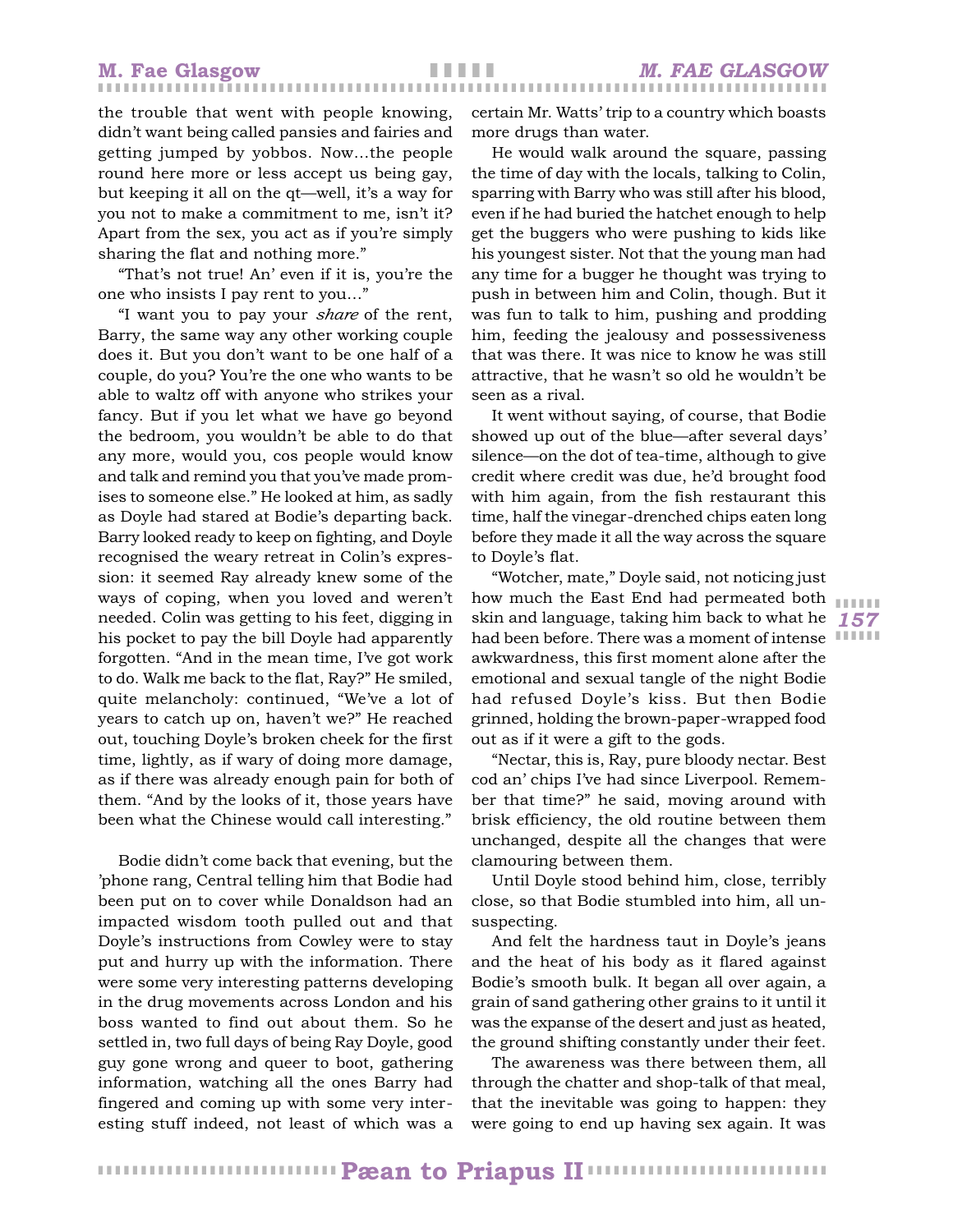there in every less-than-innocent glance, in every 'accidental' touch when they both reached for something, or in the brush of thigh against thigh as they sat close by each other on a settee that was big enough to seat three with some room to spare. It was there in every sentence that fell away into silent staring, and in every word that ended with a tongue-tip moistening lips, adding to the allure.

*158* enough for love, later, if Bodie didn't run from **IIIIII** him, if Bodie wouldn't let the feelings slide from A spring was poking into Doyle, and he made a mental note to make sure that he wasn't lying on it when they got going. It was that simple, no more soul-searching, no more analysis, not when the answer was so well known to both of them. The acknowledgment crept between them, that Doyle, like Colin, would settle for the sex, if it was that or nothing*. Half a loaf, and all that…,* he thought to himself, his jeans already uncomfortably tight. He'd settle for a quick mutual wank on the sofa or a scramble on the floor, if that was all that was on offer. Not quite what he wanted, but it'd do. And it was early days yet, still fledgling time, when he had barely found his feet, was still trying all this out, getting used to what he should never have given up. Time friendship into something more. But for now, there was the heat of the body beside him, a hand stroking his thigh, Bodie turning to cover him, pressing him into the sofa and he was beyond even noticing the spring that was digging into him, as he felt Bodie's mouth on his neck, biting and sucking whilst his hands were stroking and squeezing.

❚ ❚ ❚ ❚ ❚ ❚

This time, they both ended up naked, clothes all over the place, and Bodie was lying as he had after the first time, except this time, Bodie was on the settee and they were far from finished yet. Doyle's erection was rubbing against the hardness of Bodie's shin, the froth of hair there teasing him with its light touch. And his mouth, his mouth was open, wet, laving the length of Bodie's cock with a skill that had been buried, not lost. He was almost drunk on the smell and taste of Bodie, intoxicated by the quintessential strength personified by the rampant cock. His tongue slipped under the foreskin, silking it back to bare the head to his sight. He opened his mouth wider, taking the head in, groaning in pleasure at taking Bodie in. His

tongue caressed the flange of the head, then the vein with its rhythm of Bodie's heart, and he was swallowing, pulling Bodie in deeper, until his nose was being tickled by the prickle of hair and his chin was pressing into the fragility of balls.

There were noises coming from Bodie, small sounds of helpless hedonism, involuntary little thrusts of his hips, pushing himself in and out of Doyle's tight-kissing mouth. Doyle sucked on him, his hand playing with Bodie's balls, rolling them between his fingers, feeling them jump with the leap and pulse of Bodie's pleasure. His other hand was splayed, fingers wide, on the sharp jut of hip and the fineness of skin, the large vein there beating in echo of the one that he was tonguing. He could feel the ripple of Bodie's belly, felt the pleasure peak in the other man's body, drank deep of the lifeseed plashing down the back of his throat. The cock in his mouth stayed hard, his tongue caressing it, his mind glad that Bodie didn't become hyper-sensitive after. He nuzzled away, worshipping with his body, loving the sex and the man. And not wanting to pull away, for when he did, he knew that it would be all harsh reality again, Bodie sitting up and complimenting him like some stranger he'd picked up for the night.

Instead, Bodie's hands were on his hair, carding through the curls that he refused to cut off for the sake of paltry fashion. "Shouldn't've done that, mate," he heard Bodie say, and tried to close his ears, not wanting to hear it, not wanting to hear Bodie say that even this was more than he was willing to risk in the emotional morass that lay in wait for them.

"Shouldn't've, Ray. Shouldn't swallow like that."

He let go of Bodie then, sitting up, averting his face, wiping his lips and chin, licking his fingers clean, silently defiant. "Why?" he finally said. "Afraid it'll turn me into a frog or a bleedin' fairy? Too late, mate, it's already happened."

"Nah, not worried about you turning anything awful—you couldn't get any worse, could you? No, Ray," the gentle stroke of his hands on the soft hair of forearm giving lie to the unfeeling calm of his voice, "you shouldn't suck a bloke off like that, not nowadays. Christ, mate, you're not that innocent that you haven't heard of AIDS, so don't look at me like that."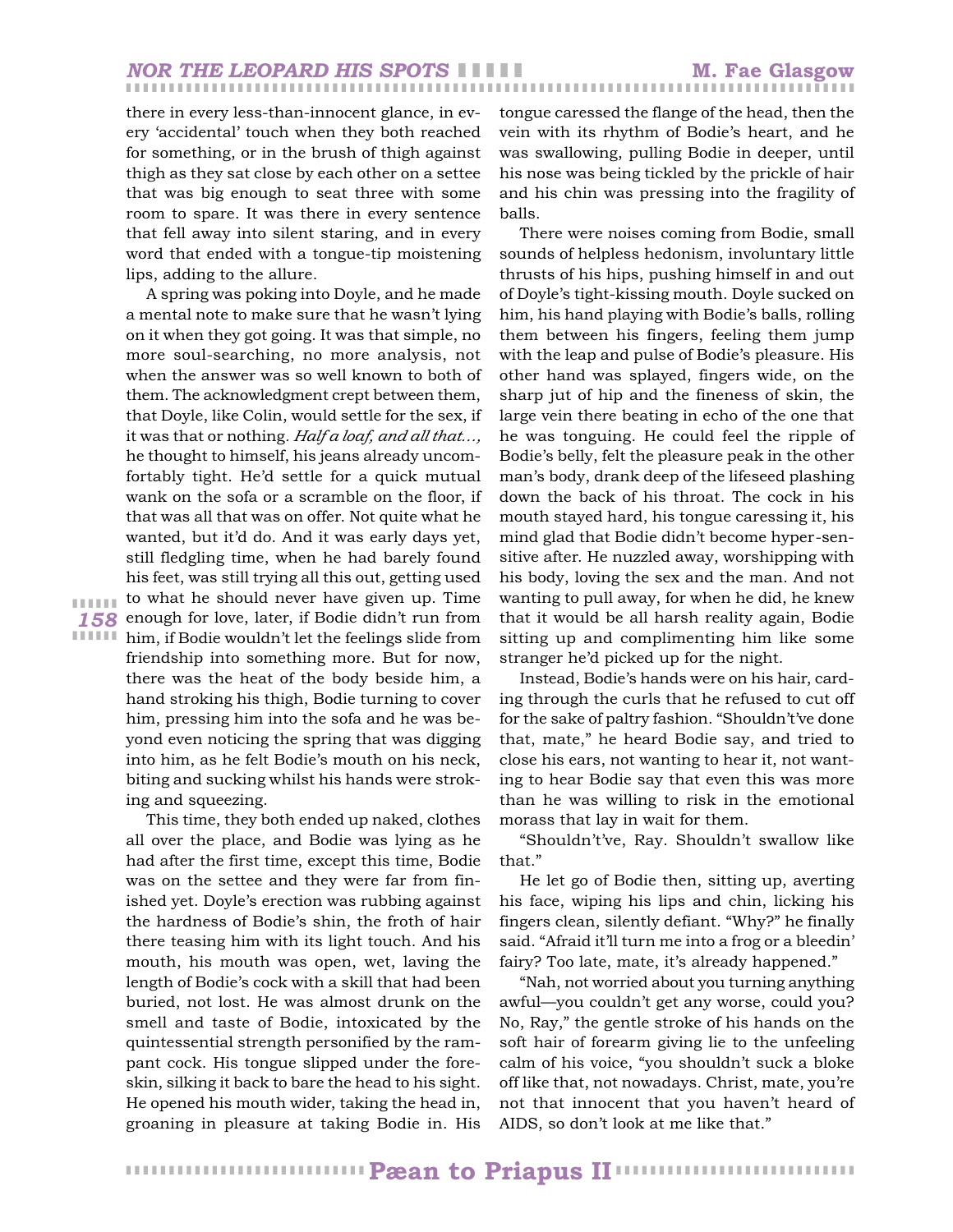"Shite, I never even thought of that. Had some french letters in case we ever did the other, but never thought you might… Was so desperate to have you…"

"Yeh, well you have been out of the game for a while and old habits die hard, eh? Fucking equals durex, but when was the last time you sucked someone off, eh?" Doyle watched the expression change on Bodie's face as the rhetorical question burst full-blown in his mind, becoming something that he had to know. Not that Bodie was going to ask himself why. "Colin, was it?"

"No," a shake of Doyle's head, as deeply concealed memories meandered, ghostly faded, through his mind. "There were a couple of times after that, when I couldn't handle pretending to be straight as a die. But not for years, Bodie, too many bloody years. And yeh, you're right, I should've put something on you."

"We'll remember next time."

All bulldog tenacity, Doyle latched on to that. 'Next time', Bodie had said, even if the man hadn't seemed to have heard himself make that promise. Next time…

"Now come here, you, let me take care of that for you…" And Bodie pulled him close, large hands pressing into the small of his back, rocking Doyle against himself, one hand sliding lower to play with the opening to Ray's body. "That's it, mate, let yourself come, make it feel good, yeh, that's it. Rub your cock on me, fuck yourself on me, c'mon, fuck us, let me have that cock…"

He came with the sound of Bodie crooning dirty words in his ear, Bodie's hands on him, Bodie's body under his. Afterwards, he lay, limply sated, listening to his heart slow to match Bodie's, basking in the simplicity of holding and being held. *Next time…* That kept all the woes at bay, making it so easy to simply drift along and let life happen, for once not running himself ragged trying to control the world and everyone in it. Languid, he rubbed his cheek on the satin of Bodie's chest, a small fist of nipple rising to press into him. He flicked his tongue at it, enjoying the responsiveness and the slow fall back to the nitty-gritty of reality. He was quite content, for if there was something he was good at, it was making things invisible, so he didn't even see the need in himself, whether it

was to love men or to kiss and make it more than just 'good mates' sex. He didn't even flinch when Bodie eased him aside and got up, going into the bathroom to wash Ray's musk off.

By the time Bodie came back through, the fire was on, his clothes were folded neatly on the couch and a fully-dressed Ray Doyle was in the kitchenette doing the washing-up.

"You off then?" he asked over his shoulder, taking casual to new heights, not looking at Bodie, but listening to every rustle that signalled him getting dressed.

"Suppose so. Got anything else to tell Cowley?"

"Just what I told you over supper. Be another few days before there'll be anything else. Bit slow to accept newcomers round here."

A long pause, with nothing to fill it but the swish of water and the whisper of clothing being donned. Then, Bodie's voice— "You all right, mate?"

"Why shouldn't I be? This is a bloody dawdle, your old granny could do it."

❚ ❚ ❚ ❚ ❚ ❚ "I'm not asking about the job. I'm asking about…you know, all this. The sex an' everything."

"It's not like you to be this concerned, Bodie." IIIIII

*159*

"Yeh, well, you're not much, but you're better than being partnered by some of the weakkneed kids that Cowley's bringing in. And it can't be easy, what you're doing."

"That's where you're wrong, mate, it's the easiest thing in the world. And it's a bloody site easier than the way I've been living. I've got this weight off my shoulders, now. I can stop pretending, I can actually pay attention to what I really want, not what I'm supposed to want." As he said it, he felt the truth of his words settle into his soul, easing the last of the churning there. "It's absolutely bloody brilliant, Bodie."

Bodie frowned at him, unconvinced.

"Yeh, yeh, I know it's not all going to be a bed of roses, but give me a chance—I'm still feeling like a kid starting his summer holidays."

"What about the job?"

Doyle shrugged, going back to washing the dishes he'd accumulated over the past couple of days. "No great loss, is it? Never going to get any higher than I am, so it makes no odds, does it?" He slid a pile of plates into the suds, face thoughtful. "Miss you, though." He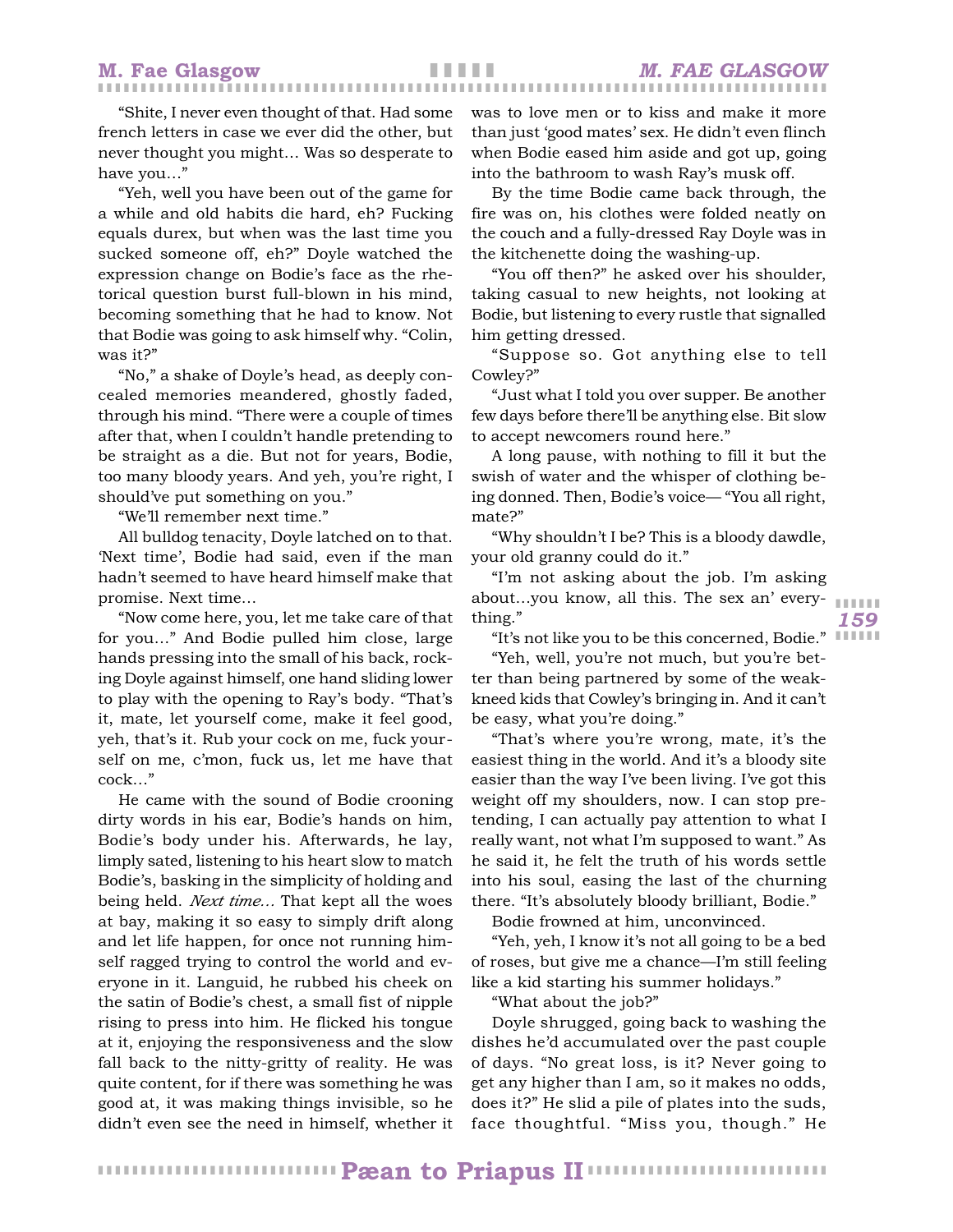could've bitten his tongue out the second the words got loose.

"Only cos perfection's hard to give up once you've found it." The joke fell, landing flat on its face between them. "Look, Ray," Bodie was bluff and gruff, his tried-and-true method of hiding when he cared. "Look, all this…it's just cos I was there when you were ready to find a nice warm body. It's just infatuation and sex, that's all. Give you a week and you'll've moved on to someone as pretty as that Barry and forgotten all about messing around with your partner. And that's better than you going off like a lamb to the slaughter to the nearest gay pub and getting picked up by someone who would hurt you."

"Someone who wouldn't be gentle with me?" "Or someone," Bodie insisted, the weight of experience behind him, "who would hurt you. Really hurt you, and maybe not just emotionally. I don't want you getting torn to pieces by some bloke who's kinky and would screw you up."

"Specially not after I've done such a good job of screwing myself up all these years, is that it?"

**IIIIII** bloody unhealthy, Ray." "Partly. You've got to admit, what you did was

> "You'll be getting me an appointment with Dr. Ross in a minute."

"Might not be a bad idea, that."

Slowly, Doyle pivoted, unable to believe his ears. "My Christ, but you're serious. You think I'm that far gone?"

Face hard, body immovable. "I think you're taking it so fucking lightly, you're going to need help. Ray, you're changing your whole lifestyle, throwing a career away, going to alienate your family…"

"Hang on a minute there. Throw away a career? What career? In case you 'adn't noticed, mate, I'm not the right sort to get anywhere in Whitehall, even nowadays. Ten years from now, things'll've changed enough, but not right now. I've no chance, Bodie, of anything better than a desk job. And just because you've alienated your family, doesn't mean to say my family'll do the same thing. And as for changing my lifestyle… Haven't you been listening to me? The mistake I made was when I got the idea that I could just stop being gay, that I could just go out there and pretend, like thousands of other blokes, that I didn't fancy men. And what good did it do me? You've seen what I've been like these past months. The strain was beginning to show. Only a matter of time, Bodie, it was only a matter of time."

Another pause. Then—

❚ ❚ ❚ ❚ ❚ ❚ ❚ ❚ ❚ ❚ ❚ ❚ ❚ ❚ ❚ ❚ ❚ ❚ ❚ ❚ ❚ ❚ ❚ ❚ ❚ ❚ ❚ ❚ ❚ ❚ ❚ ❚ ❚ ❚ ❚ ❚ ❚ ❚ ❚ ❚ ❚ ❚ ❚ ❚ ❚ ❚ ❚ ❚ ❚ ❚ ❚ ❚ ❚ ❚ ❚ ❚ ❚ ❚ ❚ ❚ ❚ ❚ ❚ ❚ ❚ ❚ ❚ ❚ ❚ ❚ ❚ ❚ ❚ ❚ ❚ ❚ ❚ ❚ ❚ ❚ ❚ ❚ ❚ ❚ ❚

"And don't worry, your virtue's safe with me," he said, all the more angry for the quiet, "I've got the message, Bodie. You'll break me in gently, but I've not to get any stupid romantic notions about you. Well, no need to worry, mate. I wouldn't touch you with a barge-pole. If I remember correctly, I like a bit of maturity to my men, not scared little boys who'll run away at the first sign of commitment. And didn't you say something about having to get on? Work to do or something?"

The longest pause of all, whilst Doyle washed the same plate again and again, dish-mop circling endlessly through the suds. Footsteps, then, the sound thudding into the tense muscles of his neck, and then he heard the turning of the handle, felt the gust of cold air leaching the life from the room, until it was shut out again with a very quiet click of the door closing.

He could feel the emptiness of the room on his skin, matching the emptiness in the pit of his stomach. *So much for 'all this' being a dawdle, he thought, and so much for the truth setting you free an' all. I might be free when it comes to sex, but Christ, I've really landed myself in it when it comes to feelings, haven't I? And there's not a fucking thing I can do about it. You can't make someone feel the way you want them to. More's the fuckin' pity.*

He dropped the soggy tea-towel on top of the wet dishes in the drainer, turning on his heel and going out. There was still time for a drink before closing—in fact, there was still time for several, if he went to the Dagmar with its latelicence. And its decidedly mixed clientèle. Who knows, perhaps he'd cock a snoot at Bodie and pick up some dangerous man in leather and take his chances. After all, he couldn't get any more hurt than he already was, could he?

The bubbly brunette was behind the bar again, a fresh-faced young man pulling pints beside her, his bow tie askew, hair falling over his forehead. Wicksy, he remembered, running through his mental files, Simon Wicks, son of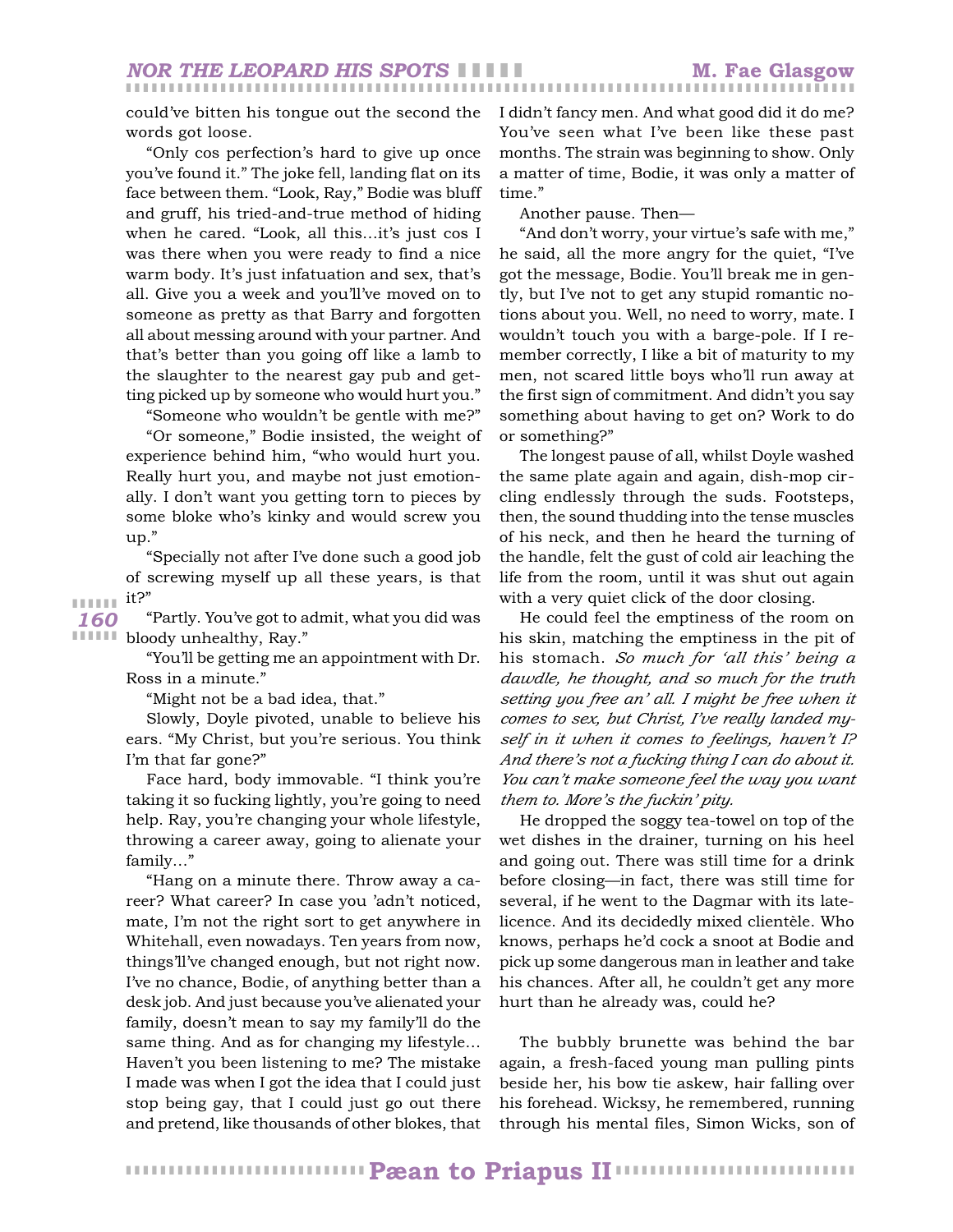the hatchet-faced blonde barmaid over the Vic and so squeaky clean, it was enough to bore you to tears, instantly. Bustling out the door after him, came the old dear, the Square gossip, done up to within an inch of her life, and beside her, an even older woman, resplendent in wig and powder, a drooling little pug clutched to her dried-up bosom. A lot less inspiring than the night he'd come here after Bodie had left so silently, but if he hadn't bothered to pick someone up then, he didn't know why he was even bothering to look for talent tonight. Apart from the obvious, AIDS had a lot to answer for, when a man couldn't even sow a few wild oats any more. Not that there was anyone here he'd be willing to get close enough to to turn into porridge, never mind sow any oats with…

He heard them arguing, as usual, before he saw them. These past few days, he'd learned what everyone in Albert Square already knew: Colin and Barry used arguing the way everyone else used valentines and boxes of Black Magic. He called Wicksy over, setting up a round, waiting for the other two to come over. Barry still didn't like him, but he was beginning to realise that even if Doyle would have Colin, Colin wouldn't have him. It was bittersweet, watching himself become part of the glue that was holding the other couple together, seeing all the little arguments turn into solutions, with the attractions and refusals surrounding him used as proof of genuine affection between the pair of them. They were shutting him out, but not so far that he couldn't see what he wanted for himself: something to which he was more than entitled, something he had given up years ago and denied himself ever since. A bit of happiness, that was all. A relationship that worked, some kind of home and someone who loved him. Everyone was entitled to dreams, weren't they? His stomach tightened as he thought of Bodie four nights before. Oh, yes, everyone was entitled to dreams, even if they were impossible.

Oh, well, at least he had the sex. Always supposing Bodie came back for more. And if he didn't? You might not be able to engender feelings in someone else, but sparking lust in Bodie was as easy as pie. He felt the other two come up behind him and he interrupted their backbiting with the flick of his voice.

"White wine with orange juice for you, Colin and bitter for Barry. Perfect choice, eh?"

Barry glowered at him, but he took the drink, starting off for one of the tables against the wall. "Aren't you comin'?" Ungracious, but still an invitation.

"Not with you here, I'm not."

"Oh, ha bloody ha. Very funny, I'm liable to die laughin' at you any day now. Listen," leaning forward, whispering, "you gettin' anywhere on all that stuff we were talkin' about at Wu's?"

"Got some more names, found out some of the distributors, but still no farther in actually getting on the inside. Why?"

"Cos my sister almost got hooked, didn't she? Anyway, I might 'ave a way in for you."

Colin's voice, warning. "Barry…"

*161* people up. But the man said that if Graham found someone who wouldn't have no problems IIIIII "No, not through me. God, you're worse than me mum, you are. No, me brother Graham 'ad some stuff wot fell off the back of a lorry," he studiously ignored Colin's aggrieved and longsuffering expression, "an' 'e approached this fella to sell it, didn't 'e. At any road, the bloke wanted 'im to do a job, but me brother won't touch drugs, an' 'e won't 'ave nothin' to do wiv roughin' doin' it, then the job might be open."

❚ ❚ ❚ ❚ ❚ ❚

"Then have your brother put my name forward then. Thanks, Barry."

A shrug, leather jacket creaking. "Don't mention it. Can't stand these toffee-nosed gits wot're tryin' to move in on our area. Sorry, Colin, didn't mean you."

"Better not. Your rent would take a sudden leap upwards if you did."

Barry glanced slyly at Ray, winking at him, waiting until Colin had taken a healthy mouthful of his 'toffee-nosed' drink, timing it to perfection. "Could always take it out in trade, couldn't you though?"

Perfection. Cocktail sprayed everywhere, mainly on Doyle, with Barry sitting back, laughing like a drain. "Gotcha!" Watching Doyle mopping up the sticky spray of drink, he grinned again, not quite as nicely this time. "Didn't I just?"

"Barry! Colin! C'mere, you two. Need to talk to you." Angie, shouting at them from behind the bar, cut with ease through the loudness of music.

❚ ❚ ❚ ❚ ❚ ❚ ❚ ❚ ❚ ❚ ❚ ❚ ❚ ❚ ❚ ❚ ❚ ❚ ❚ ❚ ❚ ❚ ❚ ❚ ❚ ❚ ❚ ❚ ❚ ❚ ❚ ❚ ❚ ❚ ❚ ❚ ❚ ❚ ❚ ❚ ❚ ❚ ❚ ❚ ❚ ❚ ❚ ❚ ❚ ❚ ❚ ❚ ❚ ❚ ❚ ❚ **Pæan to Priapus II**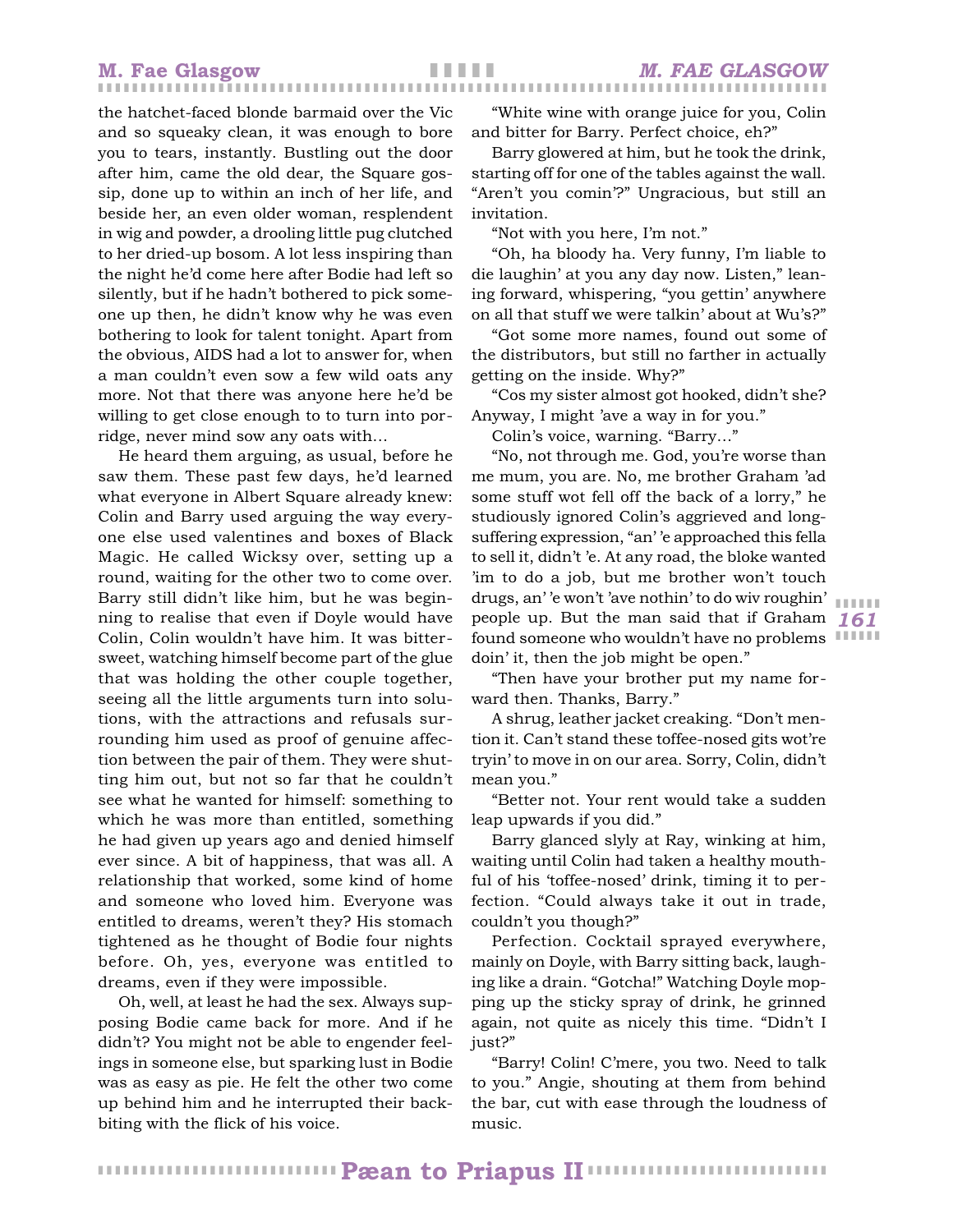"'Scuse us, Ray, we'll be back in a minute. An' I'll be having words with you when I get you home tonight, Barry."

"Promises, promises."

Colin gave him an old-fashioned look and turned to the woman who was still yelling to them. "Yeh, Ange, what is it this time? Need another judge for one of your competitions or what?"

Someone jogged his elbow as he was reaching for his drink, and he knew instinctively it was Bodie. "Can't you watch what you're doing, you great oaf? Now look at what you've gone and made me do. Beer costs money, or hadn't you noticed?"

"Don't worry, brought you another anyway. We've just about got time to drink it before we have to get on our bikes and pedal off to do Her Majesty's bidding."

Doyle groaned, loud and long. "I was just beginning to really get places on this one, Bodie. Can't this other one wait?"

*162* target? Not bloody likely, mate. We'll be lucky if **IIIIII** we have time to pee before New Year. So drink "Leak from an informant that one of the IRA cells over here has picked Her Royal Highness, the Princess of Wales as the perfect Christmas up, it could be your last."

> "Marvellous. Absolutely fucking marvellous. You know something, Bodie? I don't think I'm going to miss this job at all."

> Bodie didn't take his eyes from Colin and Barry at the bar, nor the people they were talking to, but all his attention was on Doyle. "Definitely going to move on, then, are you?"

> "Think so. Can't blame me, can you? The way we work, the way we get paid and for what? So that just when you're about to finish something, Cowley can haul you off to do something else."

"I'm handing in my notice as well."

That took Doyle by surprise. He'd made no secret of his own dissatisfaction, but Bodie hadn't uttered a mutter.

"Heard something when I was in HQ this afternoon. Cowley. The old bastard's retiring next month."

"Cowley? I thought the only way they'd get him out of CI5 was in his box."

"Close. Apparently, his heart's getting worse and he can't keep up any more. And he is getting on a bit, isn't he?"

"Still…"

❚ ❚ ❚ ❚ ❚ ❚ ❚ ❚ ❚ ❚ ❚ ❚ ❚ ❚ ❚ ❚ ❚ ❚ ❚ ❚ ❚ ❚ ❚ ❚ ❚ ❚ ❚ ❚ ❚ ❚ ❚ ❚ ❚ ❚ ❚ ❚ ❚ ❚ ❚ ❚ ❚ ❚ ❚ ❚ ❚ ❚ ❚ ❚ ❚ ❚ ❚ ❚ ❚ ❚ ❚ ❚ ❚ ❚ ❚ ❚ ❚ ❚ ❚ ❚ ❚ ❚ ❚ ❚ ❚ ❚ ❚ ❚ ❚ ❚ ❚ ❚ ❚ ❚ ❚ ❚ ❚ ❚ ❚ ❚ ❚

"And even if we wanted to stay on, we'd have to join MI6. Apparently, the Cow lost that round of negotiations and it's not the other departments that are going to have to tighten their belts. It's CI5 that's getting the chop."

That was greeted by stunned speechlessness. "Of all the stupid, idiotic, ball-less… Christ, what's the use? Nothing you can say to that. So after the bombing season, it'll be all over then?" He chuckled, filthily. "Could always throw a party and do what we've threatened to do for years."

"The stripper, you mean?"

"Yeh. One of each."

"Could pass the hat round, get everyone in on it…"

"Send CI5 off in style."

"Like those two?"

Doyle looked over at the bar, at Colin and Barry. It wasn't just the conversation about drugs Barry remembered from Wu's, that was clear. He was stretching up, giving Colin a very chaste, but very blatant, kiss on the lips. Over the top of Colin's shoulder, he looked straight at Doyle, grinning at him, pleased as punch that he had Colin and Doyle couldn't.

Bodie was even more aware of it, had spent many a dull hour of obbo thinking about that and sundry subjects. He leaned over, jogging Doyle's elbow again, without spilling the drink this time. "Time to go, mate. Cowley's waiting for us at HQ."

"I'll need to go back to the flat for a minute, some stuff there I don't want to lose."

"Already taken care of, sunshine. Stuff's all in the car, unless somebody's nicked it. C'mon, off we jolly-well go."

In the car, driving round the Square, Bodie pointed to the boarded up building next to the one Doyle had been staying in. "Course, it needs a bit of work, but that could keep us occupied until we come up with jobs, couldn't it? Wouldn't cost much, and with what we've never had the chance to spend, and our redundancy pay, we should be able to afford that."

Doyle let it all slide, ignoring the seeming commitment, giving Bodie all the space he needed, concentrating on the bare facts of practicality. "Don't be stupid, Bodie, have you any idea how much that'll go for?"

❚ ❚ ❚ ❚ ❚ ❚ ❚ ❚ ❚ ❚ ❚ ❚ ❚ ❚ ❚ ❚ ❚ ❚ ❚ ❚ ❚ ❚ ❚ ❚ ❚ ❚ ❚ ❚ ❚ ❚ ❚ ❚ ❚ ❚ ❚ ❚ ❚ ❚ ❚ ❚ ❚ ❚ ❚ ❚ ❚ ❚ ❚ ❚ ❚ ❚ ❚ ❚ ❚ ❚ ❚ ❚ **Pæan to Priapus II**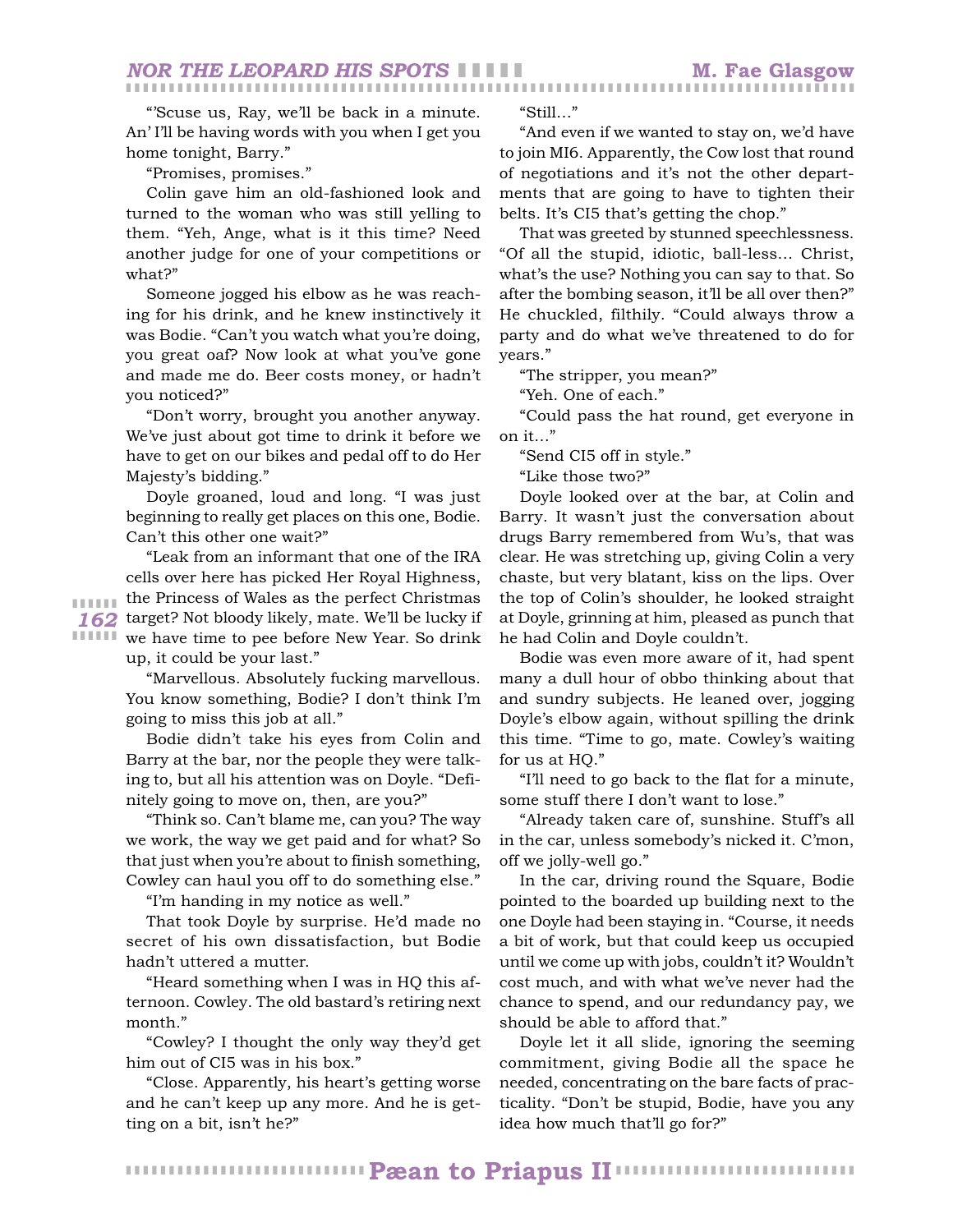"Still cheaper than anywhere else in London." The Square was behind them now, the houses around them becoming steadily more gentrified. "And I s'pose I could always chip in some of my mercenary money…"

Wonders would never cease, taboo subjects being broached like so much tissue paper, not that Doyle was stupid enough to comment on it to a man as skittish as Bodie. "Thought you'd spent all that years ago?"

"Never even touched most of it. It's been breeding quite happily in a nice little vault in Switzerland."

"You sure you want to do this?" It had to be said, for he knew well enough what happened if things were ignored completely. It was one thing to be tactful, another to play ostrich. "Aren't you scared shitless I'll be all over you with red roses and chocolates? And kisses?"

Doyle wasn't the only one who was capable of thinking and changing the leopard's spots. "Worse things in life, Ray. As long as you don't hit me with your handbag, I'll cope."

"Yeh?"

"Yeh. Any objections?"

"Apart from your smelly socks? Nah, but don't worry, I'll come up with some."

But he wasn't looking back towards the Square any more, and he was grinning happily as he considered just how quickly Bodie had yielded some of that much-vaunted and often flaunted autonomy. Casually, he reached out to rest his right hand on Bodie's left hand, grinning even more when the driver, even more ostentatiously casual that Ray had been, lifted that hand and moved it a little higher, where it could rest on a quickening hardness.

"Barry, where'd Ray go?"

"If 'e's lucky, probably exactly we're goin'."

"And where's that?"

"'E went off with that great bruiser of a friend of his and hopefully, 'e's goin' to get fucked into next week. Just like me, right, Colin?"

"Barry!" Angie leaned across the bar at them, manicured fingernail stabbing Barry in the chest. "You want to watch your language round 'ere. I run a clean pub, I do. Go on, Colin, take 'im 'ome, before 'e gets hisself in trouble." She smiled at them, face lighting up, giving Colin a quick kiss on the cheek from lips that were as red as her nails. "An' do yourself a favour. Do wot 'e tells you, love. 'E's making sense for once in 'is life. 'Ello, Pete, wot'll it be?"

"Ethel? Ethel? Did you see that? That man's back, an' 'e's takin' all that Ray Doyle fella's stuff out. Leavin', 'e is, a moonlight flit. 'Asn't paid 'is rent, I warrant. Should be grateful we don't 'ave the Police round 'ere wiv the likes of 'im 'angin' about, up to no good. Should've known. Nothin' but trouble, that one, wot did I tell you?"

"Actually, if I remember you rightly, you said 'e was a very nice young man, you did."

"Oh, I did, did I? Well, just goes to show 'ow that type can take in even the most discernin' of people, like wot I am. But movings in an' movings out, I don't know wot this Square is comin' to. Wasn't like this in the old days, was it, Ethel?"

*163* all over the street, an' the bunting 'angin' from "Nah, not back then. Back then, whole families would live here, year after year after year. Squads of children everywhere, an' the parties we used to have. D'you remember the parties, Dot? Everyone all 'avin' fun together. 'Ere, d'you remember the V-E Day party? Wiv all them flags all the windows?"

"An' Dr. Legg—'e was just a young man back then, weren't 'e?—brought out his fancy gramophone player an' we was playin' all them wonderful, old Glenn Miller 78's 'e 'ad, quite lovely they were, not none of this modern muck. An' there was dancin'…"

"An' the punch old Will wot used to 'ave the Vic gave out?"

They were quiet then, old faces recapturing some of the glow of the past as each remembered their salad years. Their footsteps tap, tap, tapped on the slick pavement, dulling as they stepped off the kerb onto the street, pools of reflected light rippling in shallow puddles. Behind them, little Martin was crying over the last of his teeth forcing its way in, and in front of them, Pete was shouting to Ali to wait a minute, he had something to tell him.

Dot sighed and helped Ethel back up onto the pavement, steering her clear of the slippery rain. "Oh, it was marvellous back then, wasn't it, Ethel?"

"Grand, it was grand. 'Specially when all the men came 'ome…"